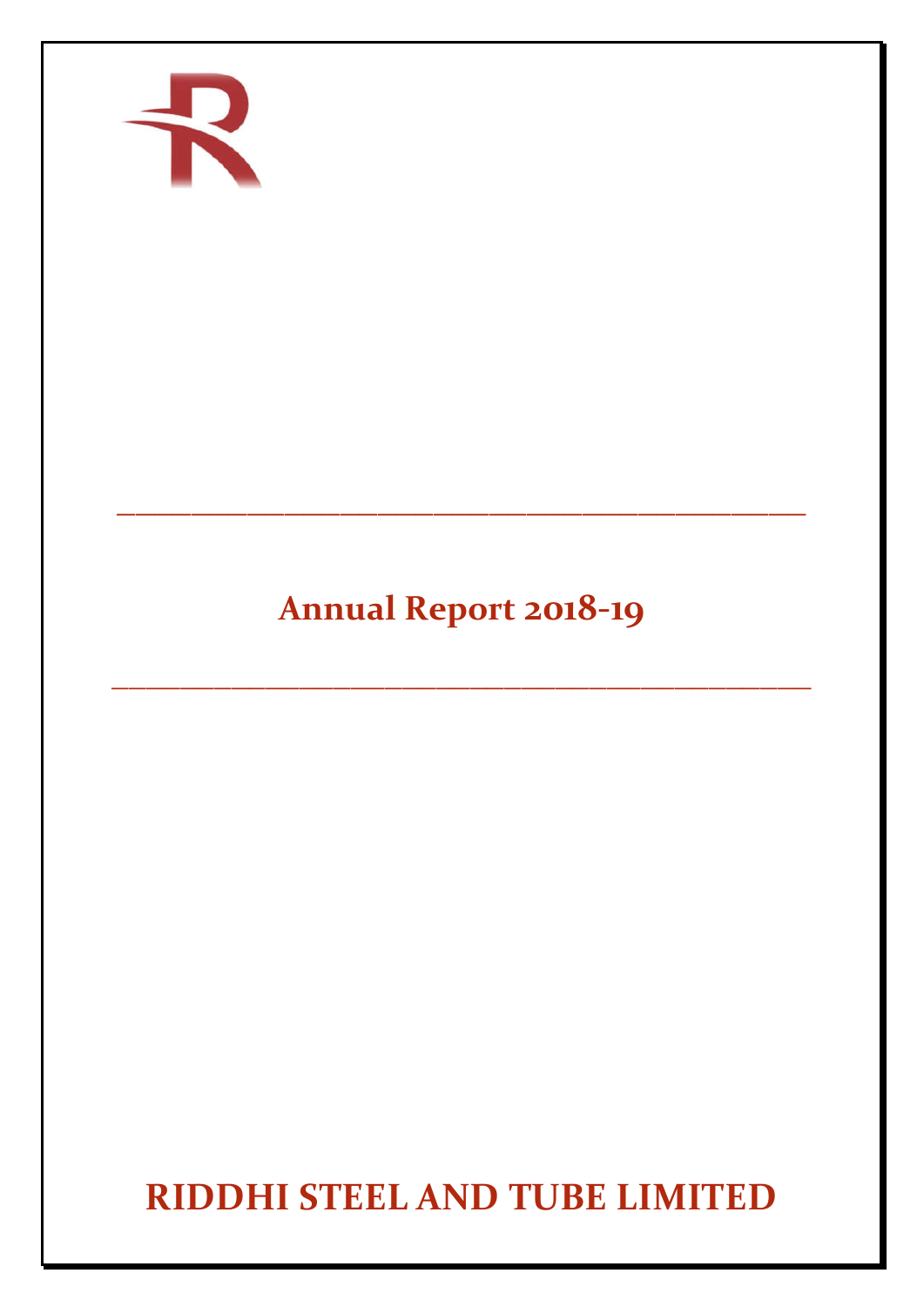

| <b>Board of Directors:</b><br>Shri Rajesh R. Mittal                                                                                            | <b>Bankers:</b><br>City Union Bank Ltd.                                                                                                                                                        |
|------------------------------------------------------------------------------------------------------------------------------------------------|------------------------------------------------------------------------------------------------------------------------------------------------------------------------------------------------|
| <b>Managing Director</b><br><b>Smt. Preeti R. Mittal</b><br>Director & CFO                                                                     | <b>HDFC Bank Ltd.</b>                                                                                                                                                                          |
| <b>Independent Directors:</b><br>Mr. Paras Kumarpal Shah<br>Mr. Saurin Shailesh Shah<br>Mr. Kirankumar Mushaddilal Agarwal                     | <b>Registered Office</b><br>83/84, Village - Kamod, Piplaj<br>Pirana Road, Post-Aslali<br>Ahmedabad - 382427<br>Gujarat<br>E-mail: info@riddhitubes.com<br>Website: http://www.riddhitubes.com |
| <b>Company Secretary &amp; Compliance Officer</b><br>Mr. Devansh G Gala                                                                        | <b>Secretarial Auditor</b><br>Mr. Siddharth N. Maniar<br><b>Practicing Company Secretary</b><br>Ahmedabad                                                                                      |
| <b>Statutory Auditor</b><br>Jigar Shah and Associates<br><b>Chartered Accountants</b><br>Ahmedabad                                             | <b>Registrar &amp; Transfer Agent</b><br>Karvy Fintech Private Limited<br>Hyderabad, India<br>Tel: +91-40-67162222<br>Website: www.karisma.karvy.com<br>SEBI Registration No: INR000000221     |
| <b>Audit Committee</b><br>Mr. Paras K. Shah, Chairman<br>Mr. Kirankumar M. Agarwal, Member<br>Mr. Saurin S. Shah, Member                       | <b>Stock Holder Relationship Committee</b><br>Mr. Paras K. Shah, Chairman<br>Mr. Kirankumar M. Agarwal, Member<br>Mr. Saurin S. Shah, Member                                                   |
| <b>Nomination And Remuneration Committee</b><br>Mr. Paras K. Shah, Chairman<br>Mr. Kirankumar M. Agarwal, Member<br>Mr. Saurin S. Shah, Member | <b>Corporate Identification Number</b><br>L27106GJ2001PLC039978<br>Scrip Code: RSTL/540082<br>ISIN: INE367U01013                                                                               |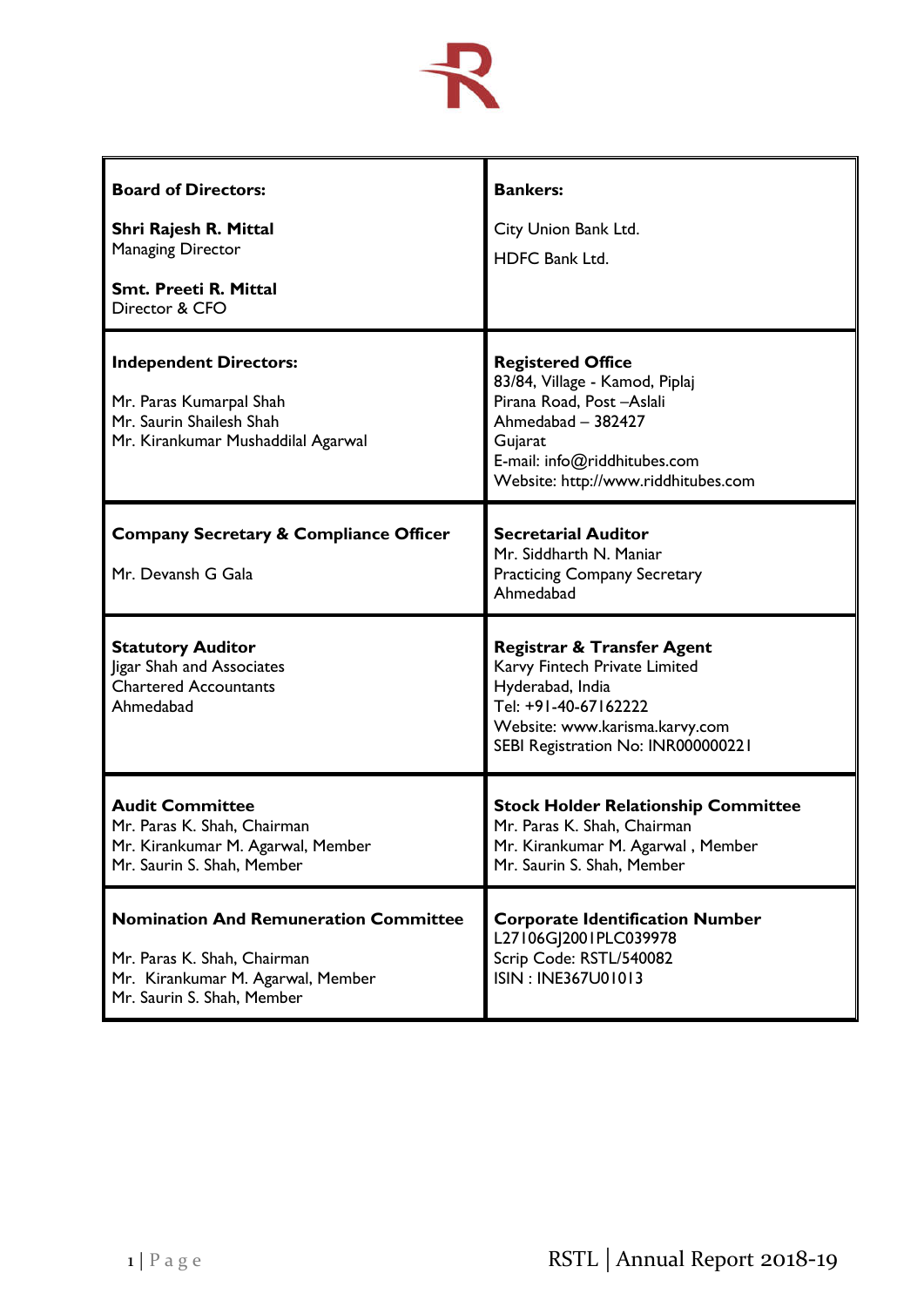

# INDEX

| Sr. No.                 | <b>Particulars</b>                   | Page. No       |
|-------------------------|--------------------------------------|----------------|
|                         | Notice of AGM                        | $3 - 7$        |
| $\overline{2}$          | <b>Boards Report</b>                 | $8 - 16$       |
| 3                       | Annexures to Board Report            | $17 - 31$      |
| $\overline{\mathbf{4}}$ | <b>Auditors Report</b>               | 32-39          |
| 5                       | <b>Balance Sheet</b>                 | 40             |
| 6                       | Statement of Profit & Loss           | 4 <sub>1</sub> |
|                         | <b>Cash Flow Statement</b>           | 42             |
| 8                       | Notes forming part of Fin. Statement | 43-49          |
| 9                       | <b>Accounting Policies</b>           | $50 - 51$      |
| 10                      | <b>Additional Notes</b>              | 52-53          |
| $\mathbf{1}$            | Proxy Form                           | 54-55          |
| 12                      | Polling Paper                        | 56             |
| 3                       | <b>Attendance Slip</b>               | 57             |
| 14                      | Route Map                            | 58             |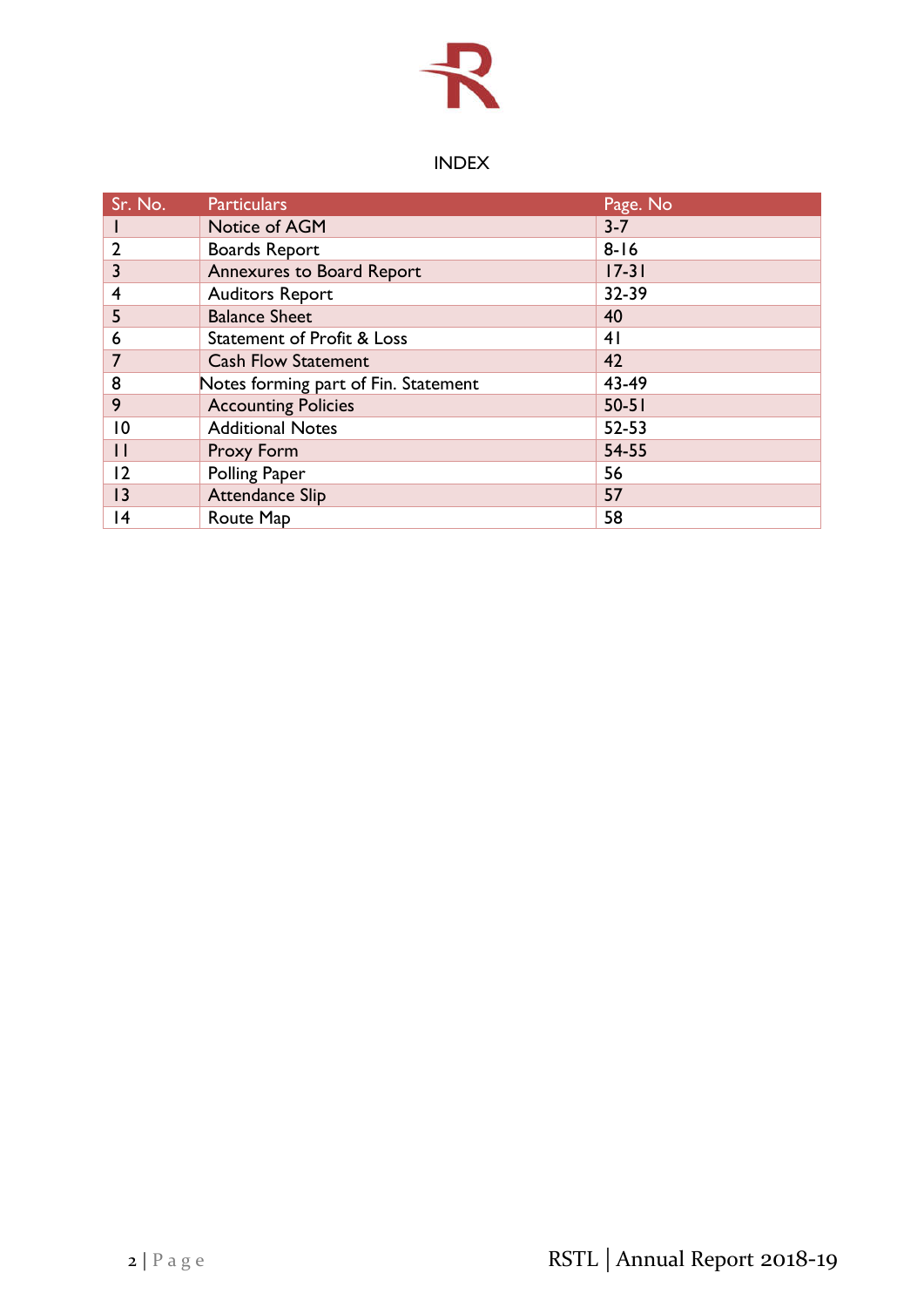

Tel. No.– 079-29700922 Website: www.riddhitubes.com email: Info@riddhitubes.com

## **NOTICE of 18th Annual General Meeting**

**NOTICE** is hereby given that the 18th Annual General Meeting of RIDDHI STEEL AND TUBE LIMITED will be held on Monday, September 30, 2019 at 04.00 P.M. at the Registered office of the company at 83/84, Village Kamod, Piplaj-Pirana Road, Ahmedabad 382427, to transact the following business: **==================================================================================**

#### **ORDINARY BUSINESS**

1. To receive, consider and adopt Audited Financial Statements for the Financial Year ended on 31st March, 2019 together with the Reports of the Board of Directors and Auditors thereon.

2. To Re-appoint a Director Mrs. Preeti R. Mittal (DIN 01594555) who retires by rotation and being eligible offers herself for Re-appointment.

3. To pass the following Resolution as an Ordinary Resolution:

"RESOLVED that pursuant to the provisions of Sections 139, 142 and other applicable provisions, if any, of the Companies Act, 2013 read with the Companies (Audit and Auditors) Rules, 2014 (including any statutory modification(s) or re-enactment(s) thereof, for the time being in force), M/s Jigar Shah & Associates, Chartered Accountants, (FRN 128263W) be and are hereby appointed as Auditors of the Company for a term of five consecutive years, to hold office from the conclusion of this 18th Annual General Meeting till the conclusion of the 23rd Annual General Meeting to be held in the year 2024, at such remuneration plus out-of-pocket expenses and applicable taxes, as may be fixed by the Board of Directors of the Company."

#### **SPECIAL BUSINESS**

4. To pass the following Resolution as an Ordinary Resolution:

"RESOLVED THAT pursuant to the provisions of Section 148 (3) and all other applicable provisions of the Companies Act, 2013, the Companies (Audit and Auditors) Rules, 2014 (including any statutory modification(s) or reenactment(s) thereof, for the time being in force), the remuneration payable to M/s. Mayur C. Undhad & Co., Cost Accountants in practice, having Firm Registration Number 103961 appointed by the Board of Directors of the Company, to conduct the audit of the cost records of the Company for the financial year 2019-20, being Rs 22,000/- (Rupees Twenty Two Thousand Only) plus taxes applicable and reimbursement out of pocket expenses incurred by them, in connection with the aforesaid audit are and is hereby ratified and confirmed."

> For and on behalf of the Board For **Riddhi Steel and Tube Limited**

> > **RajeshKumar Mittal** Managing Director DIN 00878934

**Date: September 04, 2019 Place: Ahmedabad**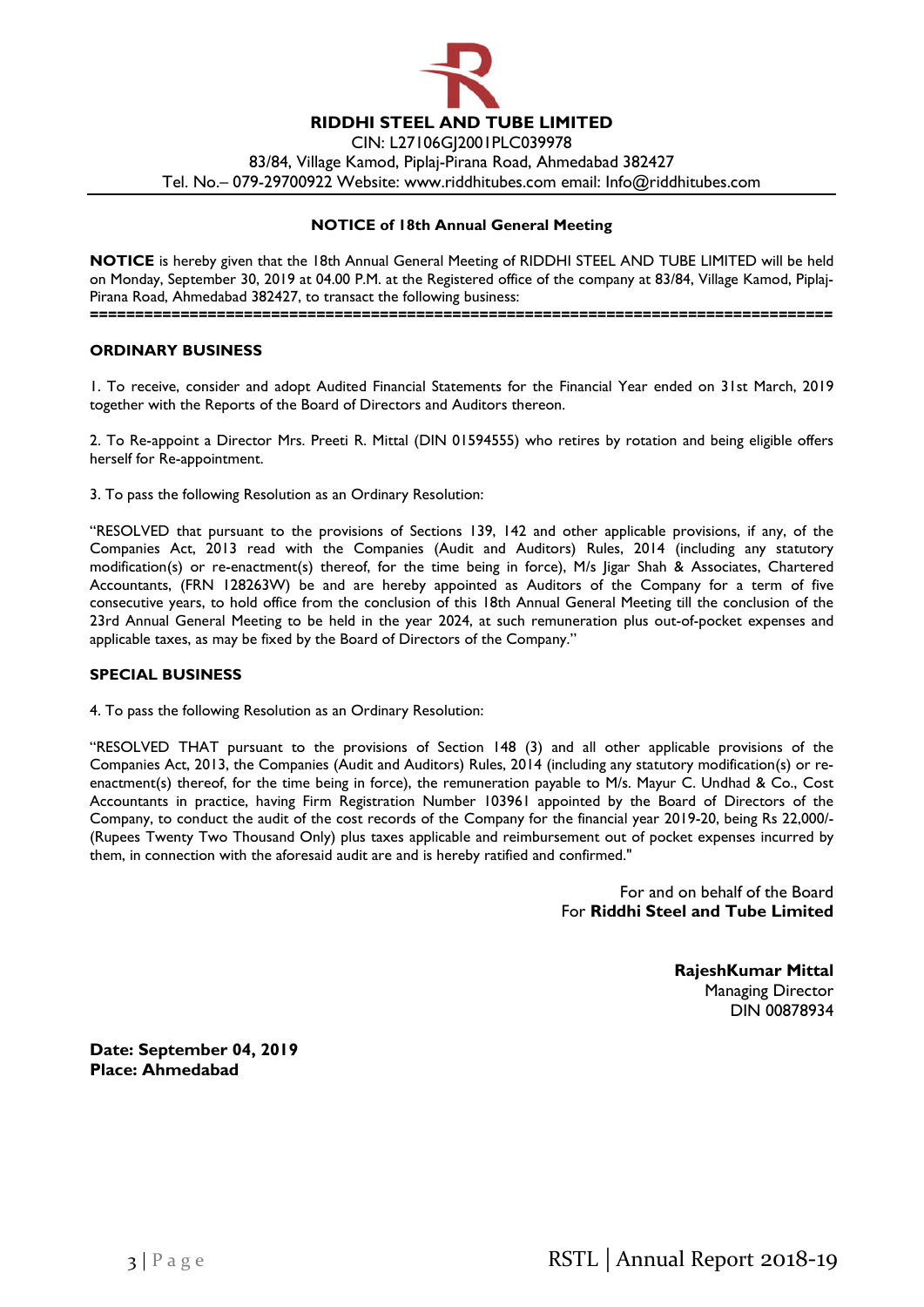

#### NOTES:

1. A MEMBER ENTITLED TO ATTEND AND VOTE AT THE ANNUAL GENERAL MEETING (AGM) IS ENTITLED TO APPOINT A PROXY TO ATTEND AND VOTE INSTEAD OF HIMSELF/HERSELF AND THE PROXY NEED NOT BE A MEMBER OF THE COMPANY.

A person can act as proxy on behalf of members not exceeding fifty (50) and holding in the aggregate not more than 10% of the total share capital of the company carrying voting rights.

2. A member holding more than 10% of the total Share capital of the company carrying voting rights may appoint a single person as proxy and such person shall not act as proxy for any other person or shareholder.

3. INSTRUMENT APPOINTING THE PROXY, IN ORDER TO BE EFFECTIVE, SHOULD BE DEPOSITED AT THE REGISTERED OFFICE OF THE COMPANY SITUATED AT 83/84, VILLAGE KAMOD, PIPLAJ-PIRANA ROAD, AHEMDABAD 382427, DULY COMPLETED AND SIGNED NOT LESS THAN 48 HOURS BEFORE THE TIME FIXED FOR COMMENCEMENT OF THE ANNUAL GENERAL MEETING.

Proxy/ Representation letter submitted on behalf of the Companies, Body Corporates Societies etc. must be supported by an appropriate resolution/authority, as applicable. A Proxy Form is attached herewith.

4. Corporate members intending to send their authorized representatives to attend the meeting are requested to send to the Company a certified copy of the Board Resolution authorizing their representative to attend and vote on their behalf at the meeting.

5. Members, Proxies and Authorised Representatives are requested to carry to the meeting, the attendance slips enclosed herewith duly completed and signed mentioning therein details of their DP ID and client ID/ Folio No.

6. In case of Joint-holders attending the meeting, only such joint holder who is higher in the order of names will be entitled to vote.

7. The related Explanatory Statement pursuant to Section 102 of the Companies Act, 2013 ("Act") setting out material facts concerning the business under Item no. 4 of the Notice, is annexed hereto.

8. The Company's Registrar & Share Transfer Agents (RTA) are: Karvy Fintech Pvt. Ltd. Karvy Selenium Tower B, Plot Nos. 31 & 32 Financial District Nanakramguda, Serilingampally Mandal, Hyderabad - 500032 Phone: +91 040 67162222 Email: kishore.bv@karvy.com | Website: www.karvyfintech.com All the correspondence with regard to transfer of shares etc. shall be addressed to them directly.

9. The Register of Members and Share Transfer Books will remain closed from 21<sup>st</sup> September 2019 to 30<sup>th</sup> September 2019 (both days inclusive) for the purpose of  $18<sup>th</sup>$  AGM and enforcement thereof.

10. As per Notification issued by Ministry of Corporate Affairs dated 19th of March, 2015 with reference to the Companies (Management and Administration) Rules, 2014, Companies covered under Chapter XB and XC as per SEBI (ICDR) Regulation, 2009 will be exempted form E-Voting provisions. Your Company is covered under Chapter XB and listed on SME platform of BSE Limited. Therefore Company is not providing E-Voting facility to its shareholders.

11. Pursuant to the provision of Section 72 of the Companies Act, 2013, members can avail facility for nomination in respect of shares held by them. All the members are holding shares in electronic form are, therefore, requested to contact their respective Depository Participant for availing this facility.

12. Members are requested to bring their copy of Annual Report and the Attendance Slip which is duly completed and signed, mentioning therein details of their DP ID and Client ID / Folio No. with them at the Annual General Meeting as a measure of economy as the same will not be supplied again at the meeting.

13. All documents mentioned in the accompanying notice are open for inspection at the registered office of the Company between 10 am to 4 pm on all working days except Saturday and Sunday up to and including the date of this Annual General Meeting.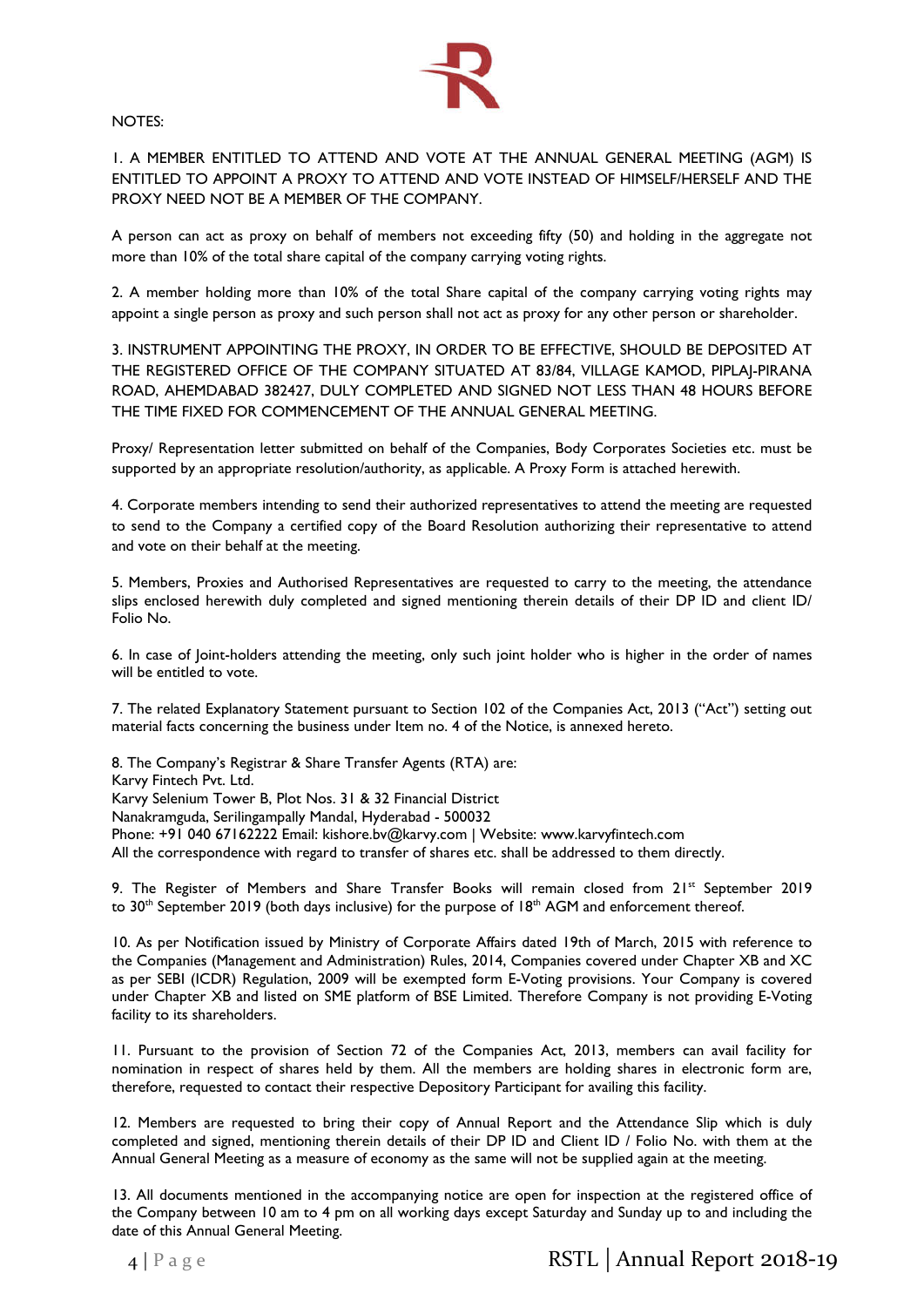

14. To support the 'Green Initiative' in the Corporate Governance taken by the Ministry of Corporate Affairs, to contribute towards the Greener Environment and to receive all documents, Notices, including Annual Reports and other communications of the Company, investors should register their Email Address with RTA if shares are held in physical mode or with the depository participants if the shares held in electronic mode.

15. Electronic Copy of the Notice of the 18th Annual General Meeting (AGM) along with Attendance slip, Proxy Form, and Annual report for F.Y. 2018-19, is being sent to all the members whose email ids are registered with the Company/ Depository Participant(s)/ RTA for communication purposes, unless any member has requested for a physical copy of the same.

For members who have not registered their email address, physical copy of the Annual Report for F.Y.2018-19 and Notice of AGM are being sent in the permitted mode. Even after registering for e-communication, members are entitled to receive such communication in physical form, upon making a request for the same. For any communication, the shareholders may also send request to the Company's investor email id: compliance@riddhitubes.com.

Shareholders are requested to please note that all the queries should be given in writing to the company at compliance@riddhitubes.com before 48 hours of the annual general meeting.

16. Members may also note that the notice of the 18th AGM and the Annual Report for the Financial year 2018-19 will also be available on the Company's website www.riddhitubes.com for download from 6th September, 2019 onwards. The physical copy of the aforesaid documents will be available at the Company's registered office in Ahmedabad for inspection during normal business hours on all working days except Saturday, upto and including the date of AGM.

17. Members are requested to notify any change in their postal/ mail or email address:

To their depository participants (DP's) in respect of the shares held in demat form

To the Registrar and Share Transfer Agent (RTA), aforesaid mentioned address.

18. Members may please note that no gifts, gift coupons, or cash in lieu of gifts will be distributed at meeting.

19. Route Map showing directions to reach the Venue of the 18th Annual General meeting is annexed herewith.

20. The Securities and Exchange Board of India (SEBI) has mandated the submission of Permanent Account Number (PAN) by every participant in securities market. Members holding shares in electronic form are, therefore, requested to submit their PAN to their Depository Participants with whom they are maintaining their Demat accounts. Members holding shares in physical form can submit their PAN to the Company.

#### 21. Voting procedure-

a) The facility for voting through ballot paper shall be made available at the AGM and the members attending the meeting will be able to exercise their right at the meeting through ballot paper. The record Date for determining the members who are entitled to vote through ballot Paper process will be as per the data available with NSDL and CDSL at the end of business hours on 20<sup>th</sup> September 2019, only Members as on the record date would be entitled to vote at the meeting.

b) CA Mr. Rathin Majmudar, Proprietor of Rathin Majmudar & Co., Chartered Accountants, has been appointed as the Scrutinizer to scrutinize the voting in a fair and transparent manner.

c) The Scrutinizer shall after the conclusion of voting at the general meeting, will count the votes cast at the meeting in the presence of at least two witnesses and shall make, within a period not exceeding 48 hours from the conclusion of meeting, a Scrutinizer's report of the total votes cast in favour or against, if any, to the Chairman or a person authorized by him in writing, who shall countersign the same and declare the result of the voting forthwith.

d) The Results declared along with the report of the Scrutinizer shall be placed on the website of the Company after the declaration of result by the Chairman or a person authorized by him in writing. The results shall also be immediately forwarded to the Stock Exchanges where the shares of the Company are listed.

e) The Chairman shall, at the end of discussion on the resolutions in AGM on which voting is to be held, allow voting with the assistance of Scrutinizer, by use of "Ballot Paper" for all those members who are present at the AGM.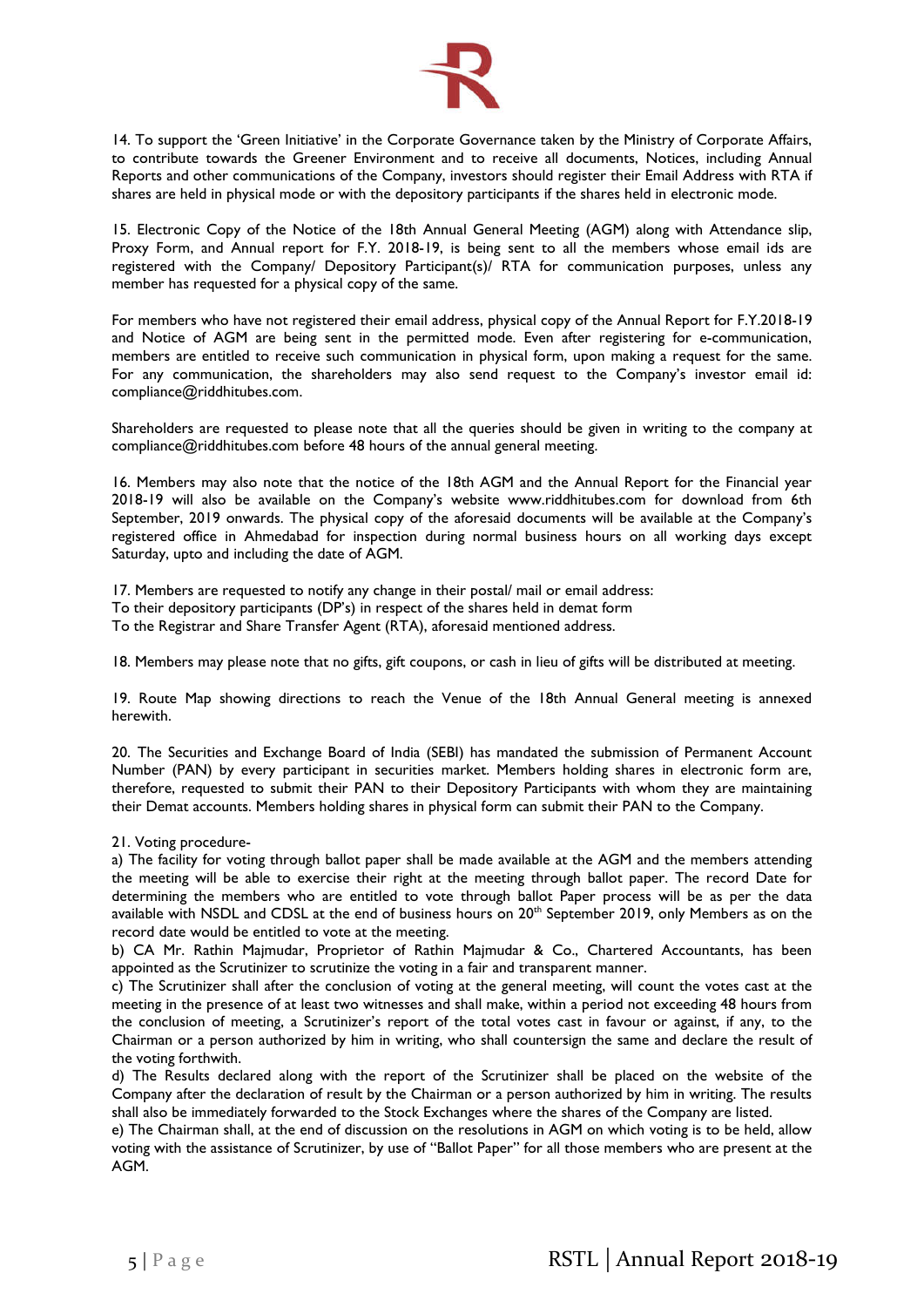

## **Item No. 4**

The Board of Directors, at its meeting held on  $04<sup>th</sup>$  September, 2019, on recommendation of the Audit Committee meeting held on 04<sup>th</sup>September, 2019, approved the appointment of M/s Mayur C. Undhad & Co., Cost Accountants (Firm Registration No. 103961) as the Cost Auditors of the Company for the financial year 2019-20 at remuneration of Rs.22,000/- (Rupees Twenty Two Thousand only) plus Service Tax & reimbursement of out–of–pocket expenses for conducting the audit of the cost accounting records of the Company for issuing the compliance report on cost accounting records maintained. Section 148(3) of the Companies Act, 2013 read with Rule 14(a) of the Companies (Audit and Auditors) Rules, 2014 ("the Act"), requires the Board to appoint an individual, who is a cost accountant in practice or a firm of cost accountants in practice, as cost auditor on the recommendations of the Audit committee, which shall also recommend remuneration for such cost auditor and such remuneration shall be considered and approved by the Board of Directors and ratified subsequently by the shareholders.

Accordingly, the members are requested to ratify the remuneration payable to the Cost Auditors for audit of cost records of the Company for the financial year 2018-19 as set out in the resolution for the aforesaid services to be rendered by them.

None of the Directors and Key Managerial Personnel of the Company or their relatives are concerned or interested, financially or otherwise, in the resolution.

The Board of Directors recommends the Resolution set out at Item No. 4 of the Notice for approval by the Members to be passed as an Ordinary Resolution.

> For and on behalf of the Board For **Riddhi Steel and Tube Limited**

> > **RajeshKumar Mittal** Managing Director DIN 00878934

**Date: September 04, 2019 Place: Ahmedabad**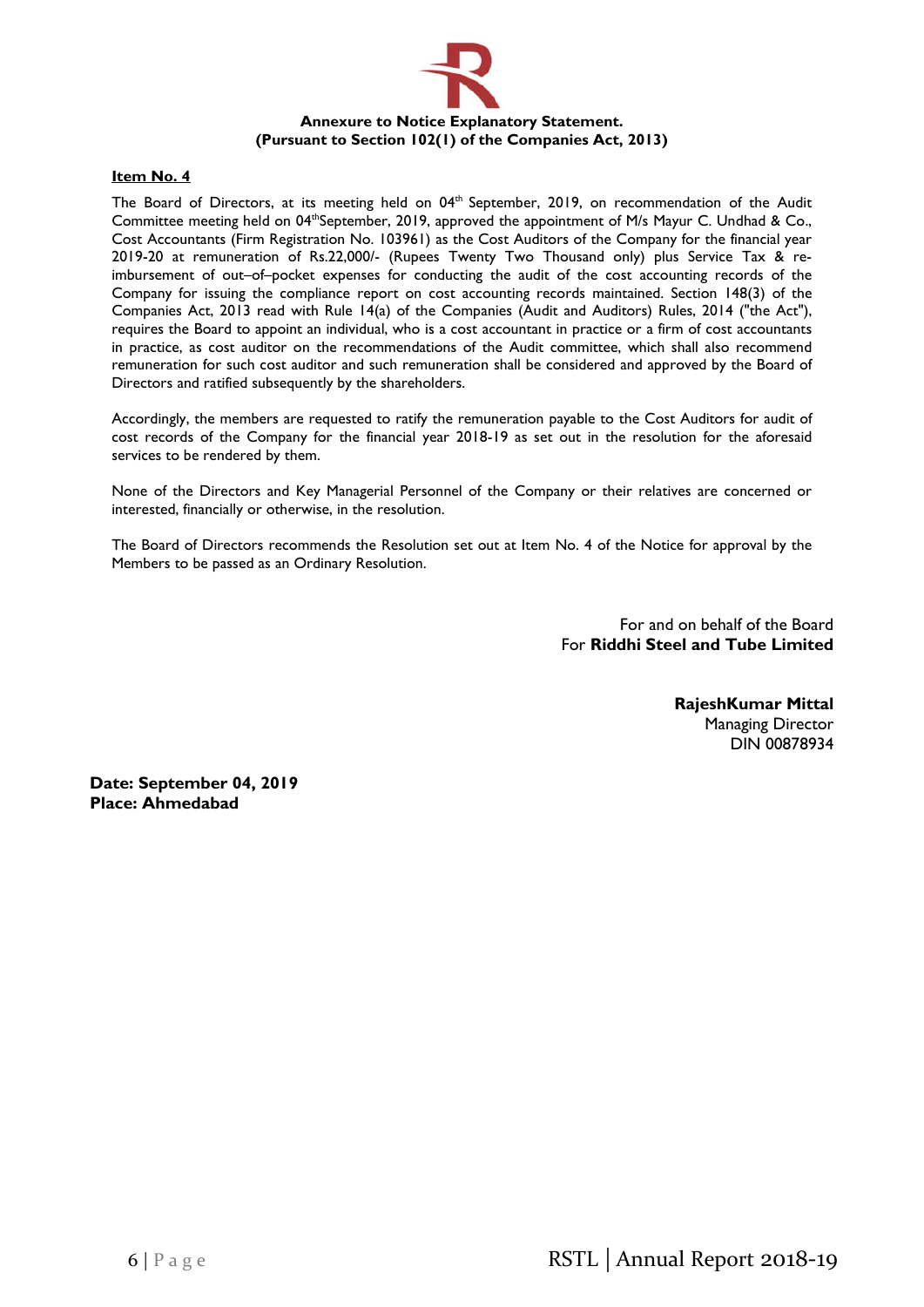

# **Annexure to the Item No. 3 of the Notice**

**Details of the Directors seeking Appointment / Re-appointment in the Forthcoming Annual General Meeting** [Pursuant to Regulation 36(3) of the SEBI (Listing Obligations and Disclosure Requirements) Regulations, 2015 and Secretarial Standard on General Meetings]

| Name of Director                       | Mrs. Preeti Mittal                     |
|----------------------------------------|----------------------------------------|
| Date of Birth                          | 23rd January 1973                      |
| <b>Nationality</b>                     | Indian                                 |
| Qualifications                         | Under Graduate                         |
| Expertise in Specific functional areas | Expertise in the business and industry |
| Date of Appointment on Board           | 08/01/2016                             |
| Directorship held in other companies   | Riddhi Procon Private Limited          |
|                                        | Riddhi Spinners Private Limited        |
|                                        | Riddhi Tradelink LLP                   |
| Memberships/Chairpersonships of        | No Memberships / Chairmanships of      |
| committees of Board                    | <b>Committees of other Companies</b>   |
| Number of shares held in the Company   | 2957004 Shares                         |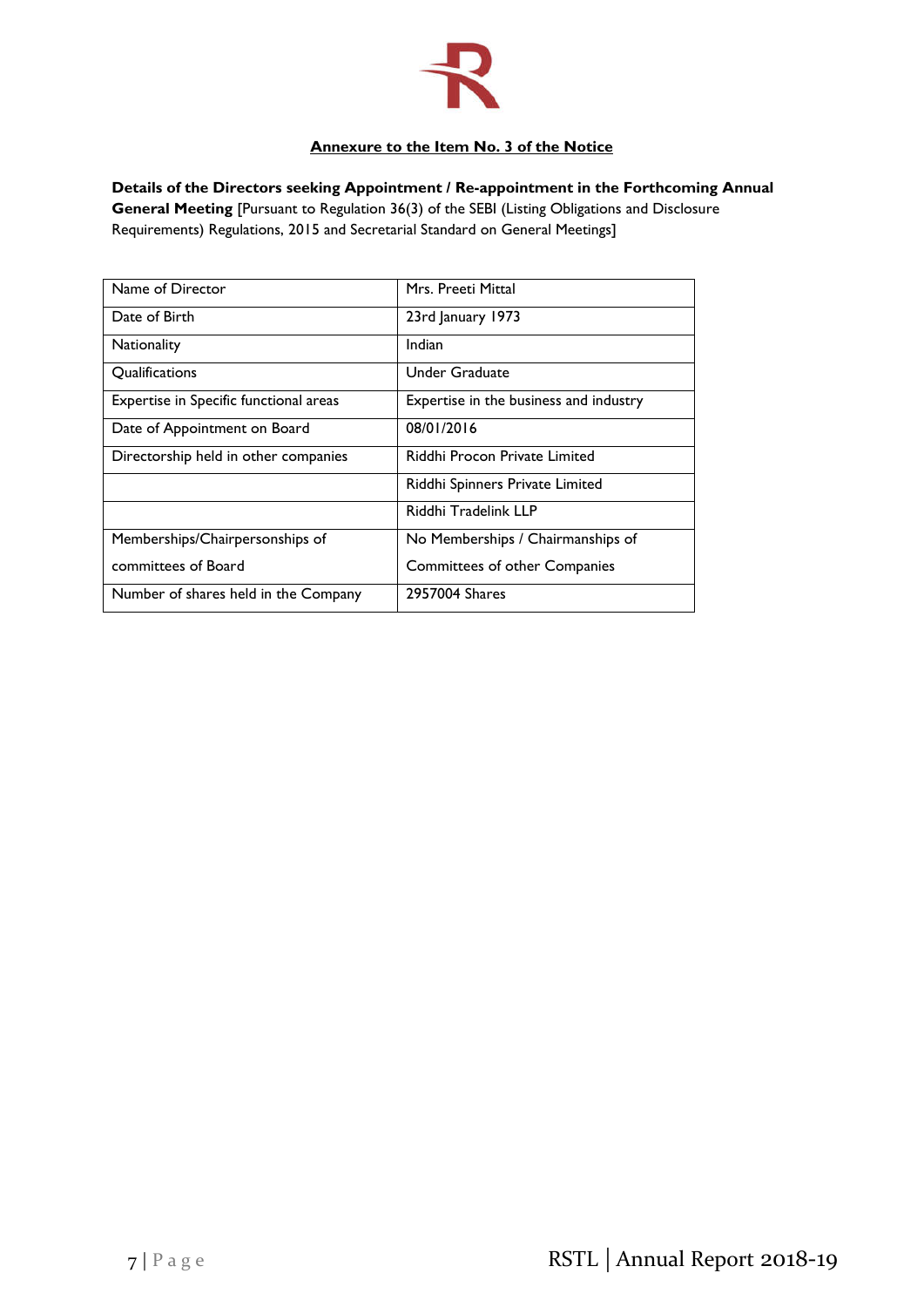

To, The Members **Riddhi Steel and Tube Limited** 83/84, Village Kamod, Piplaj-Pirana Road, Ahmedabad - 382427, Gujarat.

Your Directors are pleased to present their Eighteenth Boards Report with the Audited Financial statements for the year ended on 31st March, 2019.

|                                                   |                | (Amt in Rs.)   |
|---------------------------------------------------|----------------|----------------|
| <b>Particulars</b>                                | 2018-19        | 2017-18        |
| <b>Total Revenue</b>                              | 3,78,36,96,993 | 2,70,17,25,888 |
| Profit/(Loss) before Depreciation and Tax         | 21,09,17,656   | 16,64,17,837   |
| Less: Finance Cost                                | 11,77,63,979   | 8,53,07,536    |
| Less: Depreciation                                | 3,51,21,407    | 3,28,19,216    |
| Profit/(Loss) before Tax and Extra Ordinary Items | 5,80,32,270    | 4,82,91,085    |
| Less: Extra Ordinary Items                        |                |                |
| Less: Current Tax                                 | 1,80,00,000    | 1,59,66,482    |
| Deferred Tax                                      | (97, 34, 072)  | 9,57,377       |
| Prior Period Tax                                  |                |                |
| Add/Less: MAT credit Entitlement                  |                |                |
| Profit/(Loss) After Tax                           | 4,97,66,342    | 3, 13, 67, 226 |
| <b>Balance Carried to Balance Sheet</b>           | 4,97,66,342    | 3, 13, 67, 226 |
| Paid up Capital                                   | 82902520       | 82902520       |
| <b>Reserves and Surplus</b>                       | 33,91,44,432   | 28,93,78,090   |

# **1. Financial summary or highlights of performance of the Company:**

# **2. Certification ISO 9001:2015**

Your Company has obtained the Quality Management Systems Certifications ISO 9001:2015 for manufacture and supply of ERW Pipes and Tubes, Hollow Sections and Allied products.

# 3. **Share Capital:**

The Paid up equity capital as on March 31, 2019 was Rs. 829.03 Lacs during the year under review. The Company has not issued any shares with differential rights as to dividend, voting or otherwise.

# **4. Dividend:**

With a view to conserve resources and expansion of business, your Directors have thought it prudent not to recommend any dividend for the financial year under review.

# **5. State of Company's Affairs:**

Your Company has achieved the Total Turnover of Rs. 3,78,36,96,993 during Financial Year 2018-19 as against the Turnover of 2017-18 Rs. 2,70,17,25,888 showing an increase of 40% over the Previous Year. The management puts continuous efforts to increase the efficiency and turnover. Similarly, the Net Profit of your Company during Financial Year 2018-19 is Rs. 4,97,66,342 as against the Net Profit of 2017-18 Rs. 3,13,67,226 showing hike of 58.60% over the Previous Year.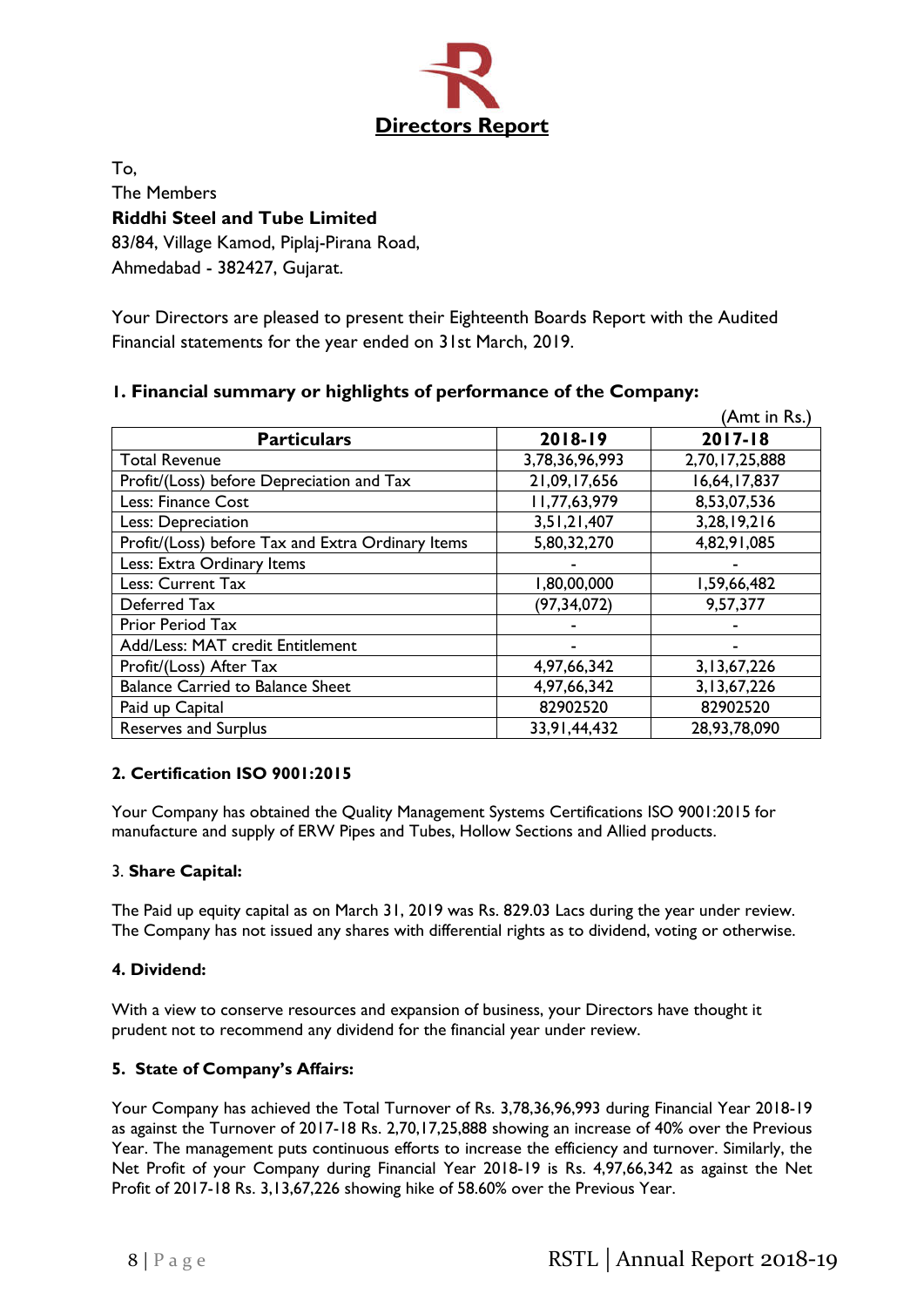

# **6. Deposits:**

The Company has neither accepted nor renewed any deposits within the meaning of Companies (Acceptance of Deposits) Rules, 2014.

# **7. Transfer to Reserves:**

Your company has not transferred any amount to reserves during the year under consideration.

## **8. Change in Nature of Business:**

There was no change in nature of business during the year under review.

## **9. Internal Financial Controls**

Adequate internal control systems commensurate with the nature of the Company's business, its size, and complexity of its operations are in place and have been operating satisfactorily. Internal control systems comprising policies and procedures are designed to ensure reliability off financial reporting, timely feedback on achievement of operational and strategic goals, compliance with policies, procedure, applicable laws and regulations and that all assets and resources are acquired economically, used efficiently and adequately protected.

## **10. Extracts of Annual Return**

Pursuant to Section 92(3) of the Companies Act, 2013 read with Rule 12(1) of companies (Management and Administration) Rules, 2014, the extract of Annual Return in the prescribed from i.e. Form MGT-9 is annexed herewith as "Annexure – C", which form part of annual report.

## **11. Declaration by Independent Directors:**

The Company has received and takes on record the declarations received from the Independent Directors of the Company in accordance with the Section 149(6) of the Companies Act, 2013 confirming their independence and Regulation 25 of the Listing Regulations.

# **12. Details of the Directors and Key Managerial Personnel:**

During the year under review following were the changes during the year.

- 1. Resignation of Mr. Shankar Prasad Bhagat w.e.f. 07.04.2019 from the post of Independent Director of the Company.
- 2. Appointment of Mr. Kirankumar Agarwal as the Independent Director of the Company w.e.f. 07.04.2019.

Further none of the Directors of the Company are disqualified under sub-section (2) of Section 164 of the Companies Act, 2013.

## **13. Conservation of Energy, Technological Absorption, Foreign Exchange Earnings and Outgo:**

(a) Conservation of energy:

- Steps taken/ impact on Conservation of energy, with special reference to the following:

- Steps taken by the Company for utilizing alternate sources of energy - The Company has started for setting up of a Solar Panel at factory, in order to generate and use the electricity in the Factory. - Capital investment on energy conservation – as per the Financial Statements.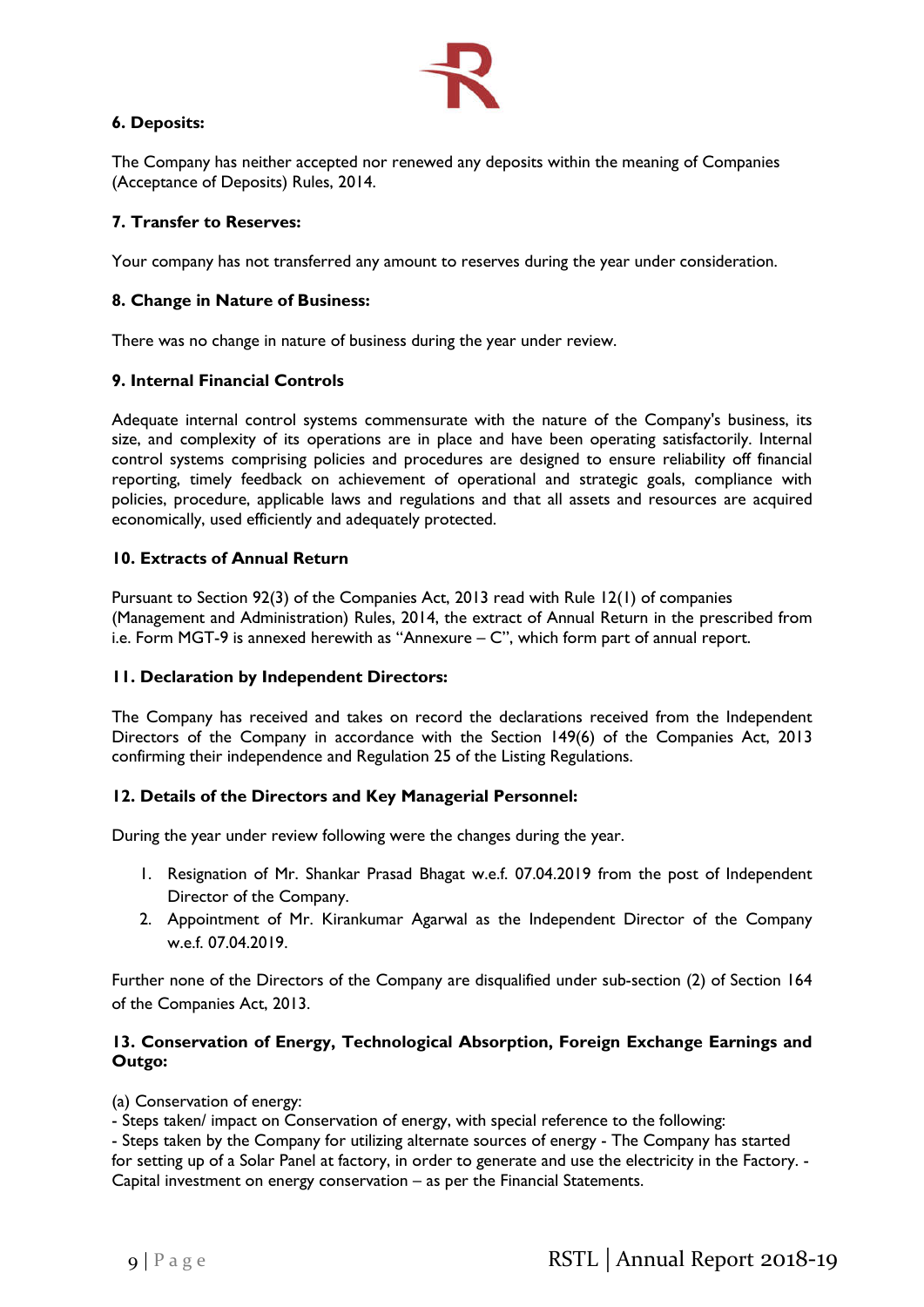

(b) Technology Absorption:

No new technology is absorbed by the company as company is equipped in well manner with all the required technologies and machineries that it requires in order to have smooth functioning of business operations.

The Company believes that technological obsolescence is a reality. Only progressive research and development will help us to measure up to future

challenges and opportunities. We invest in and encourage continuous innovation. During the year under review, expenditure on research and development is not significant in relation to the nature size of operations of your Company.

(c) Foreign exchange Earnings and Outgo:

- Foreign Exchange earned in terms of actual Inflows during the year - Nil

- Foreign Exchange outgo during the year in terms of actual Outflows - Nil

# **14. Corporate Social Responsibility (CSR)**

Since the Company's net worth does not exceed Rs. 500 crores or Company's turnover does not exceed Rs. 1000 crores or the Company's net profit does not exceed Rs. 5 crore in any financial year, hence the provisions of section 135 of the Companies Act, 2013 are not applicable.

## **15. Risk Management:**

Apart from normal business risk, no major risk is foreseen that in the opinion of the Board may threaten the existence of the Company. During the Year, the Board has decided that Audit Committee shall identify risk, assess, monitor, review and report the risk engaged in the business and shall also carry out the role of Risk Management.

# **16. Material Changes and Commitments Affecting the Financial Position of the Company:**

There are no material changes and commitments affecting the financial position of the company have occurred between the ends of the financial year of the company.

## **17. Investor Services:**

The Company and its Registrar, M/s. Karvy Fintech Private Limited, who is looking after the physical as well as Demat work and also shareholders correspondence in terms of SEBI direction for having a common Registrar and Share Transfer Agent, endeavored their best to service the Investors satisfactorily. Your Company has constituted a Committee comprising of 3 Independent Directors of the Company to redress the Investor grievances.

## **18. Directors Responsibility Statement:**

In terms of Section 134(5) of the Companies Act, 2013, in relation to the audited financial statements of the Company for the year ended 31st March, 2019, the Board of Directors hereby confirms that:

I. That in the preparation of the annual accounts, the applicable accounting standards had been followed along with proper explanation relating to material departures.

II. That the Directors had selected such accounting policies and applied them consistently and made judgments and estimates that are reasonable and prudent so as to give a true and fair view of the state of affairs of the company at the end of the financial year and of the profit or loss of the Company for that period.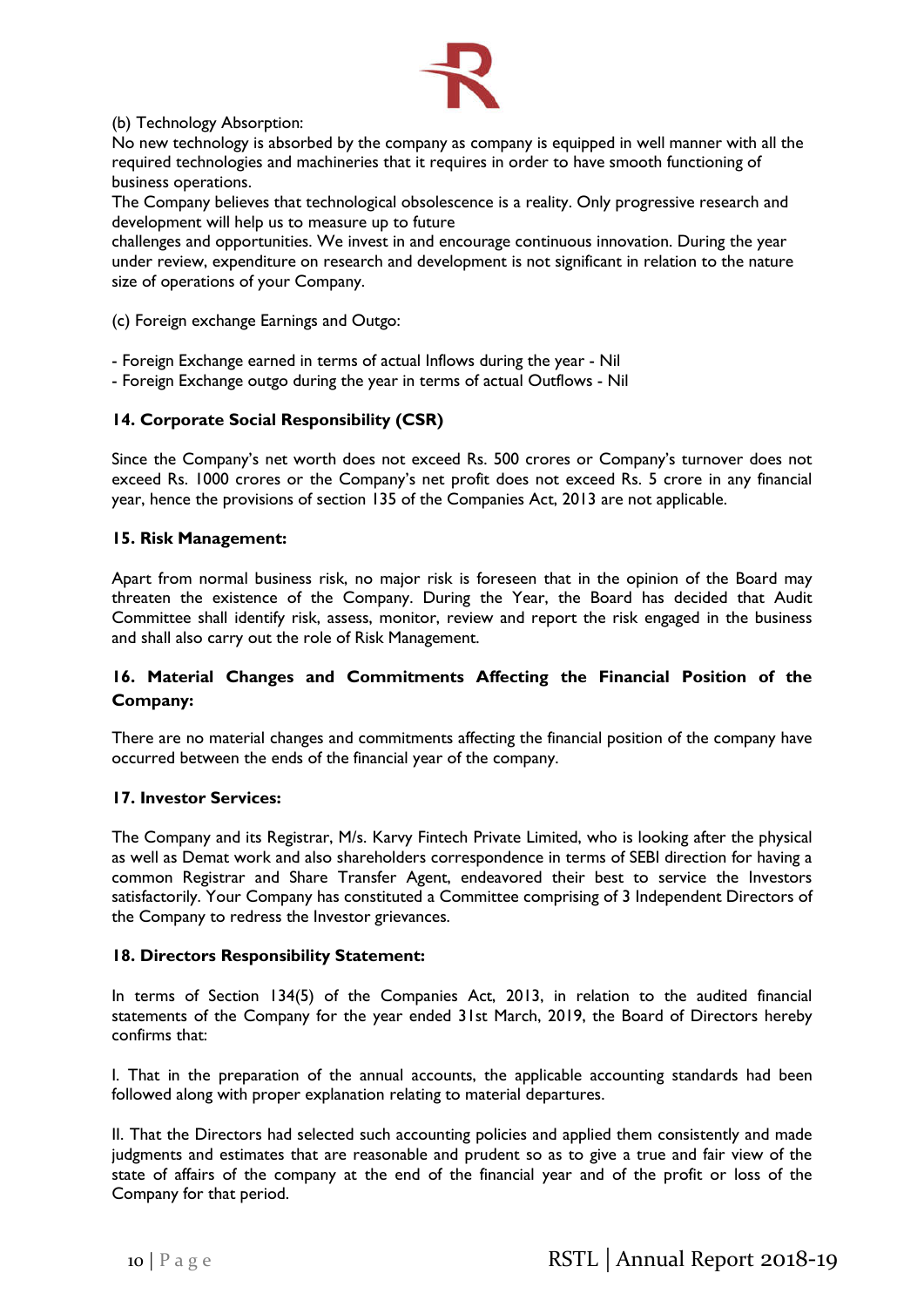

III. That the Directors had taken proper and sufficient care for the maintenance of adequate accounting records in accordance with the provisions of this Act for safe guarding the assets of the Company and for preventing and detecting fraud and other irregularities.

IV. That the Directors had prepared the annual accounts on a going concern basis and that the directors had laid down internal financial control to be followed by the company and that such internal financial control is adequate and were operating effectively.

V. That the directors had devised proper systems to ensure compliance with the provisions of all applicable laws and that such systems were adequate and operating effectively.

# **19. Particulars of Contracts and Arrangements with Related Party:**

All contracts / arrangements / transactions entered by the Company during the financial year with related parties were in the ordinary course of business and on an arm's length basis. During the year, the company had not entered into any contract or arrangement or transactions with related parties which could be considered 'material' (i.e. transactions exceeding ten percent of the annual turnover as per the last audited financial statements entered into individually or taken together with previous transactions during the financial year) according to the policy of the Company on materiality of Related Party Transactions. Accordingly, there are no transactions that are required to be reported in form AOC-2. However, you may refer to Related Party transactions, as per the Accounting Standards, in Note No. 21.5 of the Financial Statements.

# **20. Subsidiary, Associate or Joint Company:**

The Company does not have any subsidiary, joint venture or associate companies within the meaning of Section 2(6) and 2(87) of the Companies Act, 2013. As such, a report in the prescribed Form AOC -1 as per first proviso to sub-section (3) of Section 129 of the Companies Act, 2013 and Rules made thereunder is not required to be attached and a policy for determining material subsidiary is not required to be framed by the Company.

# **21. Evaluation of Performance of Board:**

The Nomination and Remuneration Committee has laid down the criteria for performance evaluation of the individual Directors and the Board. The framework of performance evaluation of the Independent Directors captures the following points:

- I. Key attributes of the Independent Directors that justify his/her extension / continuation on the Board of the Company.
- II. Participation of the Directors in the Board proceedings and his/her effectiveness. The evaluation was carried out by means of the replies given / observations made by all the Directors on the set of questions developed by them which brought out the key attributes of the Directors, quality of interactions amongst them and it effectiveness

# **22. Disclosure Under the Sexual Harassment of Women at Workplace (Prevention, Prohibition and Redressal) Act, 2013**

The Company ensures that there is a healthy and safe atmosphere for every woman employee at the workplace. Further there was no case filled during the year under the sexual harassment of woman at workplace.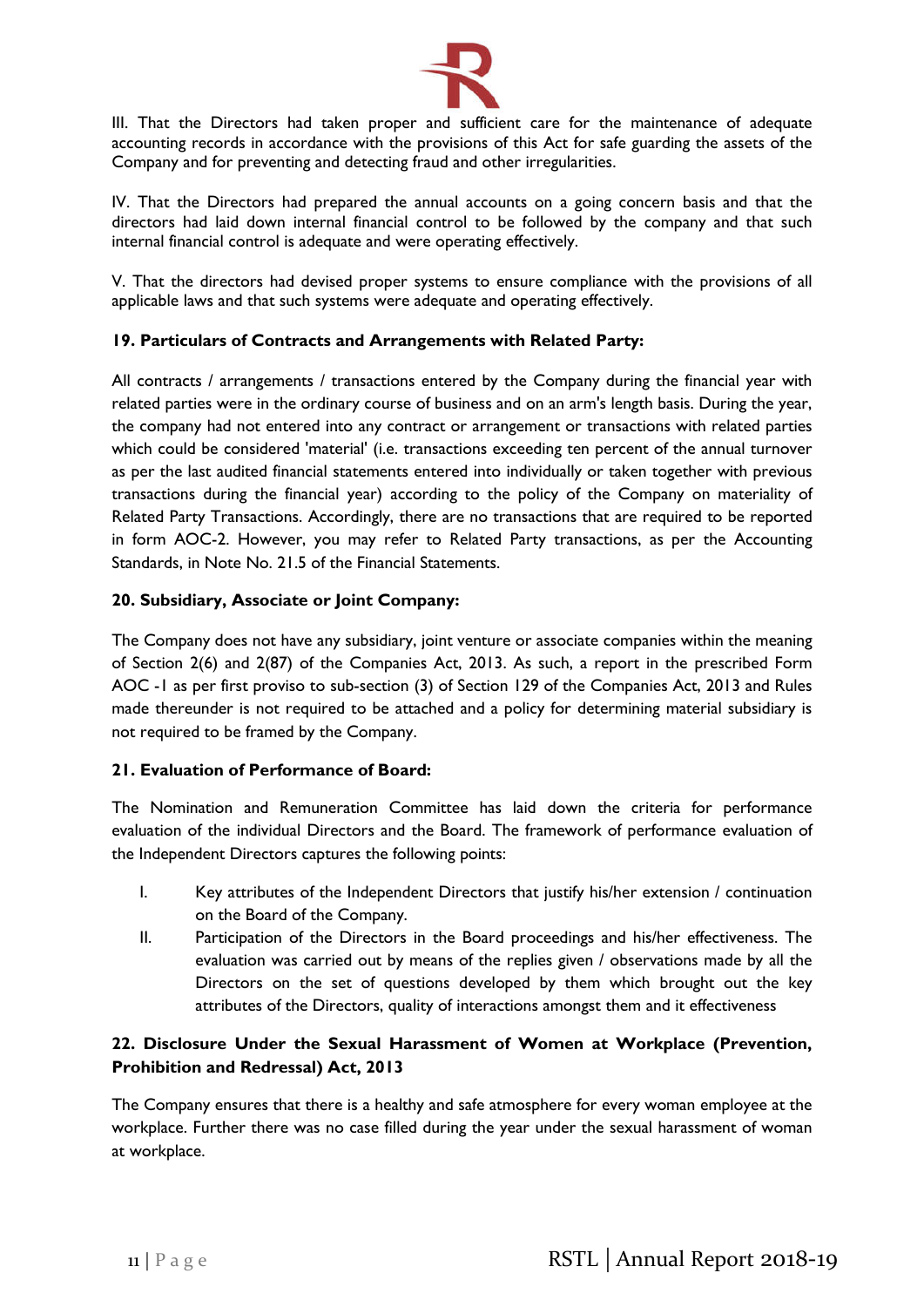

# **23. Board Meetings:**

Five Meetings of the Board of Directors were held during the year viz. on 07.04.2019, 30.05.2018, 30.08.2018, 14.11.2018 and 21.02.2019. In respect of such meetings, proper notices were given and the proceedings were properly recorded and signed in the Minutes book maintained for the purpose. No circular resolutions were passed by the Company during financial year under review.

| Name                | Designation              | No of Board Meeting Attended |
|---------------------|--------------------------|------------------------------|
| RajeshKumar Mittal  | <b>Managing Director</b> | 5/5                          |
| Preeti Mittal       | Director                 | 5/5                          |
| Paras K Shah        | Independent Director     | 5/5                          |
| Kirankumar Agarwal* | Independent Director     | 4/4                          |
| Saurin S. Shah      | Independent Director     | 5/5                          |
| Shankar P. Bhagat*  | Independent Director     | 1/1                          |

\* Mr. Shankar Bhagat resigned w.e.f. from 07.04.2018.

\* Mr Kirankumar Agarwal were Appointed on 07.04.2018.

## **24. Audit Committee:**

The Audit committee comprise of three Directors out of which majority directors are Independent Directors. The audit Committee met Four times during the year viz. on 30.05.2018, 30.08.2018, 14.11.2018 and 21.02.2019.

The composition, Role, terms of reference as well as power of the Audit Committee are in accordance with the provisions of Regulation 18 of the Securities Exchange Board of India (Listing obligations and Disclosures Requirement), Regulations 2015 and section 177 of the Companies Act, 2013 and rules framed there under. The details of all related party transactions are placed periodically before the Audit Committee. And the recommendation made by the Audit Committee were accepted by the Board.

| Name                  | Designation                     | No of Board Meeting Attended |
|-----------------------|---------------------------------|------------------------------|
| Paras K Shah          | Independent Director - Chairman | 4/4                          |
| Kirankumar Agarwal    | Independent Director - Member   | 4/4                          |
| Saurin S. Shah        | Independent Director - Member   | 4/4                          |
| Shankar P. Bhagat $*$ | Independent Director - Member   | N.A                          |

\* Mr. Shankar Bhagat resigned w.e.f. from 07.04.2018.

\* Mr Kirankumar Agarwal were Appointed on 07.04.2018.

## **25. Nomination and Remuneration Committee:**

In compliance with section 178 of the Companies Act, 2013, your Company has in place 'Nomination and Remuneration Committee. The powers, role and terms of reference of the Nomination and Remuneration Committee cover the areas as contemplated under regulation 19 of Securities and Exchange Board of India (Listing obligation and Disclosure Requirement) Regulations, 2015 and section 178 of Companies Act, 2013 and Rules and Regulations framed thereunder, besides other terms as may be referred by the Board of Directors.

The committee comprise of three Directors out of which all are Independent Directors. The NRC Committee met one time during the year viz. on 07.04.2018.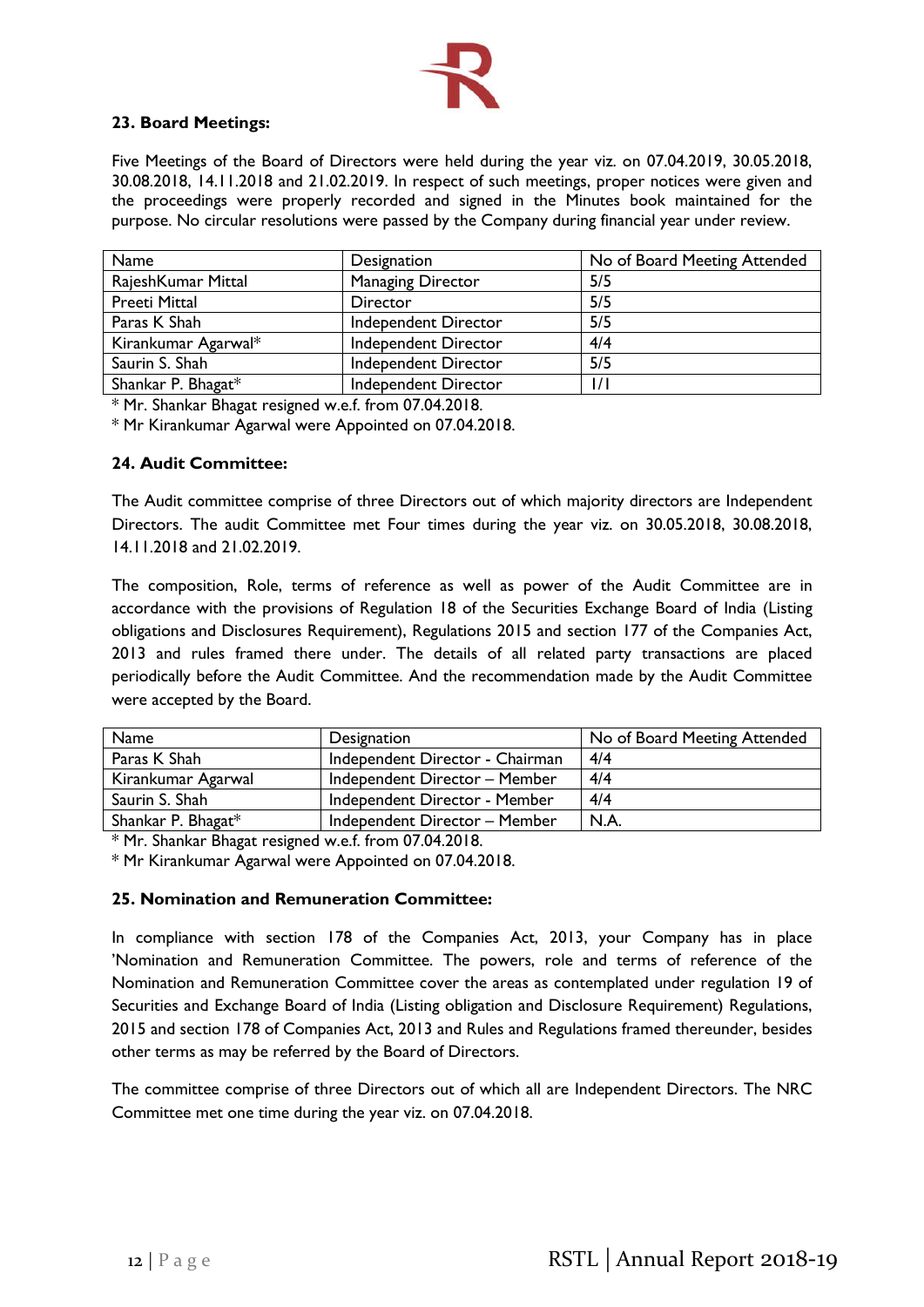

| Name               | Designation                     | No of Board Meeting Attended |
|--------------------|---------------------------------|------------------------------|
| Paras K Shah       | Independent Director - Chairman |                              |
| Kirankumar Agarwal | Independent Director - Member   | N.A.                         |
| Saurin S. Shah     | Independent Director - Member   |                              |
| Shankar P. Bhagat* | Independent Director - Member   |                              |

\* Mr. Shankar Bhagat resigned w.e.f. from 07.04.2018.

\* Mr Kirankumar Agarwal were Appointed on 07.04.2018.

## **26. Stakeholder Relationship Committee:**

The committee comprise of three Directors out of which all are Independent Directors. The SRC Committee met four time during the year viz on 07.04.2019, 30.05.2018, 14.11.2018 and 21.02.2019.

| Name                  | Designation                     | No of Board Meeting Attended |
|-----------------------|---------------------------------|------------------------------|
| Paras K Shah          | Independent Director - Chairman | 4/4                          |
| Kirankumar Agarwal    | Independent Director - Member   | 3/3                          |
| Saurin S. Shah        | Independent Director - Member   | 4/4                          |
| Shankar P. Bhagat $*$ | Independent Director - Member   |                              |

\* Mr. Shankar Bhagat resigned w.e.f. from 07.04.2018.

\* Mr Kirankumar Agarwal were Appointed on 07.04.2018.

## **27. Annual General Meeting:**

Details of the Last Three Annual General Meetings is as under:

| Sr. No | AGM Date              | Place                    |
|--------|-----------------------|--------------------------|
|        | 17th AGM - 27.09.2018 | <b>Registered Office</b> |
|        | 16th AGM - 09.09.2017 | <b>Registered Office</b> |
|        | 15th AGM - 30.09.2016 | <b>Registered Office</b> |

## **28. Vigil Mechanism / Whistle Blower Policy:**

The Company has formulated Whistleblower Policy in conformity with the provisions of Section 177 (9) of the Companies Act, 2013 and Listing Regulations to provide a mechanism for any concerned person of the company to approach the Ethics Counselor/ Chairman of the Audit Committee of the Company for the purpose of dealing with instance of fraud and mismanagement, if any and also ensure that whistleblowers are protected from retribution, whether within or outside the organization.

## **29. Details of Loan, Guarantee and Investment by the Company:**

The details of Loan, Guarantee and Investment by the Company is given in the Notes to the Accounts.

## **30. Auditors and Auditors' Report:**

Statutory Auditor:

M/s. Y. J. Malkani & Co., Chartered Accountants (FRN:143143W), have resigned as auditors of the Company w.e.f. 09.05.019 and in whose place M/s. Jigar Shah and Associates (FRN 128263W) were appointed as the auditors of the company up to the ensuing AGM of the company.

Thus the Company shall place the matter relating to such appointment of Auditors by members at this Annual General Meeting for appointment of M/s. Jigar Shah and Associates as the Auditors of the Company.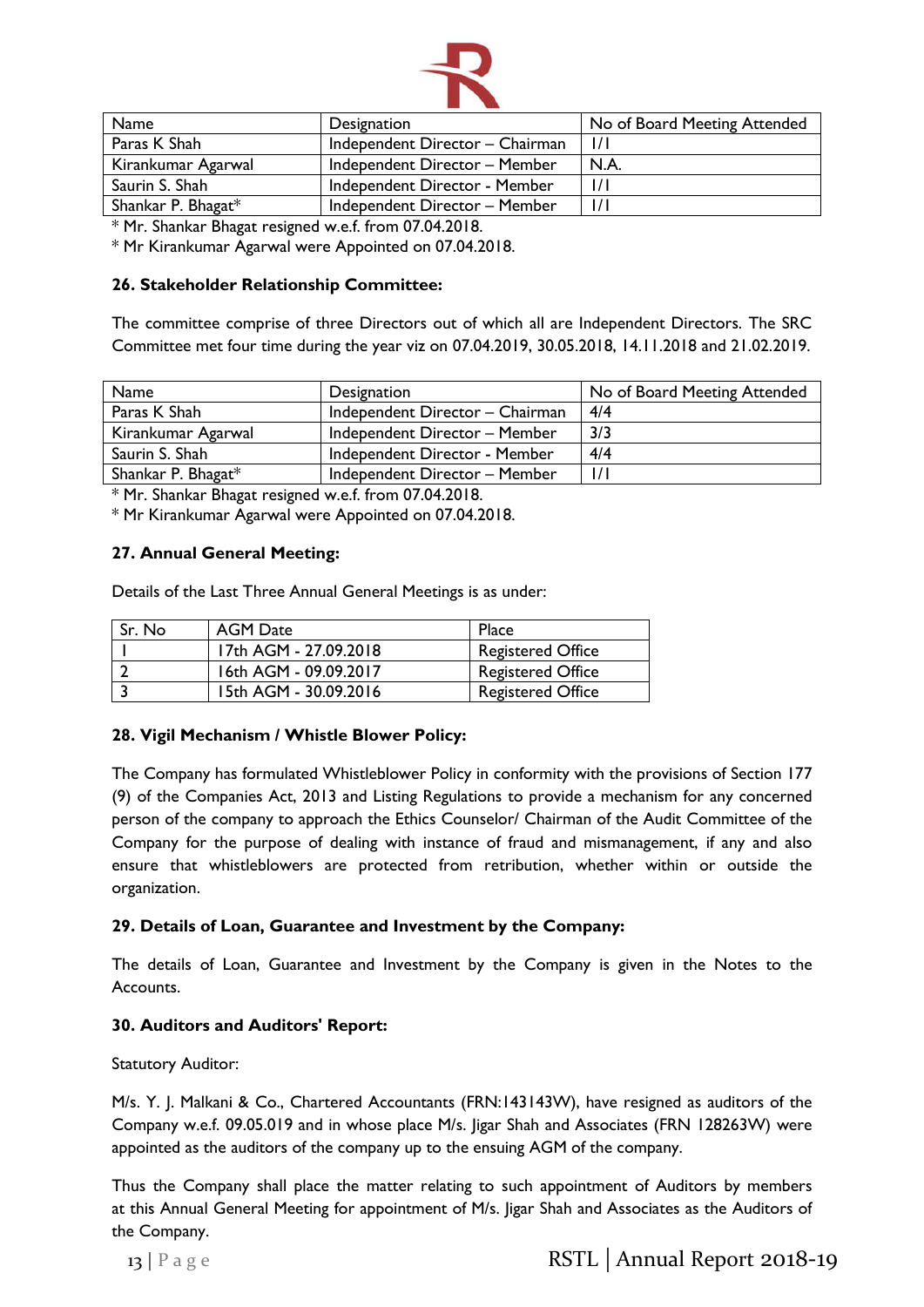

Hence the members are requested to consider the appointment of Auditors and also to fix their remuneration.

Statutory Auditor's Observations in Audit Report:

The notes on financial statement referred to in the auditor's report are self-explanatory. There is no qualification, reservation or adverse remarks or disclaimer made by the auditors in their report and do not call for any further explanation / comment from the board.

## Internal Auditor:

Pursuant to the provision of section 138 of the Companies Act, 2013 and the Companies (Accounts) Rules, 2014, the Company has re-appointed M/s C.P. Shah and Co., Chartered Accountants, Proprietor – Chetan P. Shah as an Internal Auditor of the Company for the Financial Year 2019-20 by the Board of Directors, upon recommendation of the Audit committee.

## Cost Auditor:

In terms of provisions of Section 148 of the Companies Act, 2013 and in accordance with notification issued by the Ministry Of Corporate Affairs, F. No. 52 /26/ CAB - 2010 dated 24th January, 2012, M/s Mayur Chhaganbhai Undhad, Cost Accountants, Ahmedabad, were appointed as Cost Auditor of the Company for the financial year 2018-19 by the Board as recommended by the Audit Committee and they have offered themselves for reappointment for the Financial year 2019-20.

## Secretarial Auditor:

Pursuant to the provisions of Section 204 of the Companies Act, 2013 and the Companies (Appointment and Remuneration of Managerial Personnel) Rules, 2014, the Board of Directors based on the recommendations of Audit Committee have appointed M/s. Siddharth N Maniar a Practicing Company Secretaries in Practice based in Ahmedabad to undertake the Secretarial Audit of the Company for the financial year ended 31st March, 2019 and further the Secretarial Auditor has offered themselves for reappointment for the financial year 2019-20. The Secretarial Audit Report for the financial year 2018-19 does not contain any qualification, reservation or adverse remark. The Secretarial Audit Report is annexed here to as "Anexure-A" and forms part of this Report.

Secretarial Auditor's Observations in Secretarial Audit Report:

There is no qualification, reservation or adverse remarks or disclaimer made by the auditors in their report and do not call for any further explanation by the Board.

# **31. Particulars of Employees and Related Disclosures:**

Disclosure with respect to remuneration of Directors and employees as required under Section197 of the Companies Act, 2013 read with Rule 5 (1) of the Companies (Appointment and Remuneration of Managerial Personnel) Rules, 2014 forms part of the Board's Report (Annexure -B).

Details of employee remuneration as required under provisions of Section 197 of the Companies Act, 2013 and Rule 5 (2) and 5 (3) of Rules are available at the Registered Office of the Company.

# **32. Report on Corporate Governance:**

As per SEBI circular no. Securities And Exchange Board of India (Listing Obligations And Disclousure Requirements) Regulation, 2015 No. SEBI/LAD-NRO/GN/2015-16/013 dated September 2, 2015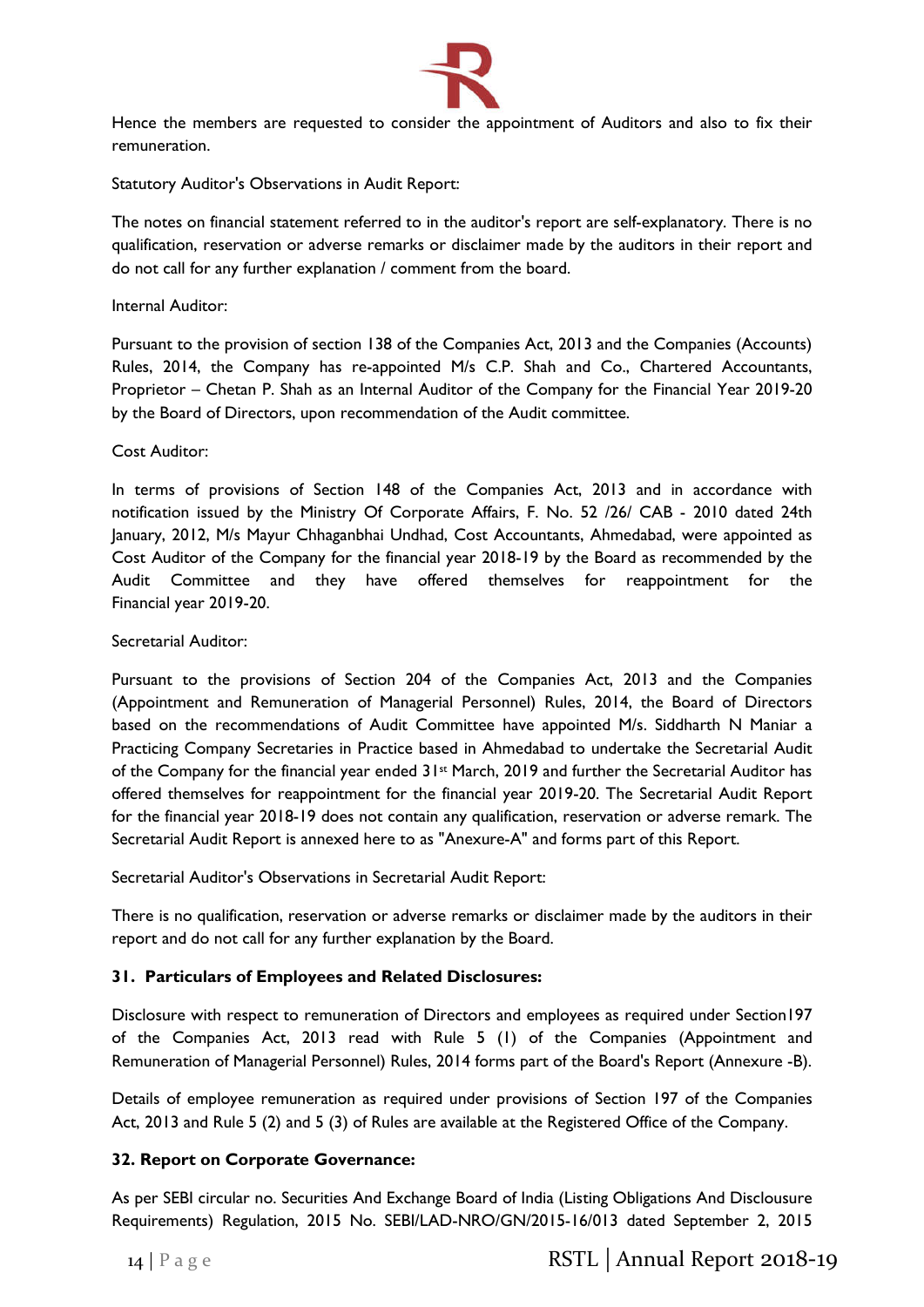

Company's paid up capital is less than Rs. 10 Crores and Net Worth is also less than Rs. 25 Crore or Company listed on SME Platform Company was not required to comply with the norms of the corporate Governance. Since the Company was listed on SME Exchange only as on Financial Year ending 31st march 2019, therefore the provisions relation to Corporate Governance is not applicable to the Company.

# **33. Management Discussion and Analysis:**

The Management Discussion and Analysis Report on the operations of the Company have been provided in a separate section which forms part of this Annual Report.

# **34. Research & Development**

The Company believes that technological obsolescence is a reality. Only progressive research and development will help us to measure up to future challenges and opportunities. We invest in and encourage continuous innovation. During the year under review, expenditure on research and development is not significant in relation to the nature size of operations of your Company.

# **35. Prevention of Insider Trading:**

In January 2015, SEBI notified the SEBI (Prohibition of insider trading) Regulations, 2015 which came into with effect from 15th May, 2015. Pursuant there to, the Company has formulated and adopted a new Code for Prevention of Insider Trading. The Company has adopted a Code of Conduct for Prevention of Insider Trading with a view to regulate trading in securities by the Directors and designated employees of the Company. The Code requires pre-clearance for dealing in the Company's shares and prohibits the purchase or sale of Company shares by the Directors and the designated employees while in possession of unpublished price sensitive information in relation to the Company and during the period when the Trading Window is closed. The Board is responsible for implementation of the Code. All Directors and the designated employees have confirmed compliance with the Code.

# **36. Transfer of Unclaimed Dividend To Investor Education And Protection Fund:**

In terms of Section 125 of the Companies Act, 2013 and other applicable provisions, if any, of the Companies Act, 2013 including any statutory modifications or re-enactments thereof, there was no unpaid/unclaimed dividend declared paid last year.

# **37. Insurance:**

The Company has taken adequate insurance cover on all movable and immovable assets to recover various types of risks.

# **38. Policies:**

The Company has formulated various policies as required under various Rules and Regulations duly approved by the Board.

# **39. Disclosures:**

Your Directors state that no disclosure or reporting is required in respect of the following items as there were no transactions on these items during the year under review: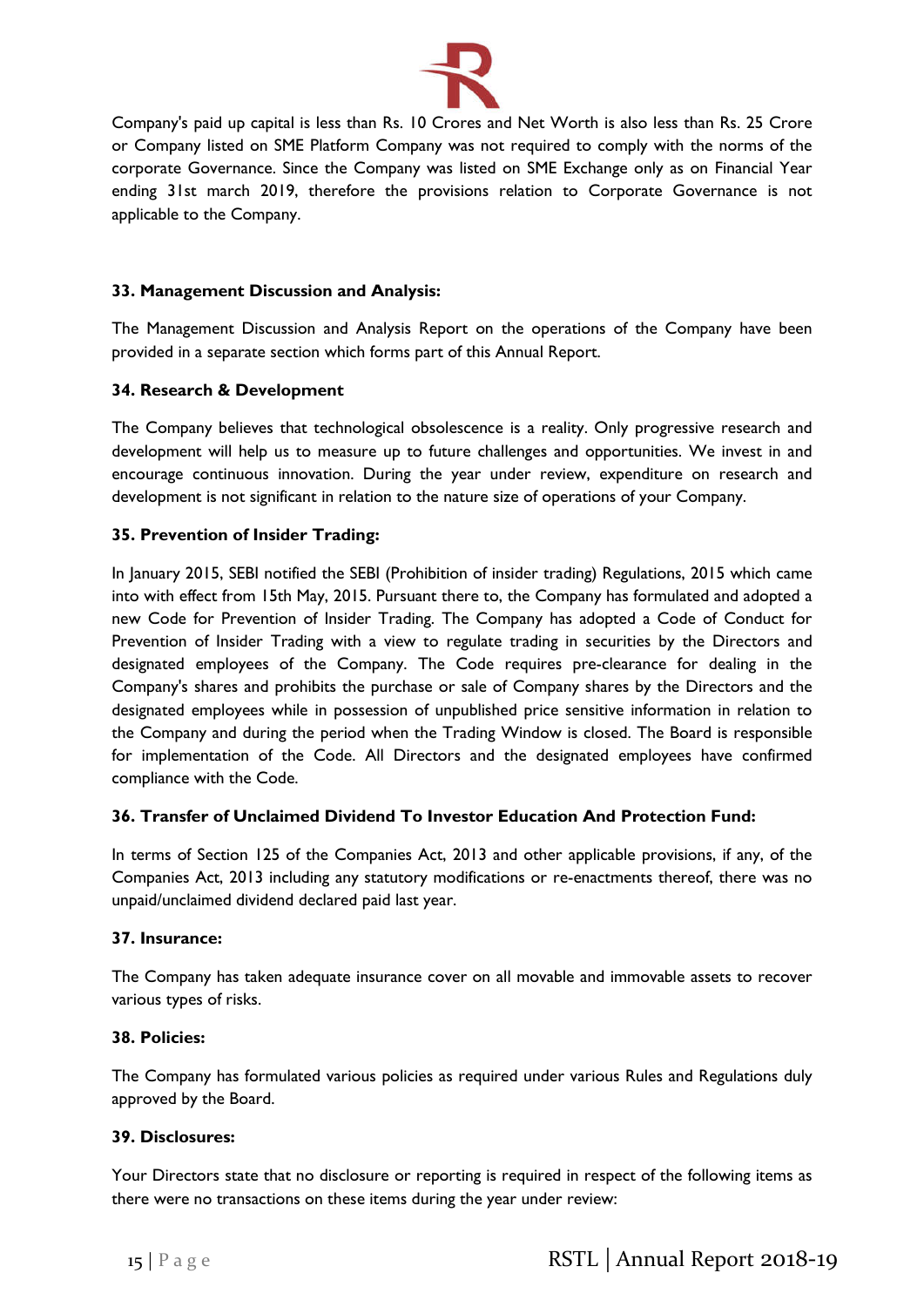

- I. Details relating to deposits covered under Chapter V of the Act.
- II. Issue of equity shares with differential rights as to dividend, voting or otherwise.
- III. Issue of shares (including sweat equity shares) to employees of the Company under any scheme.
- IV. No significant or material orders were passed by the Regulators or Courts or Tribunals which impact the going concern status and Company's operations in future.

As per the requirement under The Sexual Harassment of Women at Workplace (Prevention, Prohibition & Redressal) Act, 2013 read with rules made there under, your Company has constituted Internal Complaints Committee which is responsible for redressal of complaints related to sexual harassment. During the year under review, there were no complaints pertaining to sexual harassment.

# **40. Acknowledgement:**

The Board of Directors also wish to place on record their gratitude and appreciation to all the Members and Stakeholders for their trust and confidence shown in the Company.

For and on behalf of the Board For **Riddhi Steel and Tube Limited**

**Sd/- RajeshKumar Mittal** Managing Director DIN 00878934

**Date: September 04, 2019 Place: Ahmedabad**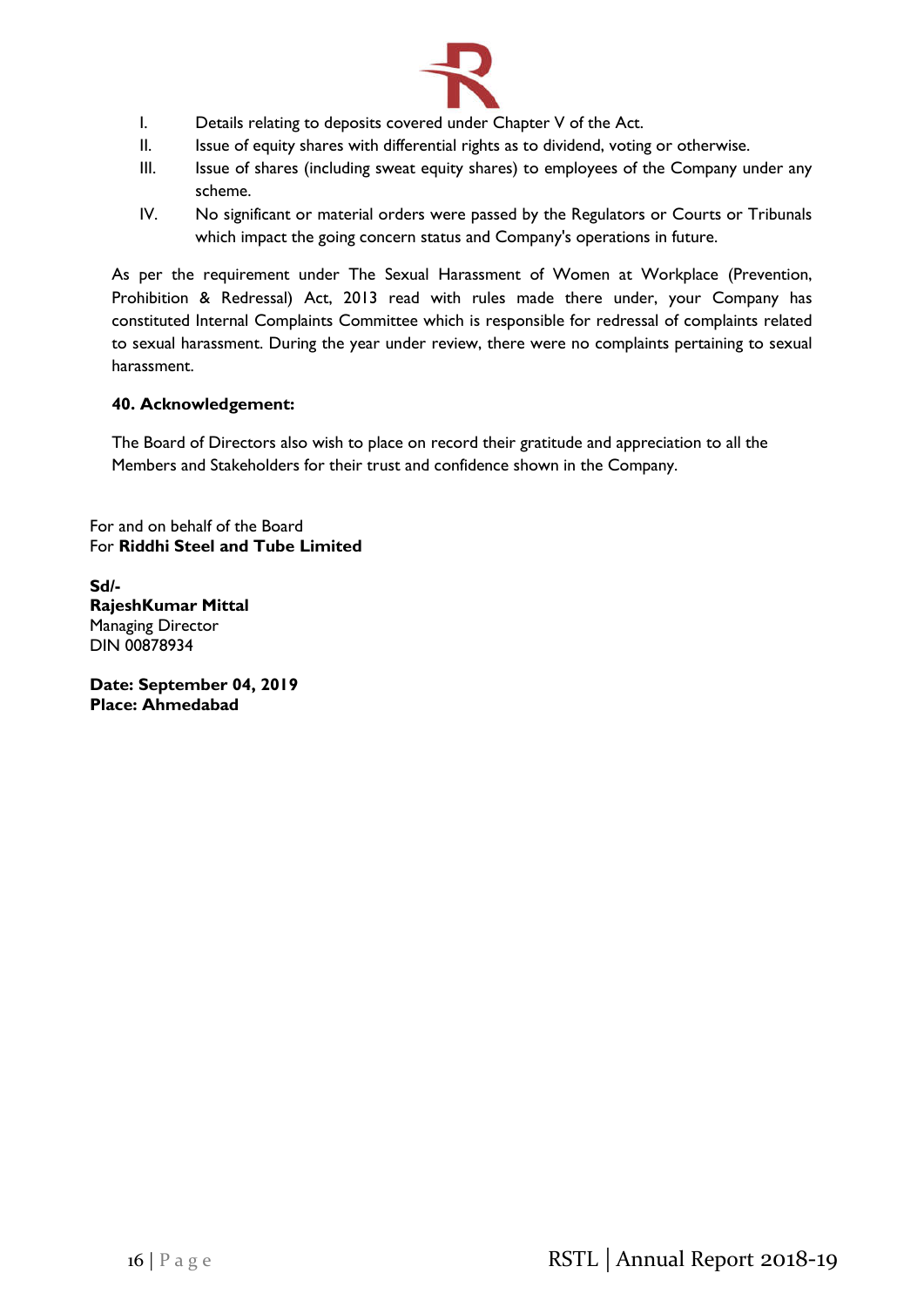

# **Management Discussion and Analysis**

The Economic Scenario:

The Indian economy started the FY2019 with a healthy 8.2% growth in the first quarter on the back of domestic resilience. Growth eased to 7.3% in the subsequent quarter due to rising global volatility, largely from financial volatility, normalized monetary policy in advanced economies, externalities from trade disputes, and investment rerouting. Further, the INR suffered in the wake of the crude price, and conditions exacerbated as recovery in some advanced economies caused faster investment outflows. Despite softer growth, the Indian economy remained one of the fastest growing and possibly the least affected by global turmoil. In fact, the effects of such external shocks were contained in part by our country's strong macroeconomic fundamentals and responsive policy changes. The improving macroeconomic fundamentals have been further supported by the implementation of reform measures, which facilitated an environment to boost investments and ease banking sector concerns. The RBI has lowered its policy interest rate twice by 25 basis points to 6.00 % during its April 2019 meeting; it was the second straight interest rate cut so far this year. Together, these augur well for a resurgent growth path for the economy. Although growth projections for India vary for different global economic institutions, all of them predict higher or same growth rates going forward.

The Steel Pipes and Tubes industry in Our country holds enormous growth potential which is as yet undertapped. It has gathered momentum on the strength of a domestic boom led by infrastructure and significant growth spurts from sectors like Oil & Gas, Petrochemicals, Water, Irrigation, Sewage, Fertilizers, Power and Energy. Quality assurance is a major demand driver in the international market. We have worked hard to ensure quality products for our clients. Easy port connectivity from Mundra ports gives our company the advantage of logistics and low transportation costs to keep prices competitive. After establishing ourselves as one of the leading product manufacturers in our country, we are attempting to make our presence felt in countries like, Qatar, UAE etc.

'Make in India' initiative of the Government of India has had a positive effect on both the quantum and speed of projects approved. The initiative has also provided a boost to the local industry especially the steel sector. For Information all tenders arising from the Ministry of Steel now have the clause of minimum 15% Domestic Value Addition, those arising from the Ministry of Petroleum & Natural Gas have a PPLC (Purchase Preference with Local Content) of minimum 20% for Indian suppliers. This has helped to curb international competition, especially from the Chinese players, and has greatly improved prospects of Indian companies.

The industry is humming with news of high-visibility investments and exciting opportunities emerging in all segments. With new capacities and facilities, your company is fully equipped to exploit the upcoming prospects.

# **Risks And Concerns:**

The Company follows a well-defined and exhaustive risk management process, which is integrated with its operations. This enables the company to identify, categorize and prioritize operational, financial and strategic business risks. Across the organization, there are teams responsible for these processes who report to the management.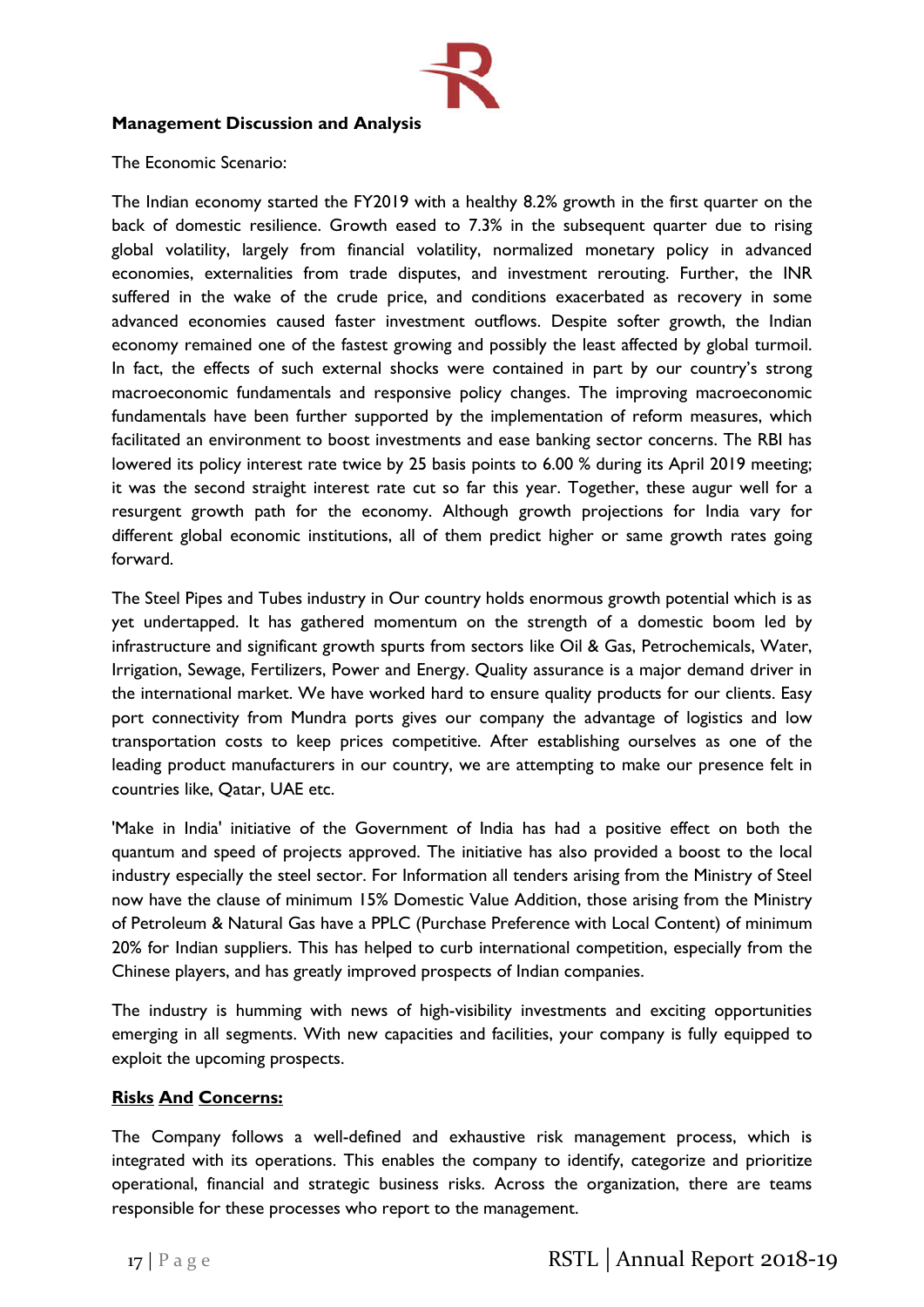

The risks are prudently evaluated and necessary preventive steps or actions are taken to mitigate these probable risks. In the context of the steel operations, although our country has rich and abundant resources of the key inputs for steel making, namely iron ore and coal, the mining sector in the country has witnessed severe obstacles in the past few years on account of regulatory and environmental issues, which has severely affected the development and opening up of new mines. The biggest challenges before any steel company remain to be the tie up of interrupted supplies of coal and iron are on one hand and the fear of glut of cheap imports from counties like China, Korea and Japan on the other.

# **Internal Control System And Their Adequacy:**

The Company has a well-established internal control framework, which is designed to continuously assess the adequacy, effectiveness and efficiency of financial and operational controls. The management is committed to ensure an effective internal control environment, commensurate with the size and complexity of the business, which provides an assurance on compliance with internal policies, applicable laws, regulations and protection of resources and assets. The Audit Committee of the Board oversees the adequacy of the internal control environment through regular reviews of the audit findings and monitoring implementations of internal audit recommendations through the compliance reports submitted to them. The Statutory Auditors of your Company have opined in their report that your Company has adequate internal controls over financial reporting. Material developments in human resources/industrial relations front, including number of people employed.

The Company takes significant steps to ensure that the career aspirations of its employees are met through professional growth. Therefore, it organizes various training and skill development activities to enrich employee knowledge and make them future ready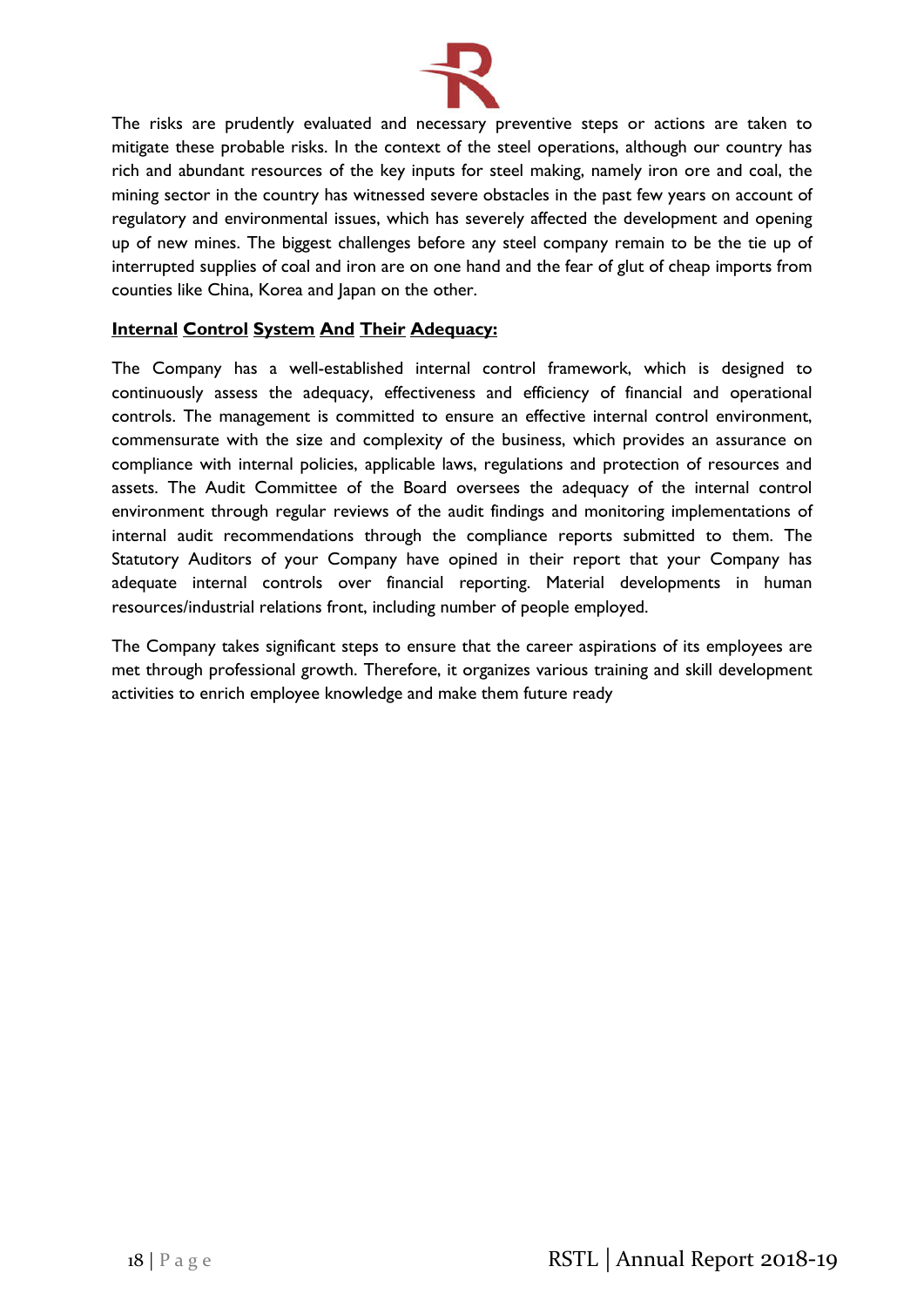

# **Form No. MR-3 SECRETARIAL AUDIT REPORT**

For The Financial Year Ended March 31, 2019 [Pursuant To Section 204(1) Of The Companies Act, 2013 And Rule No.9 Of The Companies (Appointment And Remuneration Personnel) Rules, 2014] Without Prejudice Secretarial Audit Report For The Financial Year Ended March 31, 2019

## **To, The Members, RIDDHI STEEL AND TUBE LIMITED**

I have conducted the secretarial audit of the compliance of applicable statutory provisions and the adherence to good corporate practices by Riddhi Steel and Tube Limited (hereinafter called the company). The Secretarial Audit was conducted in a manner that provided me a reasonable basis for evaluating the corporate conducts/statutory compliances and expressing my Opinion thereon. Based on my verification of the Company books, papers, forms and returns filed and other records maintained by the company and also the information provided by the Company, its officers, agents and authorized representatives during the conduct of secretarial audit, I hereby report that in my/our opinion, the company has, during the audit period covering the financial year ended on March 31, 2019 complied with the statutory provisions listed hereunder and also that the Company has proper Board- processes and compliance-mechanism in place to the extent, in the manner and subject to the reporting made hereinafter:

I have examined the books, papers, forms and returns filed and other records maintained by the Company for the financial year ended on March 31, 2019 according to the provisions of:

- i. The Companies Act, 2013 (the Act) and the rules made there under.
- ii. The Securities Contracts (Regulation) Act, 1956 ('SCRA') and the rules made there under.
- iii. The Depositories Act, 1996 and the Regulations and Bye-laws Framed there under.
- iv. The following Regulations and Guidelines prescribed under the Securities and Exchange Board of India Act, 1992

('SEBI Act') :

- i. The Securities and Exchange Board of India (Substantial Acquisition of Shares and Takeovers) Regulations, 2011.
- ii. The Securities and Exchange Board of India (Prohibition of Insider Trading) Regulations, 1992.
- iii. The Securities and Exchange Board of India (Issue of Capital and Disclosure Requirements) Regulations, 2009.
- iv. The Securities and Exchange Board of India (Registrars to an Issue and Share Transfer Agents) Regulations, 1993 regarding the Companies Act and dealing with client.
- v. The Factories Act, 1948
- vi. The Employees' Provident Fund and Miscellaneous Provisions Act, 1952
- vii. The Contract Labour (Regulation & Abolition) Act
- viii. The Sexual Harassment of Women at Workplace (Prevention, Prohibition and Redressal) Act, 2013
- ix. Water (Prevention and Control of Pollution) Act, 1974
- x. Air (Prevention and Control of Pollution) Act, 1981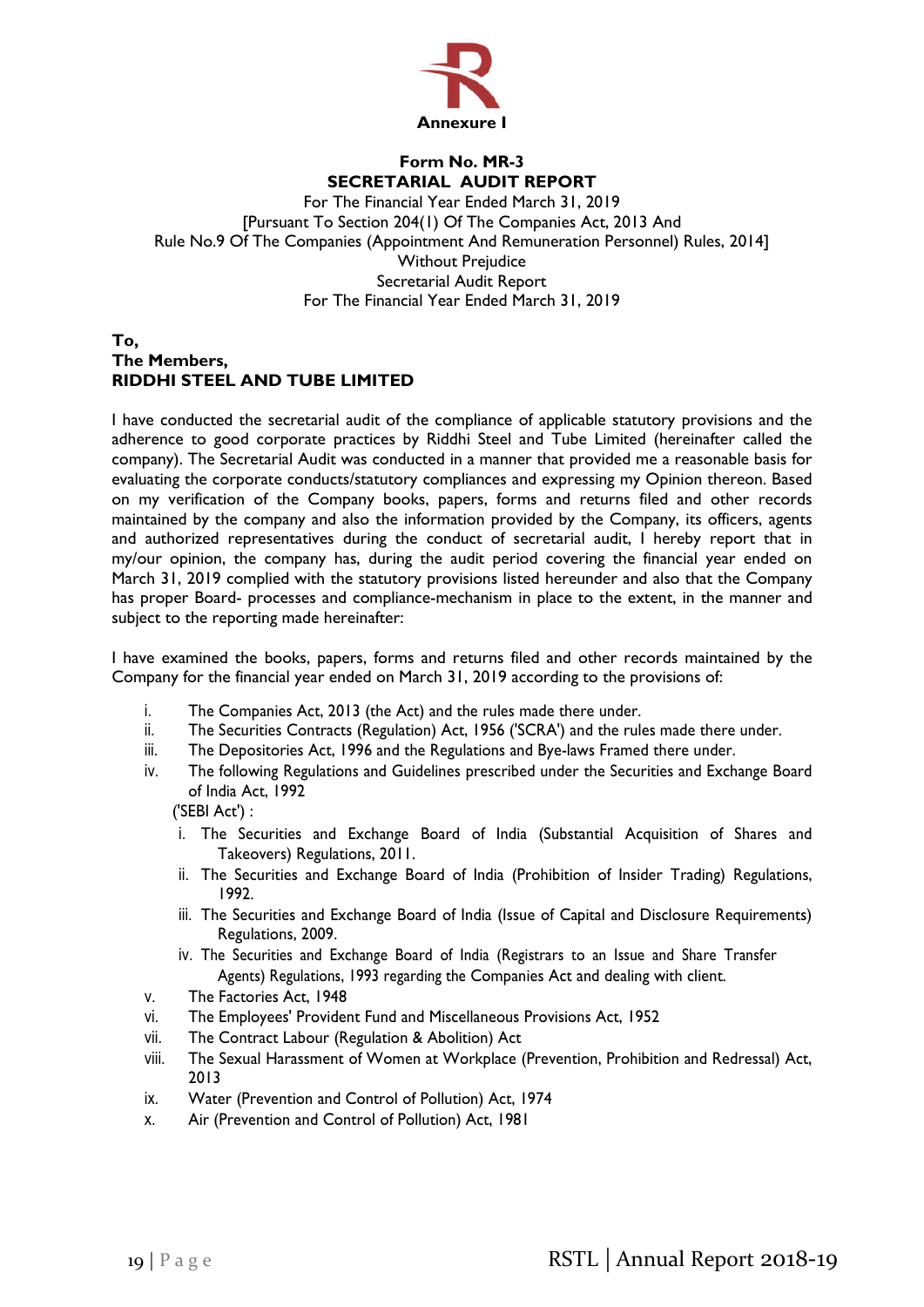![](_page_20_Picture_0.jpeg)

I have also examined compliance with the applicable clauses of the following:

Secretarial Standards issued by The Institute of Company Secretaries of India. The Listing Agreements entered into by the Company with BSE Limited (SME Platform) Stock Exchange;

During the period under review the Company has complied with the provisions of the Act, Rules, Regulations, Guidelines, Standards, etc. mentioned. I/we further report that the Board of Directors of the Company is duly constituted with proper balance of Executive Directors, Non-Executive Directors and Independent Directors. The changes in the composition of the Board of Directors that took place during the period under review were carried out in compliance with the provisions of the Act. Adequate notice is given to all directors to schedule the Board Meetings, agenda and detailed notes on agenda were sent at least seven days in advance, and a system exists for seeking and obtaining further information and clarifications on the agenda items before the meeting and for meaningful participation at the meeting.

Majority decision is carried through while the dissenting members' views are captured and recorded as part of the minutes.

I further report that there are adequate systems and processes in the company commensurate with the size and operations of the company to monitor and ensure compliance with applicable laws, rules, regulations and guidelines.

Date: 4th September, 2019 **Formulation** Controller September, 2019 **Formulation** September, 2019 Place: Ahmedabad Company Secretaries

Sd/- SIDDHARTH MANIAR (Proprietor) ACS NO. : 11080 COP NO. : 3560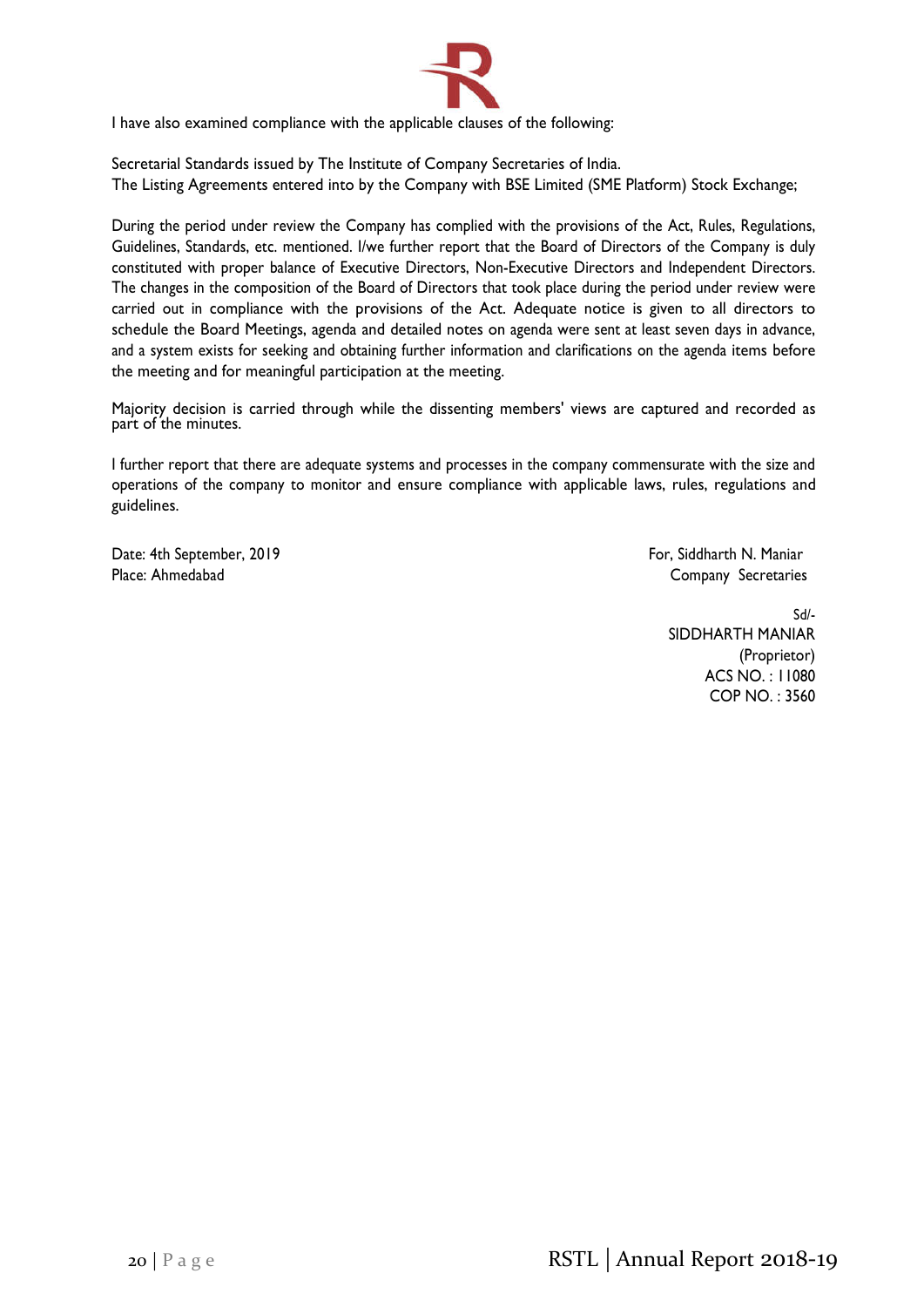![](_page_21_Picture_0.jpeg)

This Report is to be read with my letter of even date which is annexed as Annexure A and forms an integral part of this report.

# **Annexure – A**

To,

# **RIDDHI STEEL AND TUBE LIMITED**

My report of even date is to be read along with this letter.

- **I.** Maintenance of Secretarial record is the responsibility of the management of the Company. My responsibility is to express an opinion on these secretarial records based on my audit;
- **II.** I have followed the audit practices and process as were appropriate to obtain reasonable assurance about the correctness of the contents of the Secretarial records. The verification was done on test basis to ensure that correct facts are reflected in Secretarial records. I believe that the process and practices, I followed provide a reasonable basis for my opinion;
- **III.** I have not verified the correctness and appropriateness of financial records and Books of Accounts of the Company;
- **IV.** Where ever required, I have obtained the Management representation about the Compliance of laws, rules and regulations and happening of events etc.
- **V.** The Compliance of the provisions of Corporate and other applicable laws, rules, regulations, standards is the responsibility of management. Our examination was limited to the verification of procedure on test basis;
- **VI.** The Secretarial Audit report is neither an assurance as to the future viability of the Company nor of the efficacy or effectiveness with which the management has conducted the affairs of the Company

Date: 4th September, 2019 **Formulate: 1998** Formulate: 4th September, 2019 Place: Ahmedabad Company Secretaries

Sd/- SIDDHARTH MANIAR (Proprietor) ACS NO. : 11080 COP NO. : 3560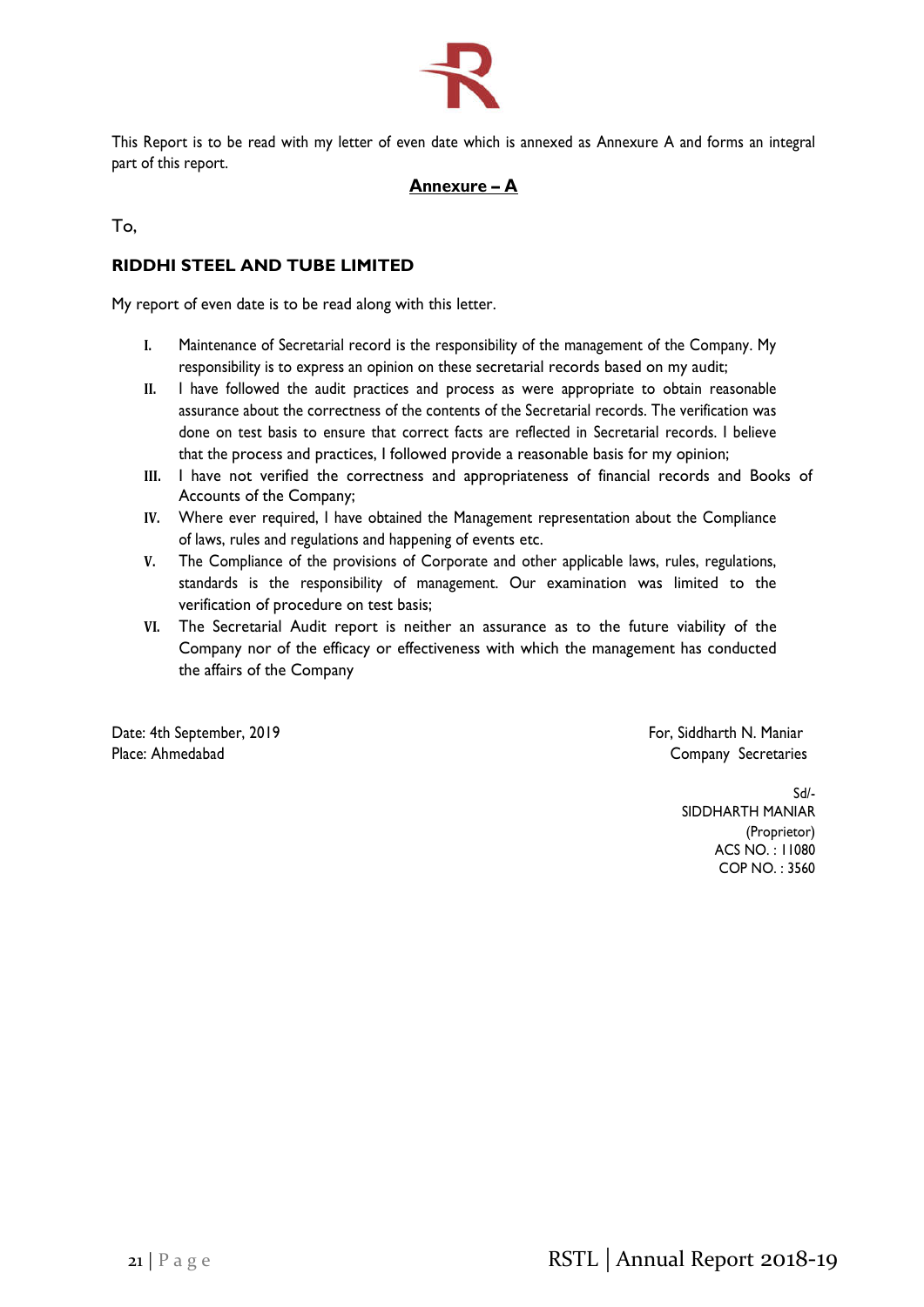![](_page_22_Picture_0.jpeg)

# **Information Pursuant To Section 197 Of The Companies Act, 2013 Read With Rule 5(1) Of The Companies (Appointment And Remuneration Of Managerial Personnel) Rules, 2014**

**I.** The ratio of the remuneration of each director to the median employee's remuneration for the Financial year and such other details as prescribed are as given below:

| <b>Name</b>                                    | <b>Ratio</b> |
|------------------------------------------------|--------------|
| Rajesh Ramkumar Mittal (Managing Director)     | 6.76         |
| Preeti Rajesh Mittal (Chief Financial Officer) | 6.09         |

**II.** For this purpose, sitting fees paid to the directors has not been considered as remuneration. The percentage increase in remuneration of each director, Chief Financial Officer, Company Secretary or Manager, if any, in the financial year

| <b>Name</b>            | <b>Designation</b>       | % of Increase |
|------------------------|--------------------------|---------------|
| Rajesh Ramkumar Mittal | <b>Managing Director</b> | No Increase   |
| Preeti Rajesh Mittal   | Director / CFO           | No Increase   |

- **III.** The number of permanent employees on the rolls of company: 24
- **IV.** Comparison of the each remuneration of the KMP against the performance of the Company:

| <b>Name</b>            | <b>Remuneration of KMP (Rs.</b><br>Lacs) | <b>Performance of the</b><br>Company - PAT as on<br>31st March, 2019<br>(Rs. lacs) |
|------------------------|------------------------------------------|------------------------------------------------------------------------------------|
| Rajesh Ramkumar Mittal | 6.00 P.A                                 | 497.66                                                                             |
| Preeti Rajesh Mittal   | 5.40 P.A                                 |                                                                                    |

- **V.** The key parameters for any variable component of remuneration availed by the directors: There is no variable component in the remuneration of the Key Managerial Personnel.
- **VI.** If remuneration is as per the remuneration policy of the company: Yes

# **For and on Behalf of the Board of Directors**

**Sd/-**

**Date: 04 September, 2019** Managing Director **Place: Ahmedabad**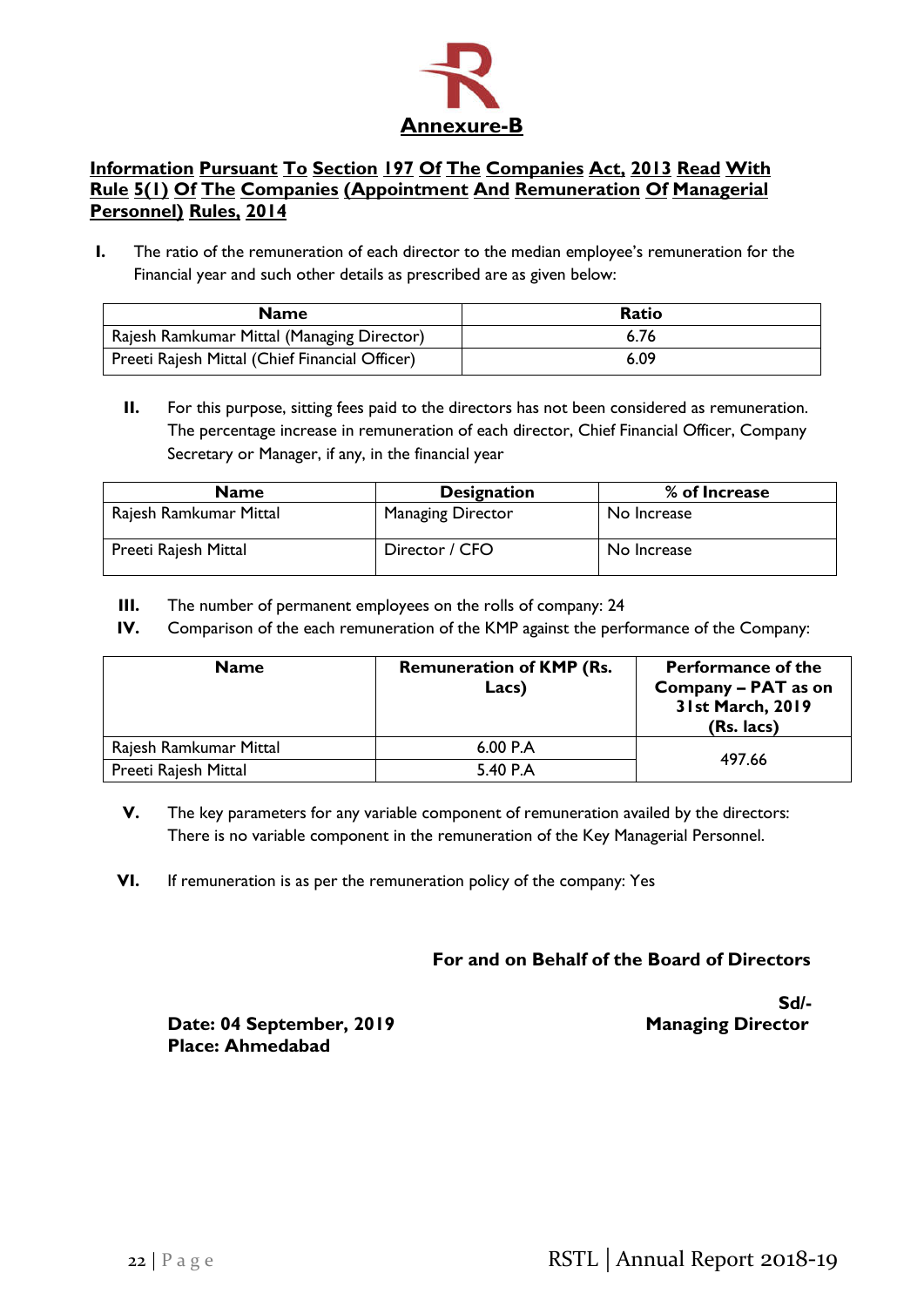![](_page_23_Picture_0.jpeg)

# **As on Financial Year Ended 31st March, 2019**

[Pursuant To Section 92(3) Of The Companies Act, 2013 And Rule 12(1) Of The Companies (Management and Administration) Rules, 2014]

# **I. Registration and Other Details:**

| ٠.   | <b>CIN</b>                          | L27106G 2001PLC039978                                      |  |  |  |  |  |
|------|-------------------------------------|------------------------------------------------------------|--|--|--|--|--|
| II.  | <b>Registration Date</b>            | 07/09/2001                                                 |  |  |  |  |  |
| III. | Name of the Company:                | RIDDHI STEEL AND TUBE LIMITED                              |  |  |  |  |  |
| IV.  | Category/ Sub- category of          | Public Company Limited by Shares/ Non-Government           |  |  |  |  |  |
|      | Company                             | Company                                                    |  |  |  |  |  |
| V.   | <b>Address of the Registered</b>    | 83/84, Village - Kamod, Piplaj Pirana Road, Post - Aslali, |  |  |  |  |  |
|      | office and contact details:         | Ahmedabad Gujarat 382427 India.                            |  |  |  |  |  |
|      |                                     | Tel: +91-079-29700922/923.                                 |  |  |  |  |  |
|      |                                     | E-mail: compliance@riddhitubes.com                         |  |  |  |  |  |
|      |                                     | Website: http://www.riddhitubes.com /                      |  |  |  |  |  |
| VI.  | <b>Whether Listed Company</b>       | Yes                                                        |  |  |  |  |  |
| VII. | Name, Address and                   | Karvy Fintech Private Limited                              |  |  |  |  |  |
|      | <b>Contact details of Registrar</b> | Karvy Selenium Tower B, Plot Nos. 31 & 32 Financial        |  |  |  |  |  |
|      | and Transfer Agent, if any          | District Nanakramguda, Serilingampally                     |  |  |  |  |  |
|      |                                     | Mandal, Hyderabad - 500032                                 |  |  |  |  |  |
|      |                                     | Phone: +91 040 67162222                                    |  |  |  |  |  |
|      |                                     | Email: kishore.bv@karvy.com Website:                       |  |  |  |  |  |
|      |                                     | Www.Karisma.Karvy.Com                                      |  |  |  |  |  |
|      |                                     | SEBI Registration No: INR000000221                         |  |  |  |  |  |

# **II. Principal Business Activities of the Company:**

All the business activities contributing 10% or more of the total turnover of the company shall be stated:-

| Sr. No. | Name and Description of NIC Code of the $\%$ to total turnover of<br>main products / services                   | <b>Product / service</b> | the company |
|---------|-----------------------------------------------------------------------------------------------------------------|--------------------------|-------------|
| Ι.      | Manufacture of tubes, pipes<br>and hollow profiles and of tube<br>or pipe fittings of cast iron /<br>cast-steel | 24311                    | 100         |

# **III. Particulars of holding, subsidiary and associate companies –**

| Sr.<br>No. | Name and Address   CIN/<br>of the Company<br><b>GLN</b> |  | Holding / Subsidiary   % of Shares   Applicable<br>/ Associate | held | <b>Section</b> |
|------------|---------------------------------------------------------|--|----------------------------------------------------------------|------|----------------|
|            | N. A.                                                   |  |                                                                |      |                |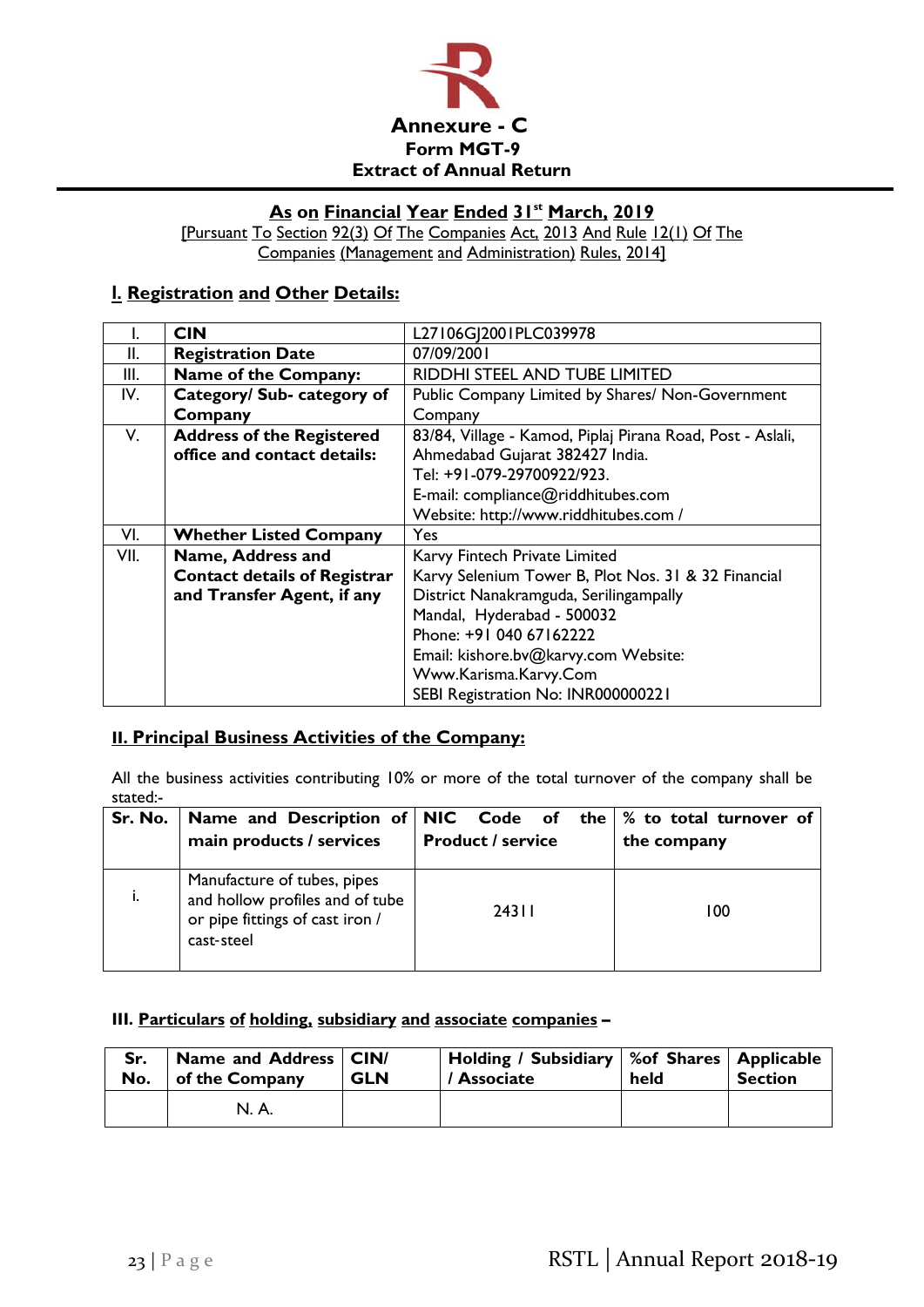![](_page_24_Picture_0.jpeg)

# **I. Share Holding Pattern (Equity Share Capital Breakup As Percentage Of Total Equity):**

# **(I) Category – Wise Share Holding**

| Sr.<br><b>No</b> | of<br><b>Category</b><br><b>Share Holder</b>                      |                  | No. Of Shares Held At The<br><b>Beginning Of The Year</b> |                            |                                         |                          | No. Of Shares Held At The End Of<br>The Year |                  |                                       | % Change<br><b>During</b> |
|------------------|-------------------------------------------------------------------|------------------|-----------------------------------------------------------|----------------------------|-----------------------------------------|--------------------------|----------------------------------------------|------------------|---------------------------------------|---------------------------|
|                  |                                                                   | <b>Demat</b>     | <b>Physical</b>                                           | <b>Total</b>               | $%$ Of<br><b>Total</b><br><b>Shares</b> | <b>Demat</b>             | <b>Physical</b>                              | <b>Total</b>     | % Of<br><b>Total</b><br><b>Shares</b> | The Year                  |
| (1)              | (II)                                                              | (III)            | (IV)                                                      | (V)                        | (VI)                                    | (VII)                    | (VIII)                                       | (IX)             | (X)                                   | (XI)                      |
| (A)              | <b>PROMOTER</b><br><b>AND</b><br><b>PROMOTER</b><br><b>GROUP</b>  |                  |                                                           |                            |                                         |                          |                                              |                  |                                       |                           |
| (1)              | <b>INDIAN</b>                                                     |                  |                                                           |                            |                                         |                          |                                              |                  |                                       |                           |
| (a)              | Individual /HUF                                                   | 5688632          | $\mathbf 0$                                               | 5688632                    | 68.62                                   | 5688632                  | $\mathbf 0$                                  | 5688632          | 68.62                                 | 0.00                      |
| (b)              | Central<br>Government/State<br>Government(s)                      | 0                | 0                                                         | 0                          | 0.00                                    | 0                        | $\pmb{0}$                                    | 0                | 0.00                                  | 0.00                      |
| (c)              | <b>Bodies Corporate</b>                                           | $\pmb{0}$        | $\pmb{0}$                                                 | $\mathbf 0$                | 0.00                                    | $\mathbf 0$              | $\pmb{0}$                                    | $\mathbf 0$      | 0.00                                  | 0.00                      |
| (d)              | Financial<br>Institutions<br>$\prime$<br><b>Banks</b><br>Others   | $\mathbf 0$<br>0 | $\mathbf 0$<br>0                                          | $\mathbf 0$<br>$\mathbf 0$ | 0.00<br>0.00                            | $\mathbf 0$<br>$\pmb{0}$ | $\mathbf 0$<br>$\pmb{0}$                     | $\mathbf 0$<br>0 | 0.00<br>0.00                          | 0.00<br>0.00              |
| (e)              |                                                                   |                  |                                                           |                            |                                         |                          |                                              |                  |                                       |                           |
|                  | Sub-Total $A(1)$ :                                                | 5688632          | 0                                                         | 5688632                    | 68.62                                   | 5688632                  | $\mathbf 0$                                  | 5688632          | 68.62                                 | 0.00                      |
| (2)              | <b>FOREIGN</b>                                                    |                  |                                                           |                            |                                         |                          |                                              |                  |                                       |                           |
| (a)              | Individuals<br>(NRIs/Foreign<br>Individuals)                      | 0                | 0                                                         | 0                          | 0.00                                    | 0                        | $\pmb{0}$                                    | $\pmb{0}$        | 0.00                                  | 0.00                      |
| (b)              | Bodies Corporate                                                  | $\pmb{0}$        | 0                                                         | 0                          | 0.00                                    | 0                        | $\pmb{0}$                                    | $\pmb{0}$        | 0.00                                  | 0.00                      |
| (c)              | Institutions                                                      | 0                | 0                                                         | 0                          | 0.00                                    | $\mathbf 0$              | $\pmb{0}$                                    | 0                | 0.00                                  | 0.00                      |
| (d)              | Qualified Foreign<br>Investor                                     | 0                | 0                                                         | 0                          | 0.00                                    | 0                        | $\pmb{0}$                                    | 0                | 0.00                                  | 0.00                      |
| (e)              | Others                                                            | 0                | 0                                                         | 0                          | 0.00                                    | 0                        | $\pmb{0}$                                    | 0                | 0.00                                  | 0.00                      |
|                  | Sub-Total $A(2)$ :                                                | $\pmb{0}$        | $\pmb{0}$                                                 | 0                          | 0.00                                    | $\overline{0}$           | $\mathbf 0$                                  | 0                | 0.00                                  | 0.00                      |
|                  | Total<br>$A = A(1) + A(2)$                                        | 5688632          | 0                                                         | 5688632                    | 68.62                                   | 5688632                  | $\pmb{0}$                                    | 5688632          | 68.62                                 | 0.00                      |
| (B)              | <b>PUBLIC</b>                                                     |                  |                                                           |                            |                                         |                          |                                              |                  |                                       |                           |
| (1)              | <b>SHAREHOLDING</b><br><b>INSTITUTIONS</b>                        |                  |                                                           |                            |                                         |                          |                                              |                  |                                       |                           |
| (a)              | Mutual Funds /UTI                                                 | $\mathbf 0$      | $\pmb{0}$                                                 | $\pmb{0}$                  | 0.00                                    | $\mathbf 0$              | $\mathbf 0$                                  | $\mathbf 0$      | 0.00                                  | 0.00                      |
| (b)              | Financial<br>Institutions /Banks                                  | $\pmb{0}$        | 0                                                         | $\mathbf 0$                | 0.00                                    | $\mathbf 0$              | $\mathbf 0$                                  | $\mathbf 0$      | 0.00                                  | 0.00                      |
| (c)              | Central<br>Government<br>$\overline{1}$<br>State<br>Government(s) | $\mathbf 0$      | $\pmb{0}$                                                 | $\mathbf 0$                | 0.00                                    | $\mathbf 0$              | $\overline{0}$                               | $\pmb{0}$        | 0.00                                  | 0.00                      |
| (d)              | Venture<br>Capital<br>Funds                                       | 0                | 0                                                         | $\mathbf 0$                | 0.00                                    | $\mathbf 0$              | $\pmb{0}$                                    | $\pmb{0}$        | 0.00                                  | 0.00                      |
| (e)              | Insurance<br>Companies                                            | 0                | $\pmb{0}$                                                 | $\mathbf 0$                | 0.00                                    | $\mathbf 0$              | $\pmb{0}$                                    | $\pmb{0}$        | 0.00                                  | 0.00                      |
| ( f )            | Foreign<br>Institutional<br>Investors                             | 0                | 0                                                         | $\mathbf 0$                | 0.00                                    | $\mathbf 0$              | $\pmb{0}$                                    | $\pmb{0}$        | 0.00                                  | 0.00                      |
| (g)              | Foreign Venture<br>Capital Investors                              | $\pmb{0}$        | $\pmb{0}$                                                 | 0                          | 0.00                                    | $\pmb{0}$                | $\pmb{0}$                                    | $\pmb{0}$        | 0.00                                  | 0.00                      |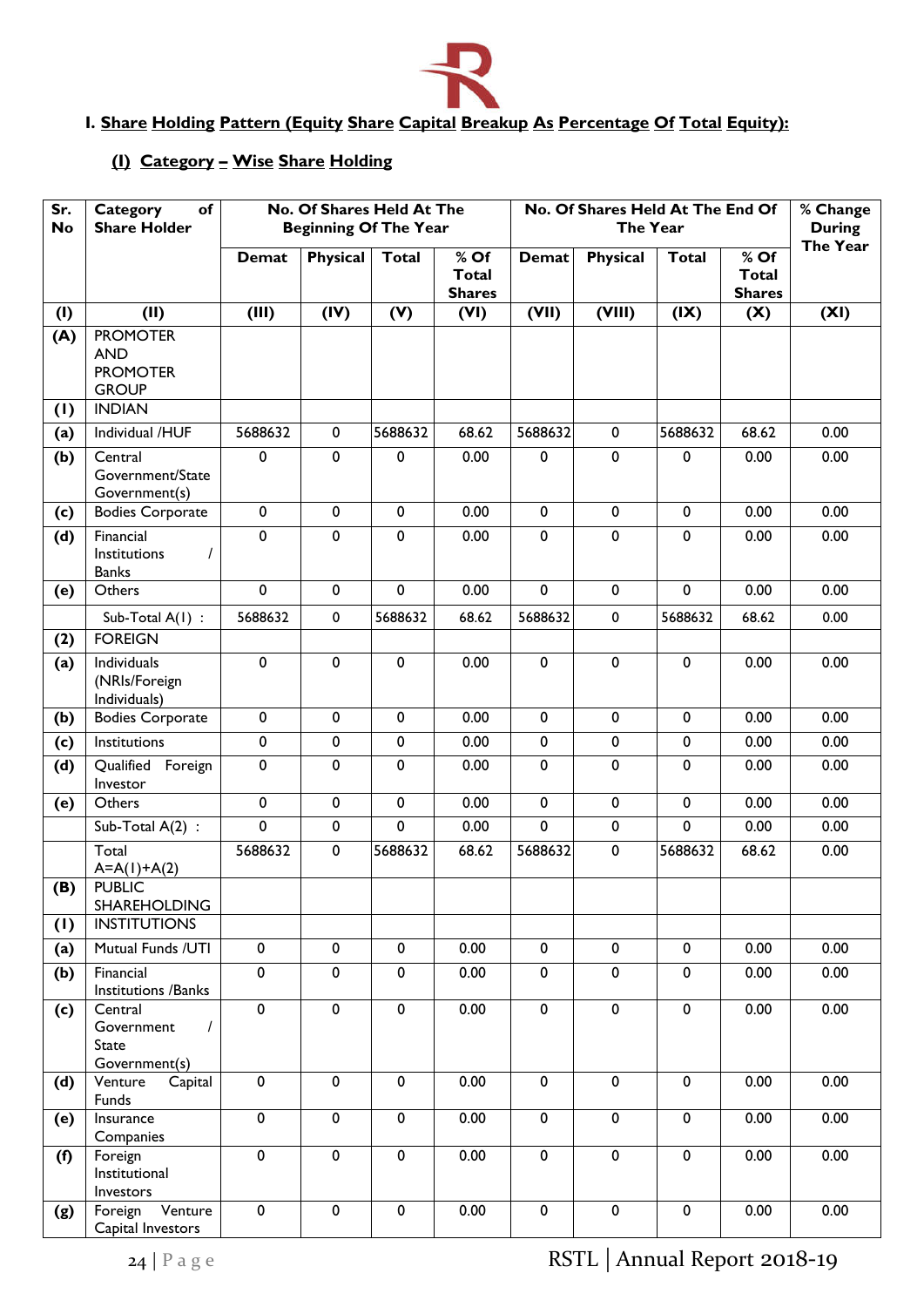![](_page_25_Picture_0.jpeg)

| (h)                       | Qualified Foreign<br>Investor                                                                       | $\pmb{0}$      | 0              | $\mathbf 0$    | 0.00   | 0              | $\pmb{0}$      | $\mathbf 0$             | 0.00   | 0.00    |
|---------------------------|-----------------------------------------------------------------------------------------------------|----------------|----------------|----------------|--------|----------------|----------------|-------------------------|--------|---------|
| (i)                       | Others                                                                                              | $\mathbf 0$    | 0              | $\mathbf 0$    | 0.00   | $\mathbf 0$    | $\mathbf 0$    | $\mathbf 0$             | 0.00   | 0.00    |
|                           | Sub-Total $B(1)$ :                                                                                  | $\overline{0}$ | $\overline{0}$ | $\overline{0}$ | 0.00   | $\overline{0}$ | $\overline{0}$ | $\mathbf 0$             | 0.00   | 0.00    |
| (2)                       | NON-<br><b>INSTITUTIONS</b>                                                                         |                |                |                |        |                |                |                         |        |         |
| (a)                       | <b>Bodies Corporate</b>                                                                             | 512555         | 261620         | 774175         | 9.34   | 936066         | 261620         | 1197686                 | 14.45  | 5.11    |
| $\overline{(\mathsf{b})}$ | Individuals                                                                                         |                |                |                |        |                |                |                         |        |         |
|                           | Individuals<br>(i)<br>holding<br>nominal<br>share capital up to<br>Rs. I lakh                       | 318445         | $\mathbf 0$    | 318445         | 3.84   | 314934         | $\mathbf 0$    | 314934                  | 3.80   | $-0.04$ |
|                           | Individuals<br>(i)<br>holding<br>nominal<br>share capital<br>in<br>$\circ$ f<br>excess<br>Rs.1 lakh | 1506000        | $\mathbf 0$    | 1506000        | 18.17  | 1041000        | $\mathbf 0$    | 1041000                 | 12.55  | $-5.61$ |
| (c)                       | Others                                                                                              |                |                |                |        |                |                |                         |        |         |
|                           | <b>CLEARING</b>                                                                                     |                |                |                |        |                |                |                         |        |         |
|                           | <b>MEMBERS</b>                                                                                      | $\pmb{0}$      | 0              | 0              | 0.00   | 45000          | 0              | 45000                   | 0.54   | 0.54    |
|                           | NON-<br><b>NRI</b><br><b>REPATRIATION</b>                                                           | 3000           | 0              | 3000           | 0.04   | 3000           | $\mathbf 0$    | 3000                    | 0.04   | 0.00    |
| (d)                       | Qualified Foreign<br>Investor                                                                       | $\overline{0}$ | $\overline{0}$ | $\overline{0}$ | 0.00   | $\overline{0}$ | $\overline{0}$ | $\overline{0}$          | 0.00   | 0.00    |
|                           | Sub-Total $B(2)$ :                                                                                  | 2340000        | 261620         | 2601620        | 31.38  | 2340000        | 261620         | 2601620                 | 31.38  | 0.00    |
|                           | Total<br>$B=B(1)+B(2)$ :                                                                            | 2340000        | 261620         | 2601620        | 31.38  | 2340000        | 261620         | 2601620                 | 31.38  | 0.00    |
|                           | Total (A+B):                                                                                        | 8028632        | 261620         | 8290252        | 100.00 | 8028632        | 261620         | 8290252                 | 100.00 | 0.00    |
| (C)                       | Shares held<br>by<br>custodians, against<br>which                                                   |                |                |                |        |                |                |                         |        |         |
|                           | Depository<br>Receipts<br>have<br>been issued                                                       |                |                |                |        |                |                |                         |        |         |
| (1)                       | Promoter<br>and<br>Promoter Group                                                                   |                |                |                |        |                |                |                         |        |         |
| (2)                       | Public                                                                                              | $\overline{0}$ | $\overline{0}$ | $\overline{0}$ | 0.00   | $\pmb{0}$      | $\pmb{0}$      | $\overline{\mathbf{0}}$ | 0.00   | 0.00    |
|                           | <b>GRAND</b><br><b>TOTAL</b><br>$(A+B+C)$ :                                                         | 8028632        | 261620         | 8290252        | 100.00 | 8028632        | 261620         | 8290252                 | 100.00 | 0.00    |

# **(ii) Shareholding of Promoters**

| Name Of<br><b>Shareholder</b> |               | The Year I.E 01.04.2018 | No. Of Shares Held At The Beginning Of | No. Of Shares Held At The End<br>Of The Year I.E 31.03.2019 | ℅                |             |               |
|-------------------------------|---------------|-------------------------|----------------------------------------|-------------------------------------------------------------|------------------|-------------|---------------|
|                               | No. Of        | % of total              | % of Shares                            | No. Of                                                      | $%$ of           | % of Shares | Change        |
|                               | <b>Shares</b> | <b>Shares of</b>        | Pledged/                               | <b>Shares</b>                                               | total            | Pledged/    | <b>During</b> |
|                               |               | the company             | encumbered                             |                                                             | <b>Shares of</b> | encumbered  | <b>The</b>    |
|                               |               |                         | To total                               |                                                             | the              | To total    | Year          |
|                               |               |                         | shares                                 |                                                             | company          | shares      |               |
| Rajesh Mittal                 | 429350        | 5.18                    |                                        | 429350                                                      | 5.18             |             |               |
| Preeti Mittal                 | 2957004       | 35.67                   |                                        | 2957004                                                     | 35.67            |             |               |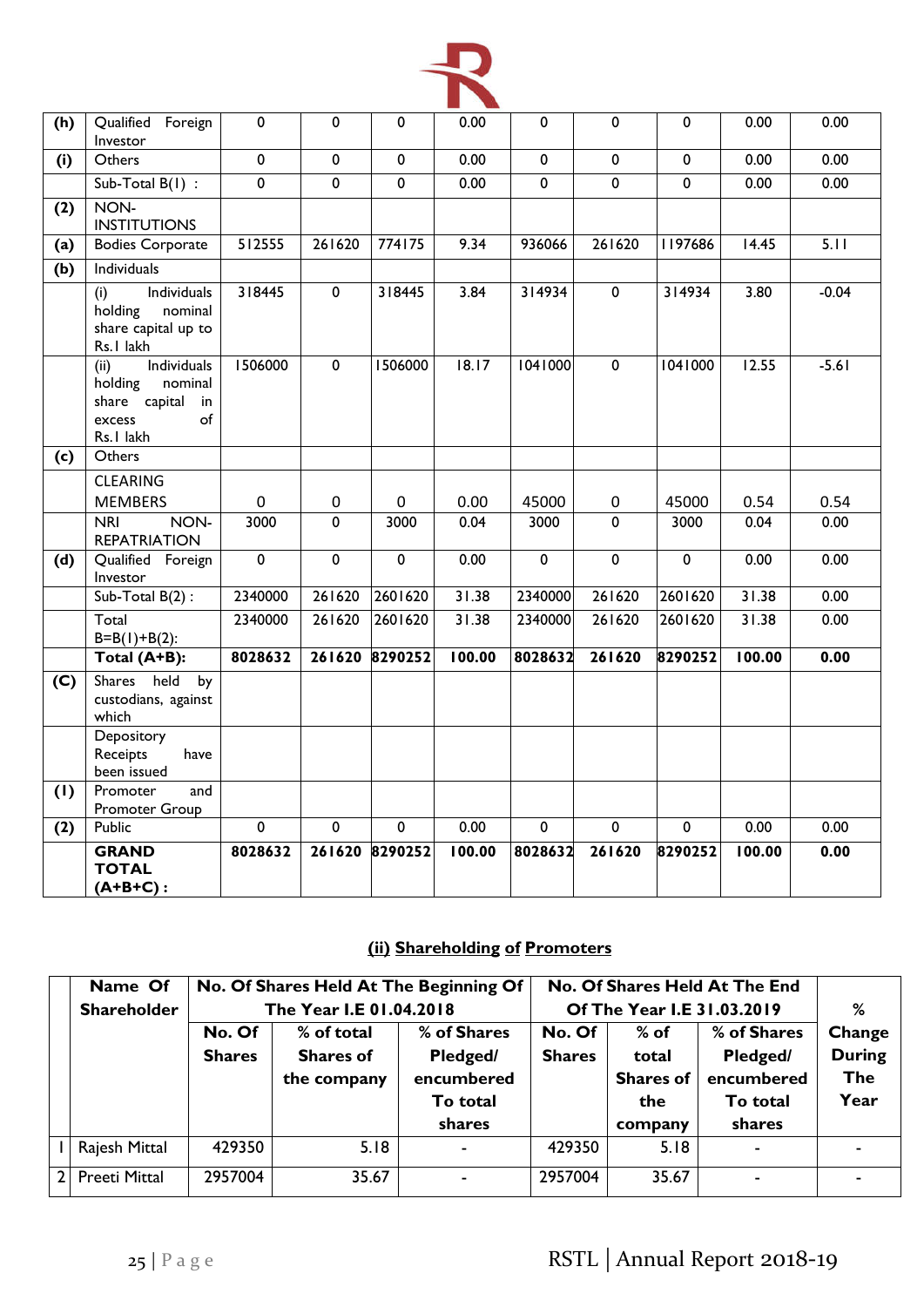![](_page_26_Picture_0.jpeg)

| 3 <sup>1</sup><br>Rajesh Mittal<br><b>HUF</b> | 546502  | 6.59 |        | 546502  | 6.59  | ۰ |  |
|-----------------------------------------------|---------|------|--------|---------|-------|---|--|
| Riddhi Mittal<br>4 <sup>1</sup>               | 341238  | 4.12 | $\sim$ | 341238  | 4.12  |   |  |
| Rajat Mittal<br>51                            | 1414538 | 7.06 | -      | 1414538 | 17.06 |   |  |

# **(iii) Change In Promoters' Shareholding (Please Specify, If There Is No Change)**

| Sr. |                                                                                                                                                                                              | <b>Shareholding</b>              | the<br>at<br>beginning of the year  | <b>Cumulative</b><br><b>Shareholding</b><br>during the year |                                                 |  |
|-----|----------------------------------------------------------------------------------------------------------------------------------------------------------------------------------------------|----------------------------------|-------------------------------------|-------------------------------------------------------------|-------------------------------------------------|--|
| No. | <b>Shareholder's Name</b>                                                                                                                                                                    | Of <sub>l</sub><br>No.<br>shares | % of total shares<br>of the company | No. Of shares                                               | %<br>of<br>total<br>of the<br>shares<br>company |  |
| Ι.  | At the Beginning of the Year                                                                                                                                                                 | 5688632                          | 68.62                               | 5688632                                                     | 68.62                                           |  |
| 2.  | Date wise Increase / Decrease in<br>Promoters Shareholding during the<br>year specifying the reasons for<br>increase / decrease (e.g. allotment /<br>transfer / bonus / sweat equity Etc.) : |                                  |                                     |                                                             |                                                 |  |
| 3.  | At the end of the year                                                                                                                                                                       | 5688632                          | 68.62                               | 5688632                                                     | 68.62                                           |  |

# **IV. Shareholding Pattern Of Top Ten Shareholders (Other Than Directors, Promoters And Holders Of GDR And ADR):**

| Sr.                     | Name of Top 10                                                                                                                                                                                        | <b>Date</b> | Shareholding at the<br>beginning of the year |                                        | <b>Cumulative Shareholding</b><br>during the year |                                           |  |
|-------------------------|-------------------------------------------------------------------------------------------------------------------------------------------------------------------------------------------------------|-------------|----------------------------------------------|----------------------------------------|---------------------------------------------------|-------------------------------------------|--|
| No.                     | <b>Shareholders</b>                                                                                                                                                                                   |             | No. Of<br>shares                             | % of total<br>shares of the<br>company | No. Of<br>shares                                  | % of total<br>shares of<br>the<br>company |  |
| I. Mayur Babubhai Patel |                                                                                                                                                                                                       |             |                                              |                                        |                                                   |                                           |  |
|                         | At the beginning of the year                                                                                                                                                                          | 01/04/2018  | 423000                                       | 5.10                                   | 423000                                            | 5.10                                      |  |
|                         | Date wise Increase / Decrease<br>in shareholding during the year<br>specifying<br>the<br>reasons<br>for<br>increase $/$<br>decrease<br>(e.g.<br>allotment / transfer / bonus /<br>sweat equity etc.): |             |                                              | <b>NO CHANGES</b>                      |                                                   |                                           |  |
|                         | At the end of the year                                                                                                                                                                                | 31/03/2019  |                                              |                                        | 423000                                            | 5.10                                      |  |
|                         | 2. Vivid Offset Printers Private Limited                                                                                                                                                              |             |                                              |                                        |                                                   |                                           |  |
|                         | At the beginning of the year                                                                                                                                                                          | 01/04/2018  | 225000                                       | 2.71                                   | 225000                                            | 2.71                                      |  |
| Purchase                |                                                                                                                                                                                                       | 20/04/2018  | 3000                                         | 0.04                                   | 228000                                            | 2.75                                      |  |
| Purchase                |                                                                                                                                                                                                       | 25/05/2018  | 12000                                        | 0.14                                   | 216000                                            | 2.61                                      |  |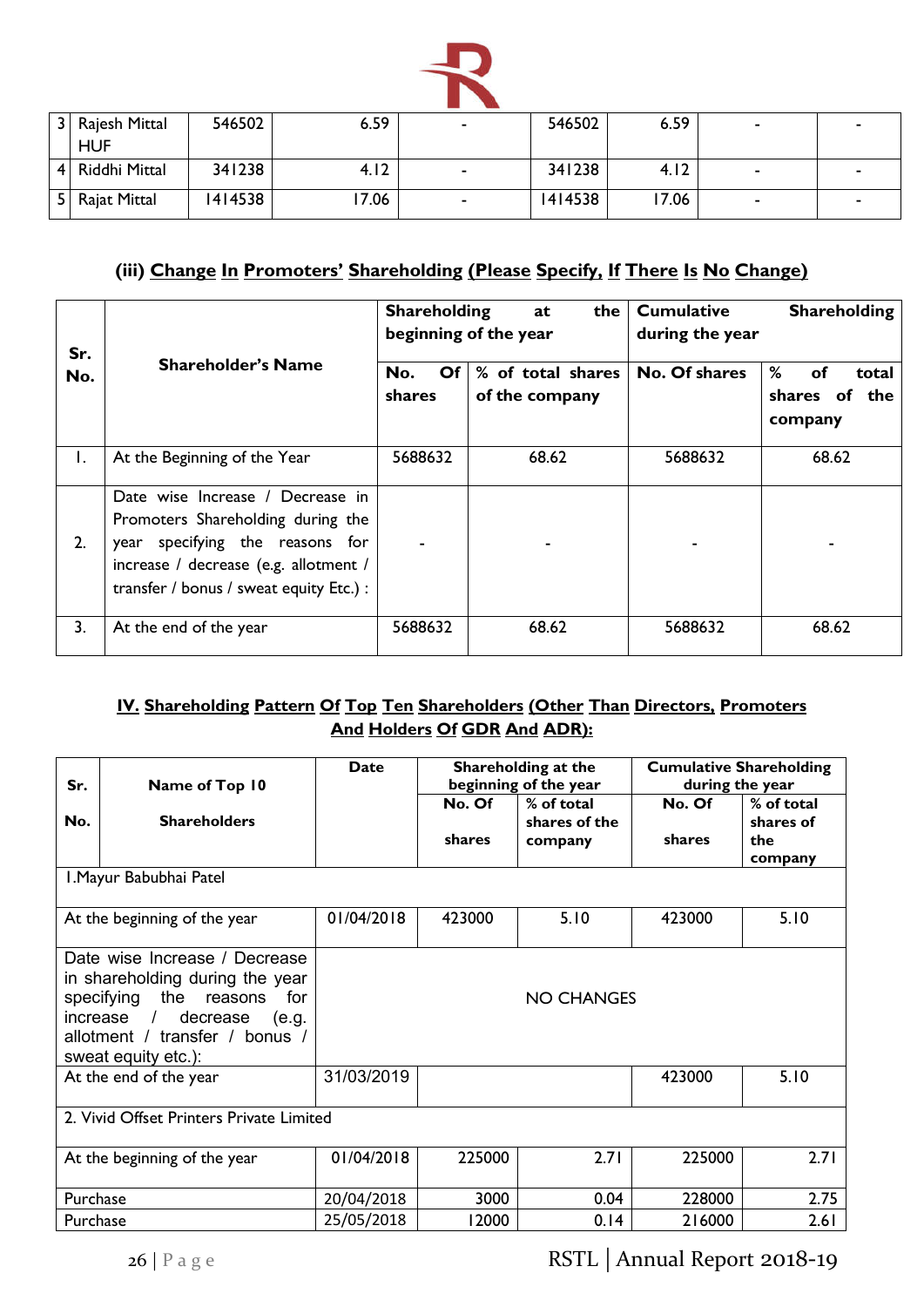![](_page_27_Picture_0.jpeg)

| Purchase                                                         | 01/06/2018 | 27000  | 0.33              | 243000      | 2.93 |
|------------------------------------------------------------------|------------|--------|-------------------|-------------|------|
| Purchase                                                         | 15/06/2018 | 21000  | 0.25              | 264000      | 3.18 |
| Purchase                                                         | 13/07/2018 | 12000  | 0.14              | 252000      | 3.04 |
| Sale                                                             | 03/08/2018 | 3000   | 0.04              | 249000      | 3.00 |
| Sale                                                             | 24/08/2018 | 21000  | 0.25              | 270000      | 3.26 |
| Sale                                                             | 12/10/2018 | 3000   | 0.04              | 267000      | 3.22 |
| Purchase                                                         | 19/10/2018 | 6000   | 0.07              | 261000      | 3.15 |
| Purchase                                                         | 08/02/2019 | 33000  | 0.40              | 294000      | 3.55 |
| Purchase                                                         | 29/03/2019 | 12000  | 0.14              | 282000      | 3.40 |
| At the end of the year                                           | 31/03/2019 |        |                   | 282000      | 3.40 |
| 3. Advance Multitech Ltd                                         |            |        |                   |             |      |
| At the beginning of the year                                     | 01/04/2018 | 211620 | 2.55              | 211620      | 2.55 |
| Date wise Increase / Decrease<br>in shareholding during the year |            |        |                   |             |      |
| specifying<br>the<br>reasons<br>for                              |            |        |                   |             |      |
| decrease<br>increase<br>$\sqrt{2}$<br>(e.g.                      |            |        |                   |             |      |
| allotment / transfer / bonus /                                   |            |        | <b>NO CHANGES</b> |             |      |
| sweat equity etc.):                                              |            |        |                   |             |      |
| At the end of the year                                           | 31/03/2019 |        |                   | 211620      | 2.55 |
| 4. Darshan Orna Limited                                          |            |        |                   |             |      |
| At the beginning of the year                                     |            |        |                   |             |      |
|                                                                  | 01/04/2018 | 132000 | 1.59              | 132000      | 1.59 |
| Purchase                                                         | 17/08/2018 | 114000 | 1.38              | 246000      | 2.97 |
| Sale                                                             | 23/11/2018 | 18000  | 0.22              | 228000      | 2.75 |
| Sale                                                             | 04/01/2019 | 39000  | 0.47              | 189000      | 2.28 |
| Sale                                                             | 08/02/2019 | 12000  | 0.14              | 177000      | 2.14 |
| Sale                                                             | 29/03/2019 | 9000   | 0.11              | 168000      | 2.03 |
| At the end of the year                                           | 31/03/2019 |        |                   | 168000      | 2.03 |
| 5. Ketan Rasiklal Shah                                           |            |        |                   |             |      |
|                                                                  |            |        |                   |             |      |
| At the beginning of the year                                     | 01/04/2018 | 129000 | 1.56              | 129000      | 1.56 |
| Sale                                                             | 31/08/2018 | 129000 | 1.56              | 0           | 0.00 |
| At the end of the year                                           | 31/03/2019 |        |                   | $\mathbf 0$ | 0    |
| 6. Beeline Broking Limited                                       |            |        |                   |             |      |
| At the beginning of the year                                     | 01/04/2018 | 112324 | 1.35              | 112324      | 1.35 |
| Purchase                                                         | 13/04/2018 | 3000   | 0.04              | 114000      | 1.38 |
| Sale                                                             | 22/06/2018 | 3000   | 0.04              | 111000      | 1.34 |
| Sale                                                             | 29/06/2018 | 6000   | 0.07              | 105000      | 1.27 |
| Sale                                                             | 06/07/2018 | 3000   | 0.04              | 102000      | 1.23 |
| Sale                                                             | 17/08/2018 | 102000 | 1.23              | 0           | 0.00 |
| Purchase                                                         | 22/02/2019 | 3000   | 0.04              | 3000        | 0.04 |
| Sale                                                             | 29/03/2019 | 3000   | 0.04              | 0           | 0.00 |
| At the end of the year                                           | 31/03/2019 |        |                   | 0           | 0    |
| 7. Keshav Vijay Biyani                                           |            |        |                   |             |      |
|                                                                  |            |        |                   |             |      |
| At the beginning of the year                                     | 01/04/2018 | 90000  | 1.09              | 90000       | 1.09 |
| Sale                                                             | 24/08/2018 | 39000  | 0.47              | 51000       | 0.62 |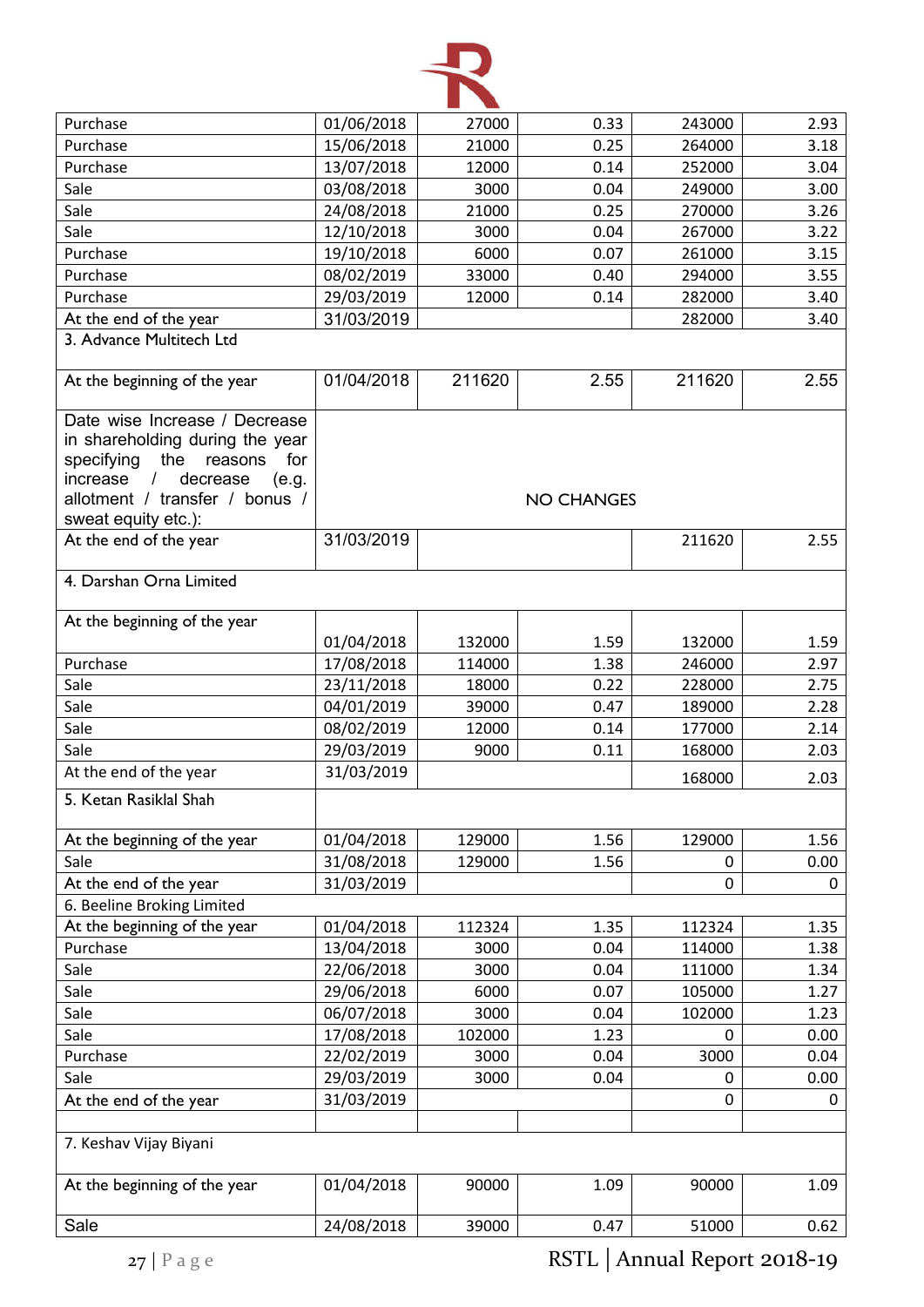![](_page_28_Picture_0.jpeg)

| Sale                                                                                                    | 31/08/2018 |       |                   |             |          |
|---------------------------------------------------------------------------------------------------------|------------|-------|-------------------|-------------|----------|
|                                                                                                         |            | 51000 | 0.62              | 0           | 0.00     |
| At the end of the year                                                                                  | 31/03/2019 |       |                   | $\Omega$    | $\Omega$ |
| 8. Advance Synthetic                                                                                    |            |       |                   |             |          |
| At the beginning of the year                                                                            | 01/04/2018 | 50000 | 0.60              | 50000       | 0.60     |
| Date wise Increase / Decrease<br>in shareholding during the year<br>specifying<br>the<br>for<br>reasons |            |       | <b>NO CHANGES</b> |             |          |
| decrease<br>increase<br>$\sqrt{2}$<br>(e.g.<br>allotment / transfer / bonus /<br>sweat equity etc.):    |            |       |                   |             |          |
| At the end of the year                                                                                  | 31/03/2019 |       |                   | 50000       | 0.60     |
| 9. Mahesh Sohanlal Jhawar                                                                               |            |       |                   |             |          |
| At the beginning of the year                                                                            | 01/04/2018 | 45000 | 0.54              | 45000       | 0.54     |
| Sale                                                                                                    | 17/08/2018 | 30000 | 0.36              | 15000       | 0.18     |
| Sale                                                                                                    | 31/08/2018 | 15000 | 0.18              | 0           | 0.00     |
| At the end of the year                                                                                  | 31/03/2019 |       |                   | $\Omega$    | ∩        |
| <b>10.NIYATI KETAN SHAH</b>                                                                             |            |       |                   |             |          |
| At the beginning of the year                                                                            | 01/04/2018 | 45000 | 0.54              | 45000       | 0.54     |
| Sale                                                                                                    | 31/08/2018 | 45000 | 0.54              | $\mathbf 0$ | 0        |
| At the end of the year                                                                                  | 31/03/2019 |       |                   | 0           | 0        |

# **V. Indebtedness (Indebtedness of the Company Including Interest Outstanding / Accrued But Not Due For Payment)**

| <b>Particulars</b>                                     | <b>Secured Loans</b><br><b>Excluding Deposits</b> | <b>Unsecured</b><br>Loans | <b>Deposits</b><br>(shareholder +<br>Director) | Total<br>indebtness |
|--------------------------------------------------------|---------------------------------------------------|---------------------------|------------------------------------------------|---------------------|
| Indebtedness at the beginning of<br>the financial year |                                                   |                           |                                                |                     |
| Principal Amount                                       | 602017905                                         | 226483385                 |                                                | 828501290           |
| Interest due but not paid                              |                                                   |                           |                                                |                     |
| Interest accrued but not due                           |                                                   |                           |                                                |                     |
| Total (i+ii+iii)                                       | 602017905                                         | 226483385                 |                                                | 828501290           |
| Change in Indebtedness during<br>the financial year    |                                                   |                           |                                                |                     |
| Addition                                               | 3988843264                                        | 879446617                 |                                                | 4868289881          |
| Reduction                                              | 3870965678                                        | 790585974                 |                                                | 4661551652          |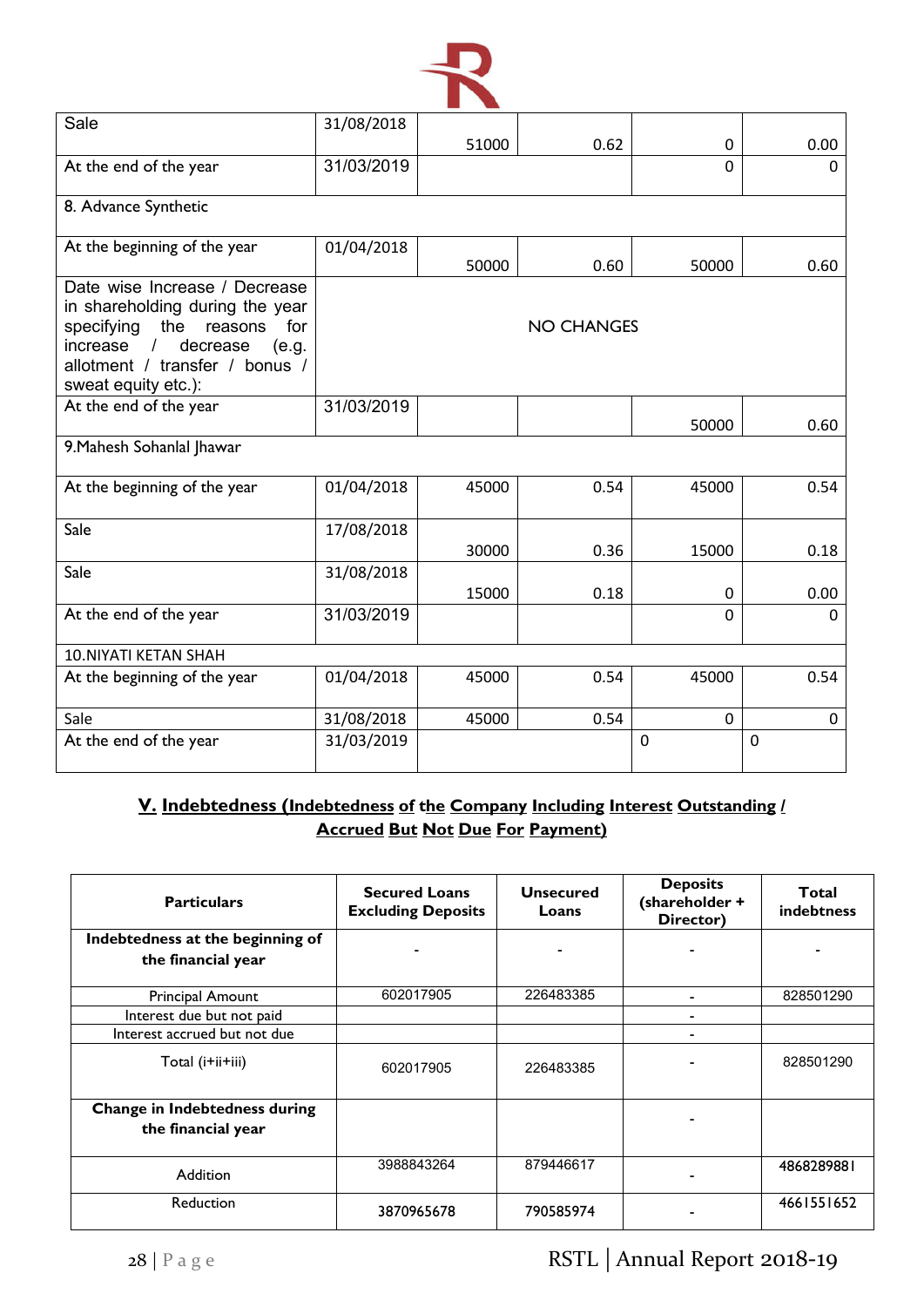![](_page_29_Picture_0.jpeg)

| Net Change                     | 117877586 | 88860643  | 206738229  |
|--------------------------------|-----------|-----------|------------|
|                                |           |           |            |
| Indebtedness at the end of the |           |           |            |
| financial year                 |           |           |            |
|                                |           |           |            |
|                                | 719895491 | 315344028 | 1035239519 |
| <b>Principal Amount</b>        |           |           |            |
| Interest due but not paid      |           |           |            |
|                                |           |           |            |
| Interest accrued but not due   |           |           |            |
| Total (i+ii+iii)               | 719895491 | 315344028 | 1035239519 |
|                                |           |           |            |

# **VI. Remuneration of Directors And Key Managerial Personnel**

# **A. Remuneration To Managing Director, Whole-Time Directors, Other Non-Executive Director And / Or Manager :**

|              | <b>Particulars of</b>                                                                        | Name of MD/WTD/Manager/other<br><b>Executive Director</b> |                        | <b>Total Amount</b> |
|--------------|----------------------------------------------------------------------------------------------|-----------------------------------------------------------|------------------------|---------------------|
| Sr. No.      | Remuneration                                                                                 | <b>Rajesh Mittal</b><br>(M.D.)                            | Preeti Mittal (C.F.O.) | (in Rs.)            |
| $\mathsf{L}$ | Gross salary                                                                                 | 6,00,000                                                  | 5,40,000               | 11,40,000           |
|              | (a) Salary as per provisions<br>contained in Section 17(1)<br>of the Income-tax Act,<br>1961 | 6,00,000                                                  | 5,40,000               | 11,40,000           |
|              | (b) Value of perquisites u/s<br>17(2) of the Income tax<br>Act, 1961                         | $\mathbf 0$                                               | $\mathbf 0$            | 0                   |
|              | (c) Profits in lieu of salary<br>under Section 17(3) of the<br>Income tax Act, 1961          | $\mathbf 0$                                               | $\mathbf 0$            | 0                   |
| 2.           | <b>Stock Option</b>                                                                          | $\mathbf 0$                                               | $\mathbf 0$            | $\mathbf 0$         |
| 3.           | Sweat Equity                                                                                 | $\mathbf 0$                                               | $\mathbf 0$            |                     |
| 4.           | Commission as % of profit                                                                    | $\mathbf 0$                                               | $\mathbf 0$            | $\mathbf 0$         |
| 5.           | <b>Other Allowances</b>                                                                      | $\mathbf 0$                                               | $\mathbf 0$            | $\mathbf 0$         |
|              | <b>TOTAL (A)</b>                                                                             | 6,00,000                                                  | 5,40,000               | 11,40,000           |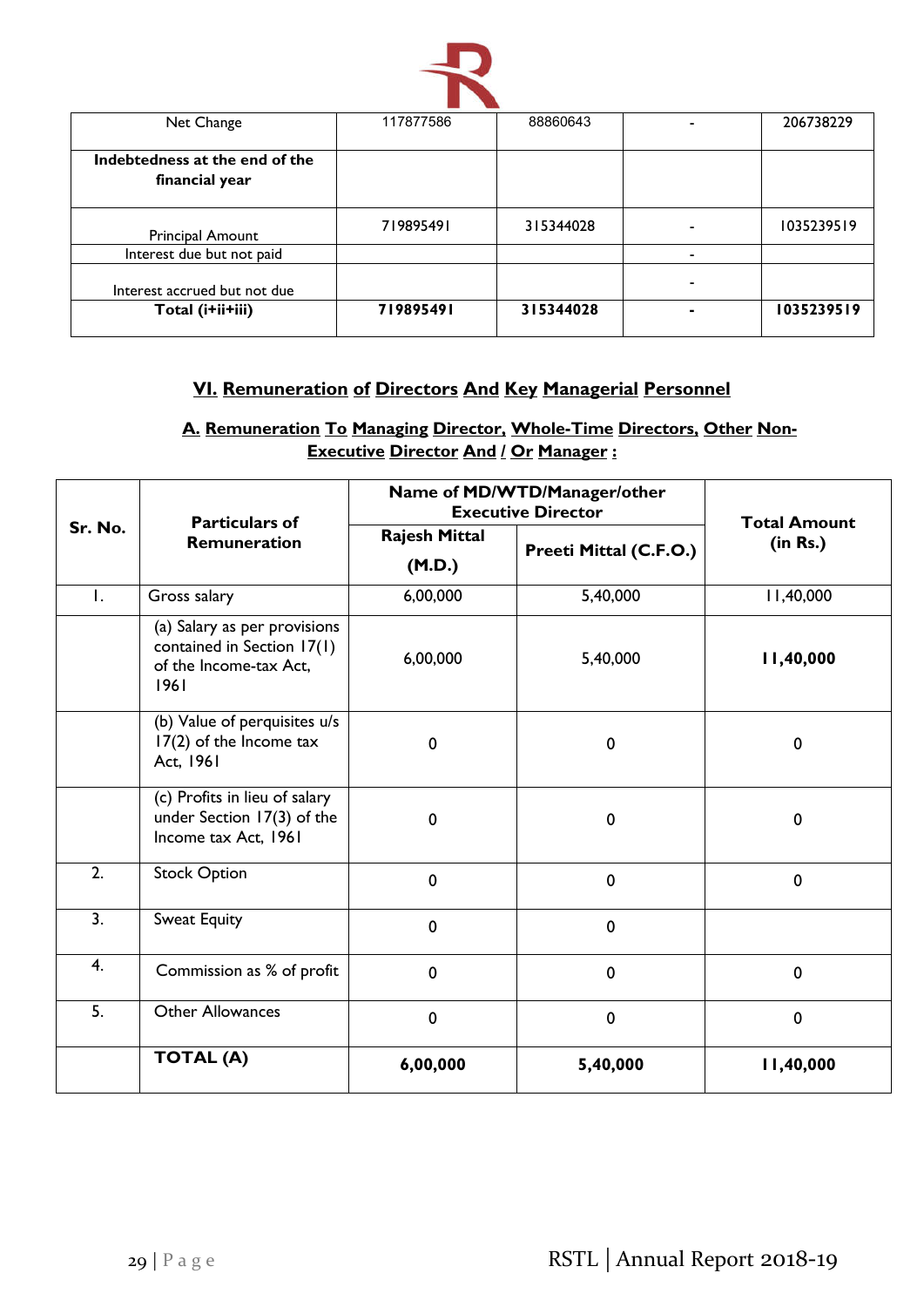![](_page_30_Picture_0.jpeg)

#### **Sr. No. Name of Director Particulars of Remuneration Total Amount (in Rs.) Fee for attending board/ committee meetings Commission Others, please specify 1. Independent Directors** Paras K Shah - - - - Kirankumar Agarwal - - - - Saurin S Shah - - - - **Total - - - - 2. Non – Executive Director - - - - Total (2) - - - - TOTAL (1+2) - - - -**

**Overall celling as per the Act | Cone Lac per Board / Committee Meeting** 

# **C. Remuneration To Other Key Managerial Personnel:**

| Sr. | <b>Particulars of Remuneration</b>                                                       | <b>Nikhil Vadera</b> | <b>Total Amount</b> |
|-----|------------------------------------------------------------------------------------------|----------------------|---------------------|
| No. |                                                                                          | $-C.S.$              | (in Rs.)            |
| Ι.  | Gross salary                                                                             | 3.00 Lacs            | 3.00 Lacs           |
|     | (a) Salary as per provisions contained in Section $17(1)$ of the<br>Income-tax Act, 1961 |                      |                     |
|     | (b) Value of perquisites u/s 17(2) of the Income tax Act, 1961                           |                      |                     |
|     | (c) Profits in lieu of salary under Section 17(3) of the Income<br>tax Act, 1961         |                      |                     |
| 2.  | <b>Stock Option</b>                                                                      |                      |                     |
| 3.  | Sweat Equity                                                                             |                      |                     |
| 4.  | Commission as % of profit                                                                |                      |                     |
| 5.  | <b>Other Allowances</b>                                                                  |                      |                     |
|     | <b>TOTAL (A)</b>                                                                         | 3.00 Lacs            | 3.00 Lacs           |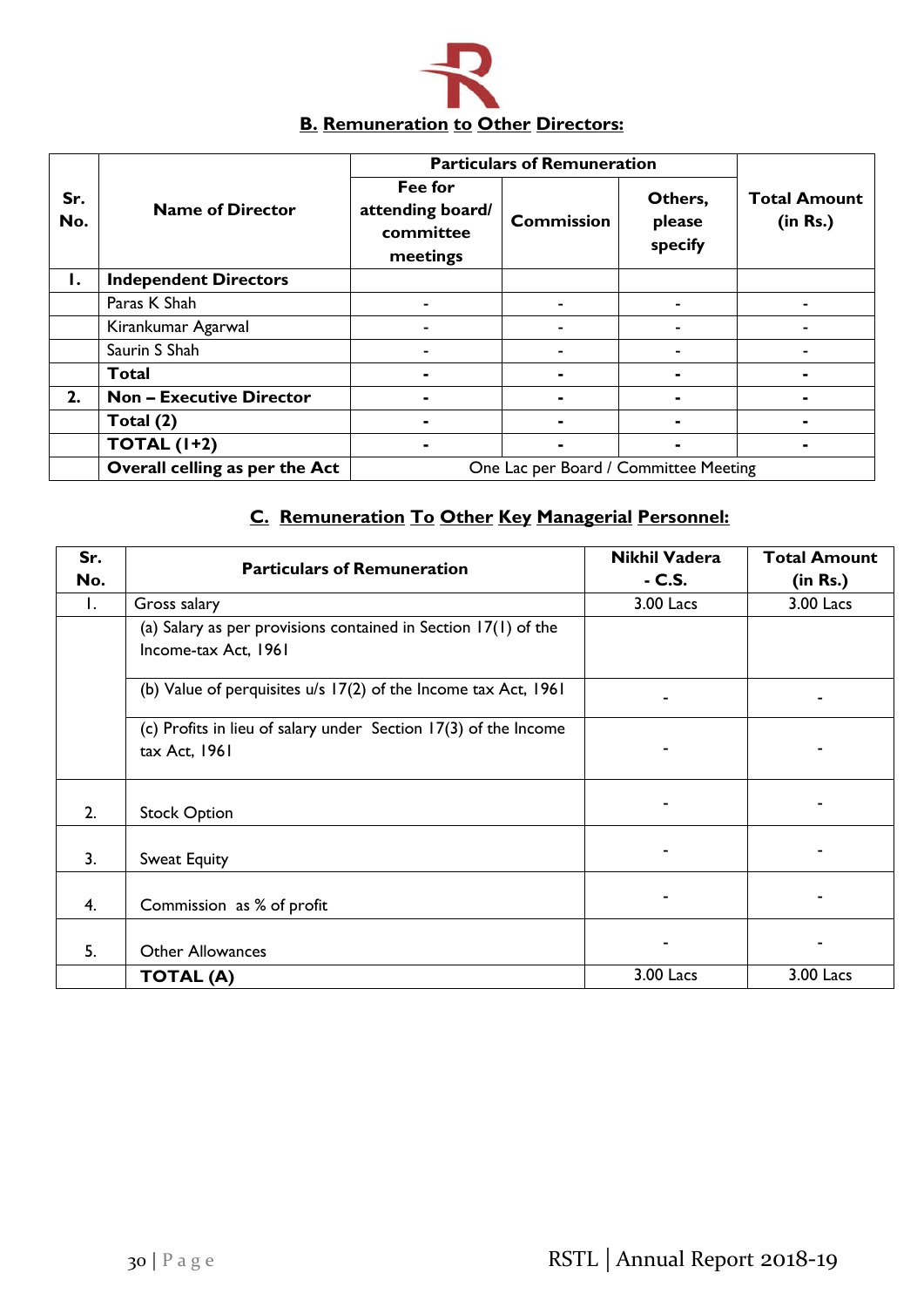![](_page_31_Picture_0.jpeg)

# **II. Penalties / Punishment/ Compounding of Offences:**

| <b>Type</b>                         | <b>Section of the</b><br><b>Companies Act</b> | <b>Brief</b><br><b>Description</b> | <b>Details of Penalty</b><br>/ Punishment/<br><b>Compounding</b><br>fees imposed | <b>Authority</b><br>[RD/<br>NCLT/<br><b>COURT]</b> | Appeal made,<br>if any (give<br>Details) |  |
|-------------------------------------|-----------------------------------------------|------------------------------------|----------------------------------------------------------------------------------|----------------------------------------------------|------------------------------------------|--|
| <b>A. COMPANY</b>                   |                                               |                                    |                                                                                  |                                                    |                                          |  |
| Penalty                             |                                               |                                    |                                                                                  |                                                    |                                          |  |
| Punishment                          |                                               | <b>NIL</b>                         |                                                                                  |                                                    |                                          |  |
| Compounding                         |                                               |                                    |                                                                                  |                                                    |                                          |  |
| <b>B. DIRECTORS</b>                 |                                               |                                    |                                                                                  |                                                    |                                          |  |
| Penalty                             |                                               |                                    |                                                                                  |                                                    |                                          |  |
| Punishment                          | <b>NIL</b>                                    |                                    |                                                                                  |                                                    |                                          |  |
| Compounding                         |                                               |                                    |                                                                                  |                                                    |                                          |  |
| <b>C. OTHER OFFICERS IN DEFAULT</b> |                                               |                                    |                                                                                  |                                                    |                                          |  |
| Penalty                             |                                               |                                    |                                                                                  |                                                    |                                          |  |
| Punishment                          |                                               |                                    | <b>NIL</b>                                                                       |                                                    |                                          |  |
| Compounding                         |                                               |                                    |                                                                                  |                                                    |                                          |  |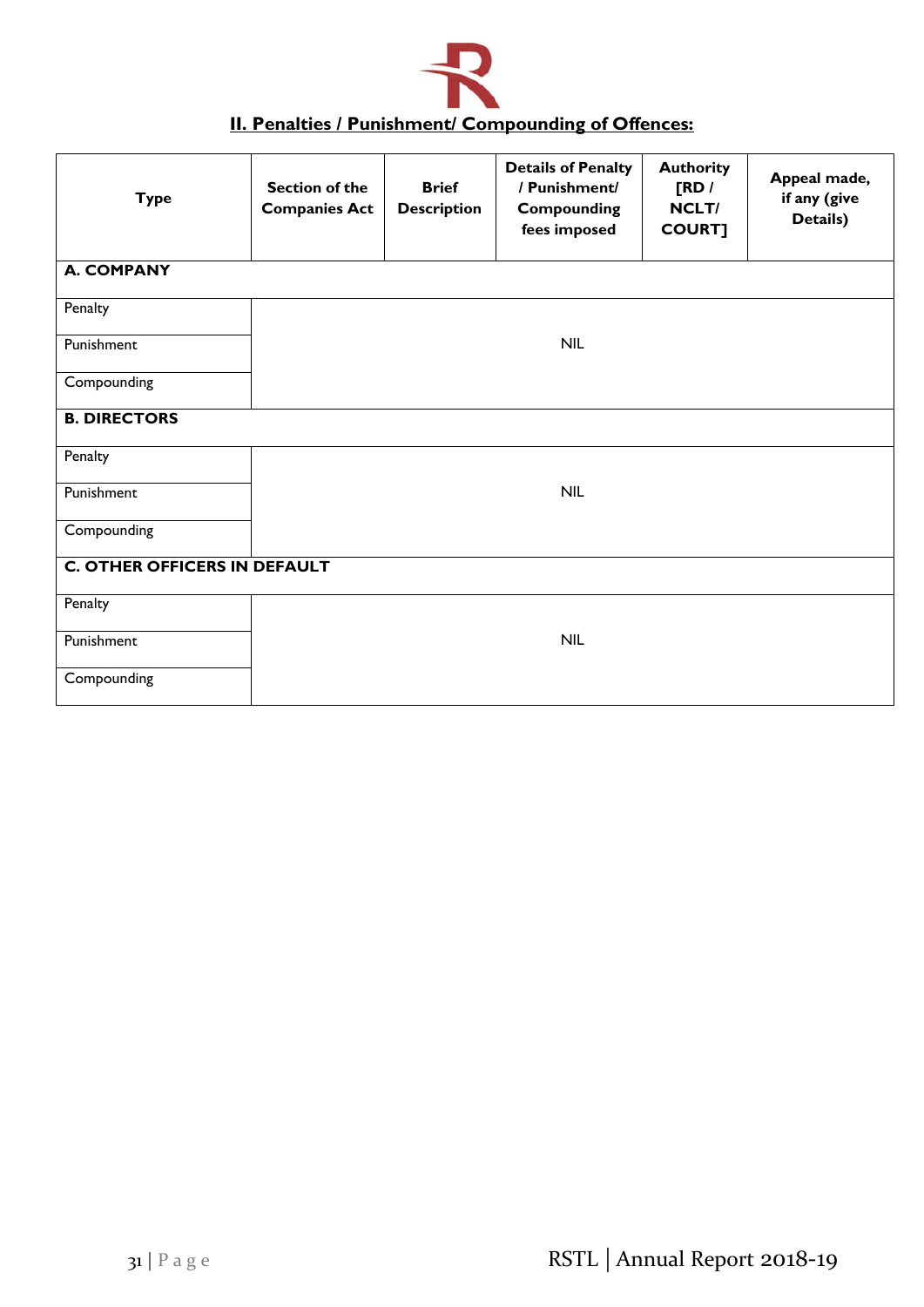![](_page_32_Picture_0.jpeg)

# **INDEPENDENT AUDITORS' REPORT**

## To, The Members **RIDDHI STEEL AND TUBE LIMITED**

## **Report on Financial Statements**

We have audited the accompanying financial statements of **RIDDHI STEEL AND TUBE LIMITED ("the Company")**, which comprises Balance Sheet as at 31st March 2019, the Statement of Profit and Loss, Statement of changes in equity and the statement of Cash flow Statement for the year ended, and a Summary of significant accounting policies and other explanatory information.

## **Opinion**

In our opinion and to the best of our information and according to the explanations given to us, the aforesaid financial statements give the information required by the Act in the manner so required and give a true and fair view in conformity with the accounting principles generally accepted in India;

- a) In the case of the Balance Sheet, of the state of affairs of the Company as at March 31, 2019;
- b) In the case of the Statement of Profit and Loss, of the **Profit** for the year ended on that date;
- c) the case of the Cash Flow Statement, of the Cash Flow for the year ended on that date;

## **Basis for Opinion**

We conducted our audit in accordance with the Standards on Auditing (SAs) specified under section 143(10) of the Companies Act, 2013. Our responsibilities under those Standards are further described in the Auditor's Responsibilities for the Audit of the Financial Statements section of our report. We are independent of the Company in accordance with the Code of Ethics issued by the Institute of Chartered Accountants of India together with the ethical requirements that are relevant to our audit of the financial statements under the provisions of the Companies Act, 2013 and the Rules thereunder, and we have fulfilled our other ethical responsibilities in accordance with these requirements and the Code of Ethics. We believe that the audit evidence we have obtained is sufficient and appropriate to provide a basis for our opinion.

## **Key Audit Matter**

Key audit matters are those matters that, in our professional judgment, were of most significance in our audit of the financial statements of the current period. These matters were addressed in the context of our audit of the financial statements as a whole, and in forming our opinion thereon, and we do not provide a separate opinion on these matters.

## **OTHER IFNORMATION**

The company's board of the director is responsible for the preparation of the other information, the other information comprises of the information included in the management discussion and analysis, board's report including annexures to board's reports, business responsibility report, corporate governance and shareholder's information but does not include the standalone financial statements and our auditor's report there on. Our opinion on the standalone financial statement does not cover the other information and we do not express any form of assurance, conclusion thereon. In connection with our audit of the standalone financial statements our responsibility is to read the other information and in doing so consider whether the other information is materially inconsistent with the financial statements or our knowledge obtained during the course of our audit or otherwise appears to be materially misstated. On the basis of work we have performed, we conclude that there are no material misstatements.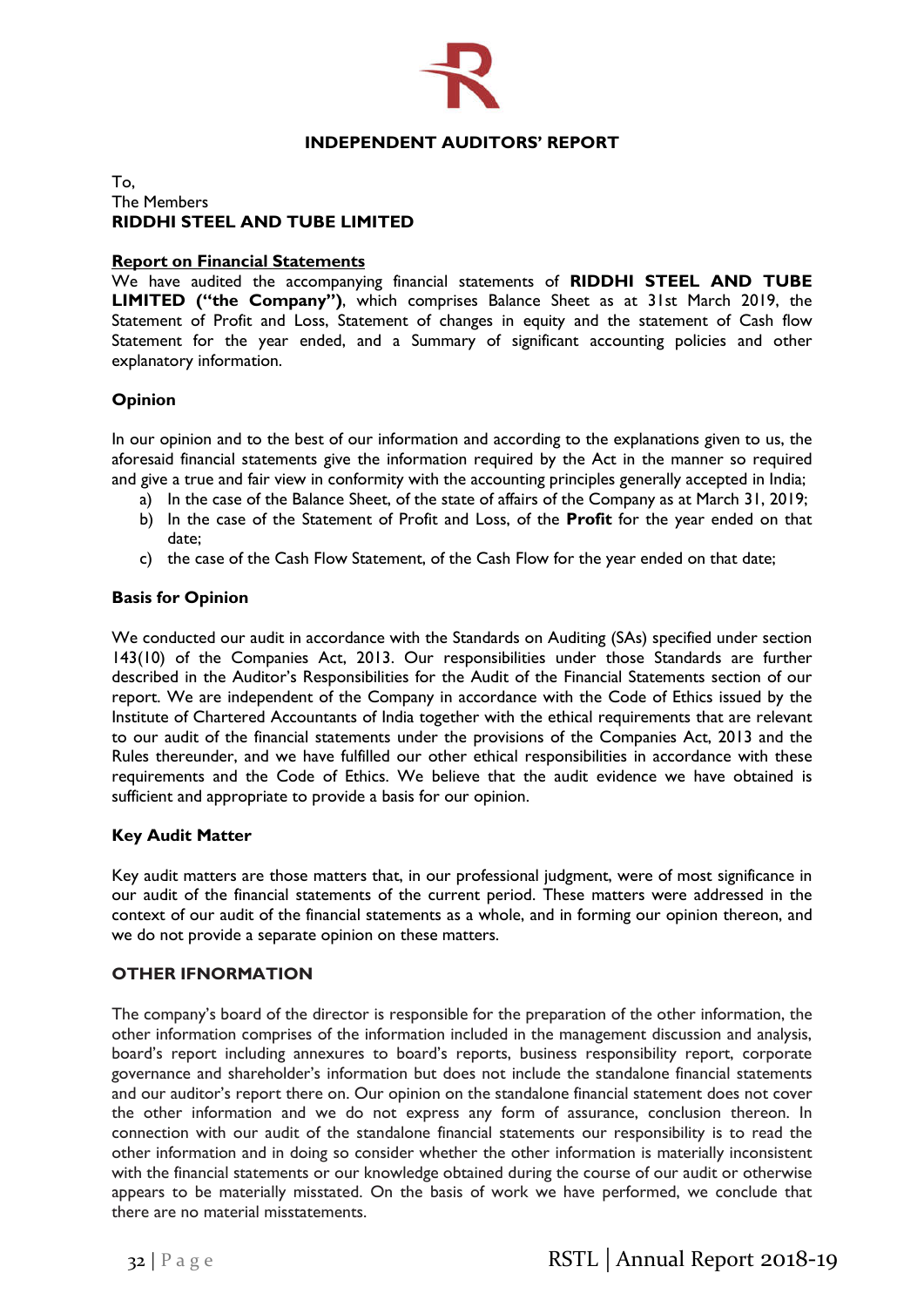![](_page_33_Picture_0.jpeg)

## **Management's Responsibility for the Financial Statements**

The Company's Board of Directors is responsible for the matters stated in Section 134(5) of the Companies Act, 2013 ("the Act") with respect to the preparation of these financial statements that give a true and fair view of the financial position and financial performance of the Company in accordance with the accounting principles generally accepted in India, including the Accounting Standards specified under Section 133 of the Act, read with Rule 7 of the Companies (Accounts) Rules, 2014.

This responsibility also includes maintenance of adequate accounting records in accordance with the provision of the Act for safeguarding of the assets of the Company and for preventing and detecting frauds and other irregularities; selection and application of appropriate accounting policies; making Judgments and estimates that are reasonable and prudent; and design, implementation and maintenance of adequate internal financial controls, that were operating effectively for ensuring the accuracy and Completeness of the accounting records, relevant to the preparation and presentation of the financial Statements that give a true and fair view and are free from materials misstatement, whether due to fraud or error.

In preparing the financial statements, management is responsible for assessing the Company's ability to continue as a going concern, disclosing, as applicable, matters related to going concern and using the going concern basis of accounting unless management either intends to liquidate the Company or to cease operations, or has no realistic alternative but to do so.

## **Auditor's Responsibility**

Our responsibility is to express an opinion on these standalone financial statements based on our audit.

We have taken into account the provision of the Act, the accounting and auditing standards and matters which are required to be included in the audit report under the provisions of the Act and the Rules made there under and the Order issued under section 143(11) of the Act.

We conducted our audit in accordance with the Standards on Auditing specified under Section 143(10) of the Act. Those Standards require that we comply with ethical requirements and plan and perform the audit to obtain reasonable assurance about whether the financial statements are free from material misstatement.

An audit involves performing procedures to obtain audit evidence about the amounts and the disclosures in the financial statements. The procedure selected depends on the auditor's judgment, including the assessment of the risks of material misstatement of the financial statements, whether due to fraud or error. In making those risk assessment, the auditor considers internal financial control relevant to the Company's preparation of the financial statements that give a true and fair view in order to design audit procedures that are appropriate in the circumstances. An audit also includes evaluating the appropriateness of the accounting policies used and the reasonableness of the accounting estimates made by the Company's Directors, as well as evaluating the overall presentation of the financial statements.

We are also responsible to conclude on the appropriateness of management's use of the going concern basis of accounting and, based on the audit evidence obtained, whether a material uncertainty exists related to events or conditions that may cast significant doubt on the entity's ability to continue as a going concern. If we conclude that a material uncertainty exists, we are required to draw attention in the auditor's report to the related disclosures in the financial statements or, if such disclosures are inadequate, to modify the opinion. Our conclusions are based on the audit evidence obtained up to the date of the auditor's report. However, future events or conditions may cause an entity to cease to continue as a going concern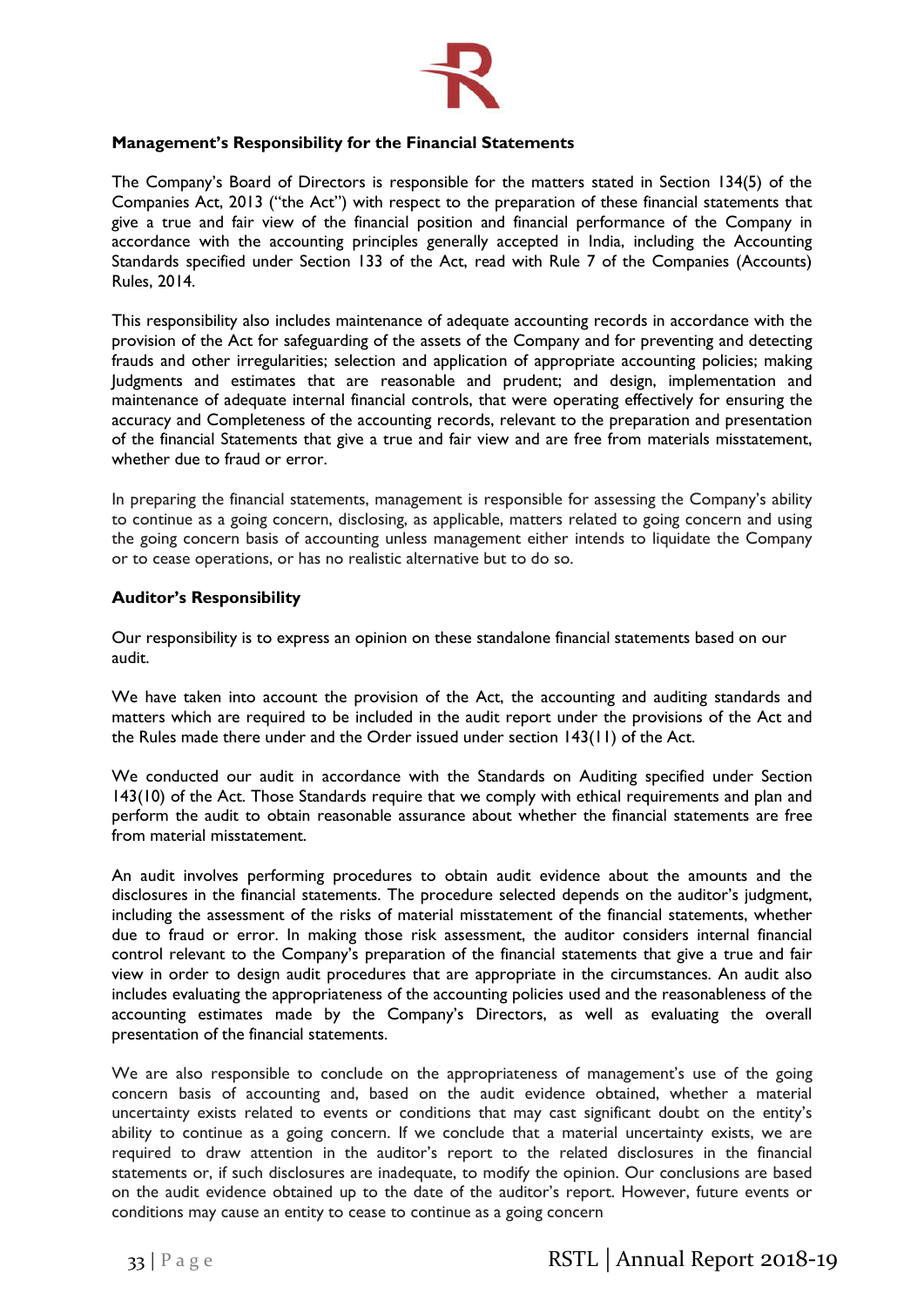![](_page_34_Picture_0.jpeg)

We believe that the audit evidence we have obtained is sufficient and appropriate to provide a basis for our audit opinion on the financial statements.

Materiality is the magnitude of misstatements, that the economic decisions of a reasonably knowledgeable user of the financial statements may be influenced. We consider quantitative materiality and qualitative factors in (1) planning the scope of our audit work and in evaluating the results of our work; and ( II ) to evaluate the effect of any identified misstatements in the financial statements.

We communicate with those charged with governance regarding, among other matters, the planned scope and timing of the audit and significant deficiencies in internal control that we identify during our audit.

We also provide those charged with governance with a statement that we have complied with relevant ethical requirements regarding independence, and to communicate with them all relationships and other matters that may reasonably be thought to bear on our independence, and where applicable, related safeguards.

From the matters communicated to those charged with governance, we determine those matters that were of most significance in the audit of the standalone financial statements of the current period and therefore the key audit matters. We describe these matters in our auditor's report unless law or regulation precludes public disclosure about the matter or when, in extremely rare circumstances, we determine that a matter should not be communicated in our report because the adverse consequences of doing so we would reasonably be expected to outweigh the public interest benefits of such communication.

## **Report on Other Legal and Regulatory Requirements**

- 1. As required by the Companies (Auditor's Report) Order, 2016 (the Order) issued by the Central Government in terms of Section 143 (11) of the Act, we enclosed in the annexure A, a statement on matters specified in paragraph 3 & 4 of the said order.
- 2. As required by Section 143 (3) of the Act, based on our Audit we report that:
	- a) We have sought and obtained all the information and explanations which to the best of our knowledge and belief were necessary for the purpose of our audit.
	- b) In our opinion, proper books of account as required by law have been kept by the Company so far as it appears from our examination of those books.
	- c) The Balance Sheet, the Statement of Profit and Loss and the Cash flow Statement dealt with by this Report are in agreement with the books of account.
	- d) In our opinion, the aforesaid financial statements comply with the Accounting Standards specified under Section 133 of the Act, read with Rule 7 of the Companies (Accounts) Rules, 2014, except specified in accounting policies attached with financial statements.
	- e) In our opinion there are no observations or comments on the financial transactions, which may have an adverse effect on the functioning of the Company.
	- f) On the basis of the written representations received from the directors as on 31st March 2019 and taken on record by the Board of Directors, we report that none of the directors is disqualified as on 31st March 2019 from being appointed as a directors in terms of section 164(2) of the Act.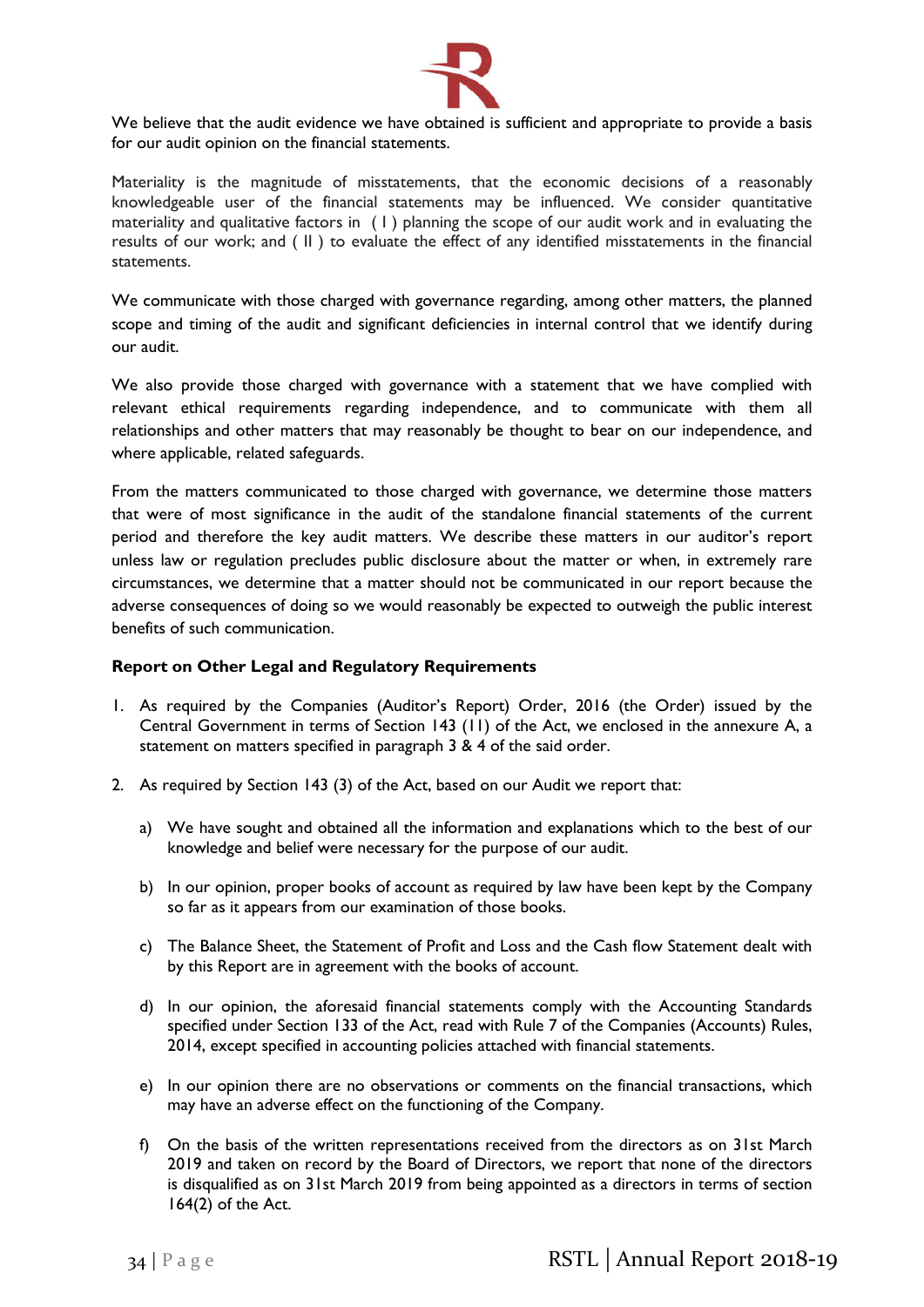![](_page_35_Picture_0.jpeg)

- g) With respect to the adequacy of the internal financial controls over financial reporting of the Company and the operating effectiveness of such controls, Report on the Internal Financial Controls under Clause (1) of Sub-section 3 of section 143 of the companies Act, 2013 ("the Act")- is enclosed an annexure B to this report.
- h) With respect to the other matters to be included in the Auditor's Report in accordance with rule 11 of the Companies (Audit and Auditors) Rules, 2014, in our opinion and to the best of our information and according to the explanations given to us:
	- i. As informed to us the Company does not have any pending litigations which would impact its financial position.
	- ii. The Company did not have any long-term contracts including derivative contracts for which there were any material foreseeable losses.
	- iii. There were no amounts which were required to be transferred to the Investor Education and Protection Fund by the Company.

**For, JIGAR SHAH & ASSOCIATES Chartered Accountants Firm Reg. No.: 128263W**

**Date: 18.06.2019 Place: Ahmedabad Sd/-**

**CA JIGAR M SHAH Proprietor M. NO.: 075778**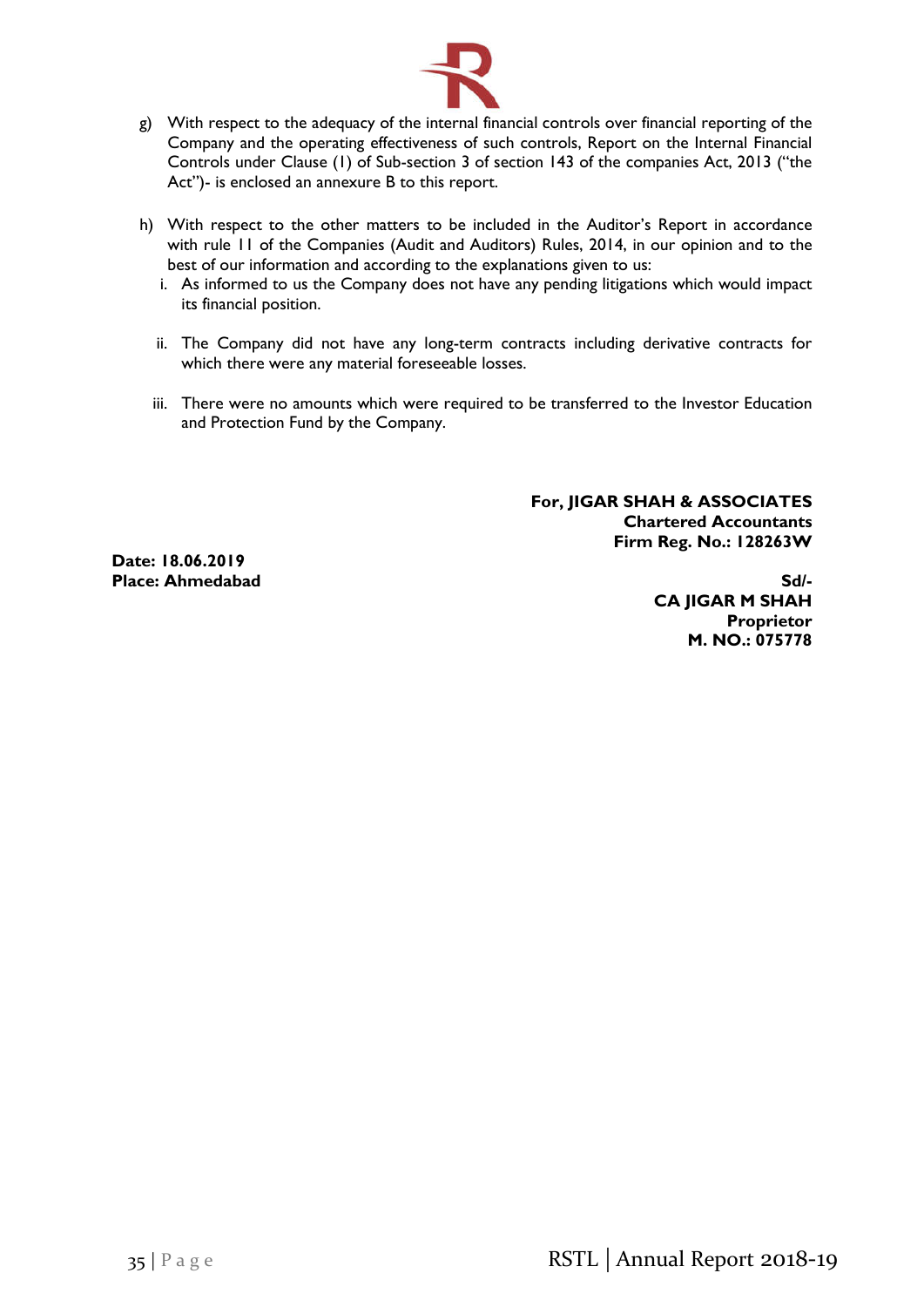![](_page_36_Picture_0.jpeg)

# **ANNEXURE A– Report under the Companies (Auditor's Report) Order, 2016**

## **Referred to in of our report of even date**

In terms of the information and explanations sought by us and given by the company and the books and records examined by us in the normal course of audit and to the best of our knowledge and belief, we state that: -

## **1. In respect of Fixed Assets:**

- (a) The Company has maintained proper records showing full particulars including quantitative details and situation of Fixed Assets on the basis of available information.
- (b) As per the information and explanations given to us, the management at reasonable intervals during the year in accordance with a programme of physical verification, physically verified the fixed assets and no material discrepancies were noticed on such verification as compared to the available records.
- (c) The Company does not hold the immovable property. Therefore the provisions of Clause 3(i) (c) of the said Order are not applicable to the Company.

## **2. In respect of Inventories :**

As explained to us, the inventory has been physically verified at reasonable intervals during the year by the management. In our opinion, the frequency of verification is reasonable. No material discrepancies were noticed on physical verification during the year.

## **3. In respect of Loans and Advances granted during the year:**

- **(a)** The Company has not granted unsecured loan to wholly owned subsidiary company covered in the register maintained under section 189 of the Act. In our opinion and according to the information and explanation given to us, the terms and condition of loans are not prejudicial to the company's interest, having regards to management's representation that the loans are given to such parties considering the company's economic interest and long term trade relationship with such parties.
- **(b)** In respect of loans granted to parties covered in the register maintained under section 189 of the Companies Act, 2013, loans are repayable on demands and are interest free. Management has not demanded repayment of loan. Accordingly, there has been default on the part of the parties to whom the money has been lent.

## **4. Loans, Investments & Guarantees:**

According to information and explanation given to us, the company has not granted any loans or made any investments, or provided any guarantees or security to the parties covered under section 185 and 186 of the Companies Act, 2013. Therefore, the provisions of clause 3(iv) of the said order not applicable to the company.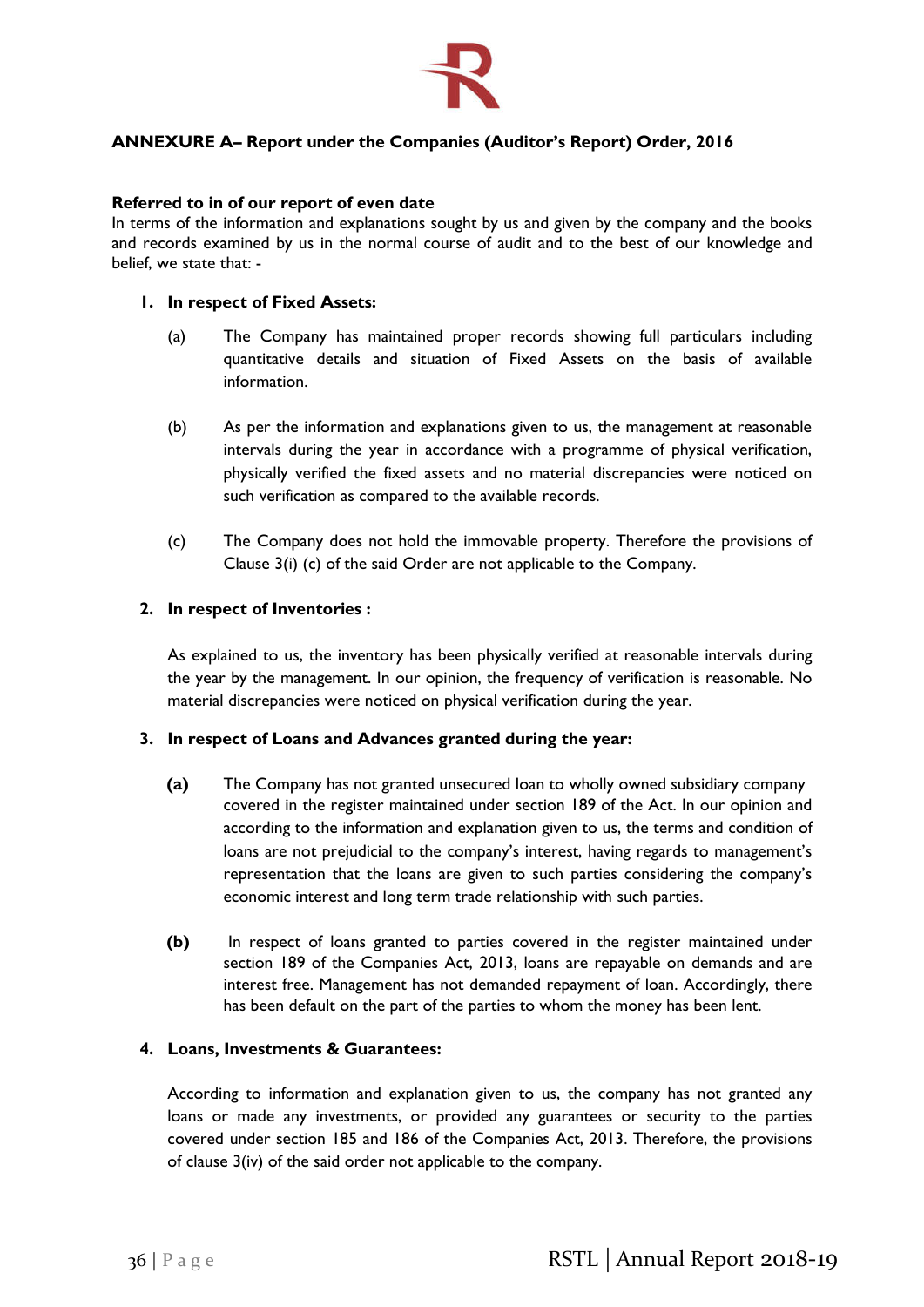![](_page_37_Picture_0.jpeg)

- **5.** In our opinion and according to the information and explanations given to us, the Company has not accepted any deposits in contravention of Directives issued by Reserve Bank of India and the provisions of section 73 to 76 or any other relevant provisions of the Act and the rules framed there under, where applicable . No order has been passed by the Company Law Board or National Company Law Tribunal or Reserve Bank of India or any court or any other tribunal.
- **6.** It has been explained to us that the maintenance of cost records has not been prescribed under section 148(1) of the Act.

# **7. In respect of statutory dues:**

- (a) According to the records of the company the company is generally regular in depositing with appropriate authorities undisputed statutory dues including provident fund, investor education protection fund, employees' state insurance, income tax, sales tax, wealth tax, service tax, custom duty, excise duty, Cess and other material statutory dues applicable to it.
- (b) According to the information and explanations given to us, no undisputed amounts payable in respect of income tax, wealth tax, Service Tax, GST, sales tax, custom duty, excise duty and Cess were in arrears, as at 31-Mar-2019 for a period of more than six months from the date they became payable.
- (c) According to the information and explanations given to us, there are no dues of sales tax, income tax, custom duty, wealth tax, excise duty and Cess which have not been deposited on account of any dispute.
- **8.** Based on our audit procedures and according to the information and explanations given to us, we are of the opinion, the company has not defaulted in repayment of dues to a financial institution, bank, Government or dues to debenture holders.
- **9.** The company has not raised moneys by way of initial public offer or further public offer (including debt instrument) and term loans.
- **10.** Based upon the audit procedures performed and according to the information and explanations given to us, no fraud by the company or any fraud on the company by its officers or employees has been noticed or reported during the course of our audit that causes the financial statements to be materially misstated.
- **11.** The Managerial remuneration has been paid or provided in accordance with the requisite approvals mandated by the provisions of section 197 read with Schedule V to the Companies Act.
- **12.** The company is not a Nidhi Company hence this clause is not applicable.
- **13.** Based upon the audit procedures performed and according to the information and explanations given to us, All transactions with related parties are in compliance with sections 177 and 188 of Companies Act, 2013 where applicable and the details have been disclosed in the Financial statements etc. as required by the applicable accounting standards.
- **14.** The company has not made any preferential allotment or private placement of shares or fully or partly convertible debentures during the year under review.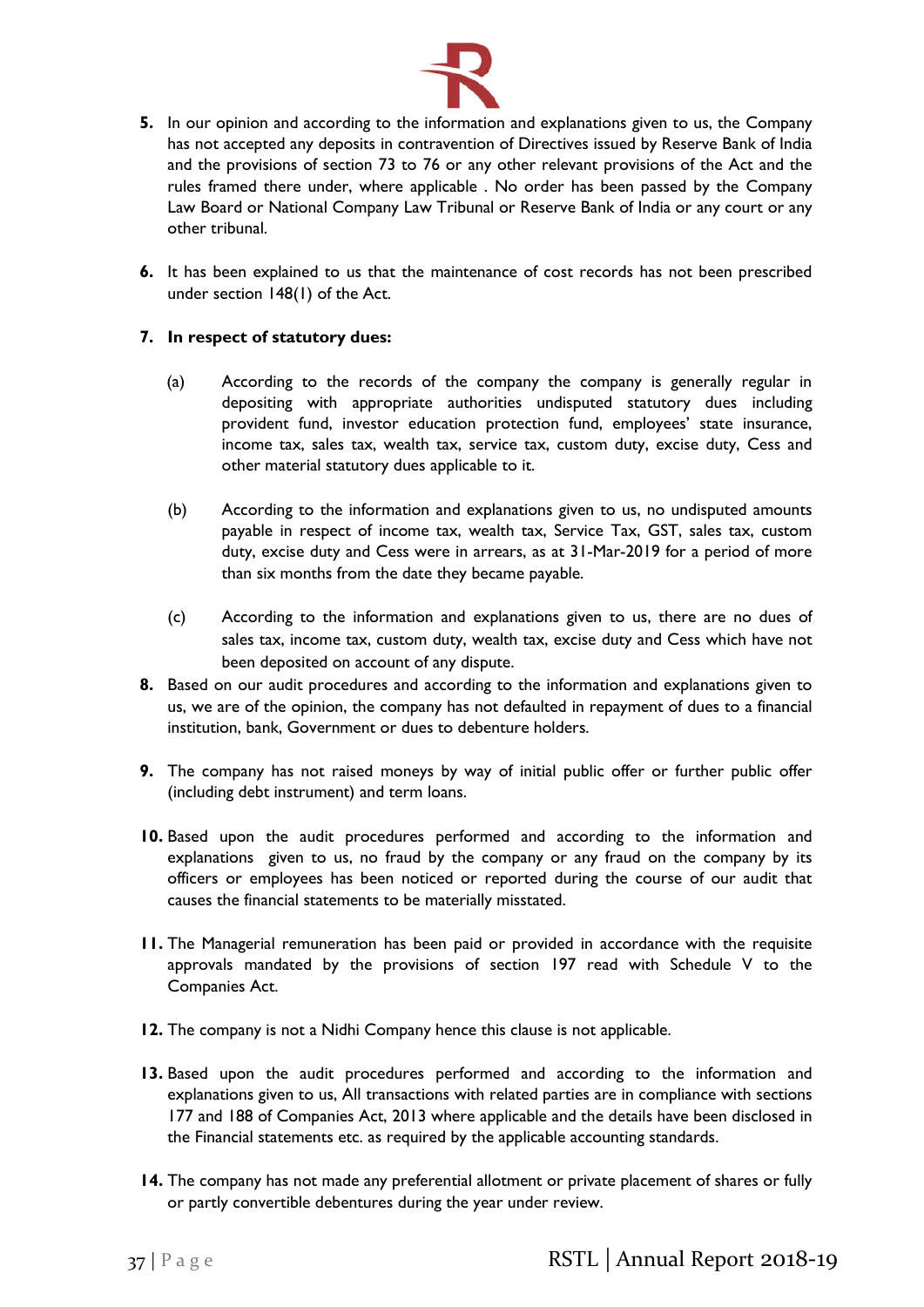![](_page_38_Picture_0.jpeg)

- **15.** The company has entered into non-cash transactions with directors or persons connected with him and the provision of section 192 of Companies Act, 2013 has been complied with.
- **16.** The company is not required to be registered under section 45-IA of the Reserve Bank of India Act, 1934.

**For, JIGAR SHAH & ASSOCIATES Chartered Accountants Firm Reg. No.: 128263W**

**Date: 18.06.2019 Place: Ahmedabad Sd/-**

**CA JIGAR M SHAH Proprietor M. NO.: 075778**

# **ANNEXURE-B TO THE INDEPENDENT AUDITOR'S REPORT OF EVEN DATE ON THE STANDALONE FINANCIAL STATEMENTS OF**

**Report on the Internal Financial Controls under Clause (i) of Sub-section 3 of Section 143 of the Companies Act, 2013 ("the Act")**

We have audited the internal financial controls over financial reporting of **RIDDHI STEEL AND TUBES LIMITED** as of 31-Mar-2019 in conjunction with our audit of the standalone financial statements of the Company for the year ended on that date.

## **Management's Responsibility for Internal Financial Controls**

The Company's management is responsible for establishing and maintaining internal financial controls. These responsibilities include the design, implementation and maintenance of adequate internal financial controls that were operating effectively for ensuring the orderly and efficient conduct of its business, including adherence to company's policies, the safeguarding of its assets, the prevention and detection of frauds and errors, the accuracy and completeness of the accounting records, and the timely preparation of reliable financial information, as required under the Companies Act, 2013.

## **Auditors' Responsibility**

Our responsibility is to express an opinion on the Company's internal financial controls over financial reporting based on our audit. We conducted our audit in accordance with the Guidance Note on Audit of Internal Financial Controls Over Financial Reporting (the "Guidance Note") and the Standards on Auditing, issued by ICAI and deemed to be prescribed under section 143(10) of the Companies Act, 2013, to the extent applicable to an audit of internal financial controls, both applicable to an audit of Internal Financial Controls and, both issued by the Institute of Chartered Accountants of India. Those Standards and the Guidance Note require that we comply with ethical requirements and plan and perform the audit to obtain reasonable assurance about whether adequate internal financial controls over financial reporting was established and maintained and if such controls operated effectively in all material respects.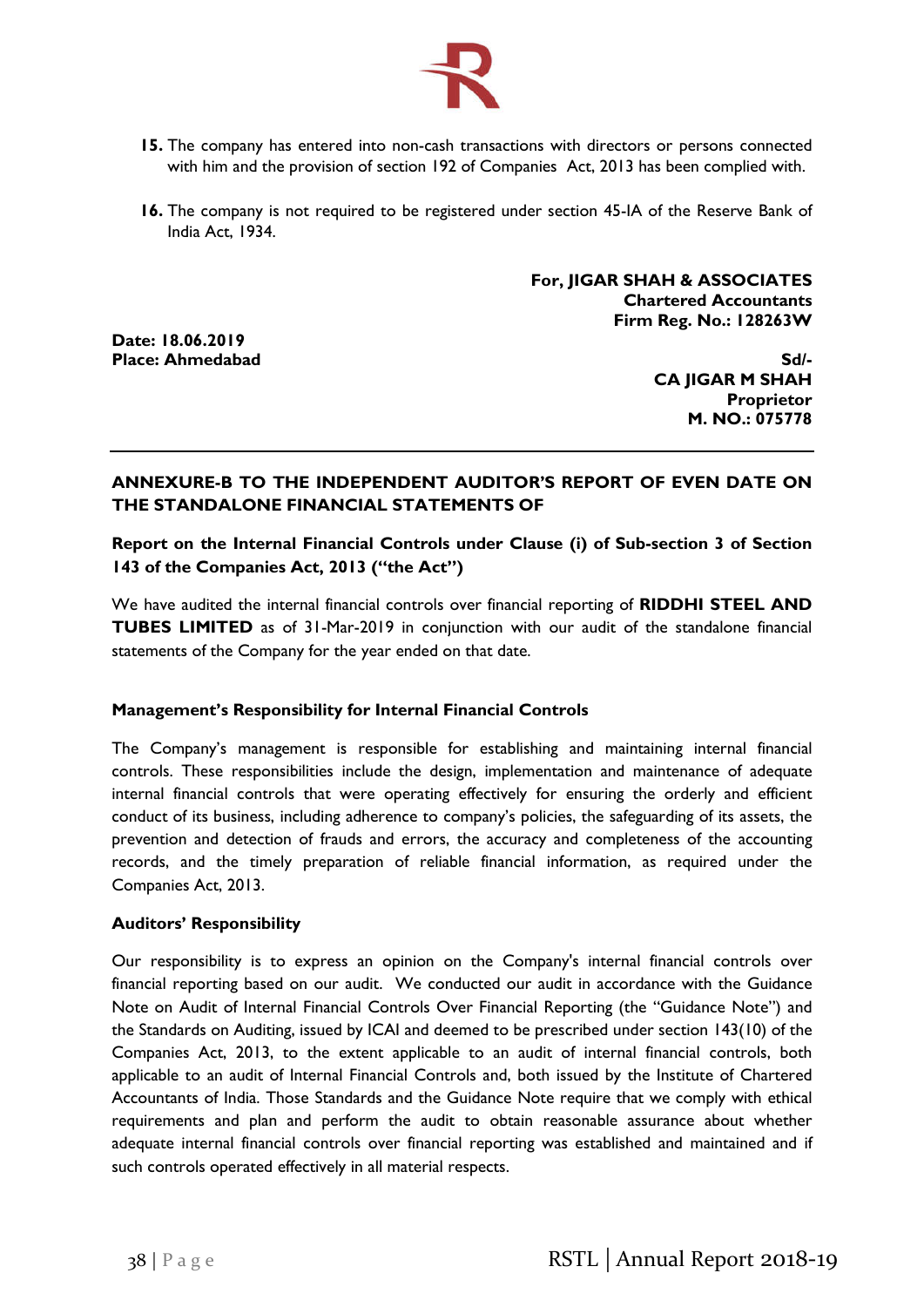![](_page_39_Picture_0.jpeg)

Our audit involves performing procedures to obtain audit evidence about the adequacy of the internal financial controls system over financial reporting and their operating effectiveness. Our audit of internal financial controls over financial reporting included obtaining an understanding of internal financial controls over financial reporting, assessing the risk that a material weakness exists, and testing and evaluating the design and operating effectiveness of internal control based on the assessed risk. The procedures selected depend on the auditor's judgment, including the assessment of the risks of material misstatement of the financial statements, whether due to fraud or error.

We believe that the audit evidence we have obtained is sufficient and appropriate to provide a basis for our audit opinion on the Company's internal financial controls system over financial reporting.

# **Meaning of Internal Financial Controls Over Financial Reporting**

A company's internal financial control over financial reporting is a process designed to provide reasonable assurance regarding the reliability of financial reporting and the preparation of financial statements for external purposes in accordance with generally accepted accounting principles. A company's internal financial control over financial reporting includes those policies and procedures that

(1) Pertain to the maintenance of records that, in reasonable detail, accurately and fairly reflect the transactions and dispositions of the assets of the company;

(2) Provide reasonable assurance that transactions are recorded as necessary to permit preparation of financial statements in accordance with generally accepted accounting principles, and that receipts and expenditures of the company are being made only in accordance with authorizations of management and directors of the company; and

(3) Provide reasonable assurance regarding prevention or timely detection of unauthorized acquisition, use, or disposition of the company's assets that could have a material effect on the financial statements.

## **Inherent Limitations of Internal Financial Controls Over Financial Reporting**

Because of the inherent limitations of internal financial controls over financial reporting, including the possibility of collusion or improper management override of controls, material misstatements due to error or fraud may occur and not be detected. Also, projections of any evaluation of the internal financial controls over financial reporting to future periods are subject to the risk that the internal financial control over financial reporting may become inadequate because of changes in conditions, or that the degree of compliance with the policies or procedures may deteriorate.

## **Opinion**

In our opinion, the Company has, in all material respects, an adequate internal financial controls system over financial reporting and such internal financial controls over financial reporting were operating effectively as at 31-Mar-2019.

> **For, JIGAR SHAH & ASSOCIATES Chartered Accountants Firm Reg. No.: 128263W**

**Date: 18.06.2019**

**Place: Ahmedabad Sd/- CA JIGAR M SHAH Proprietor M. NO.: 075778**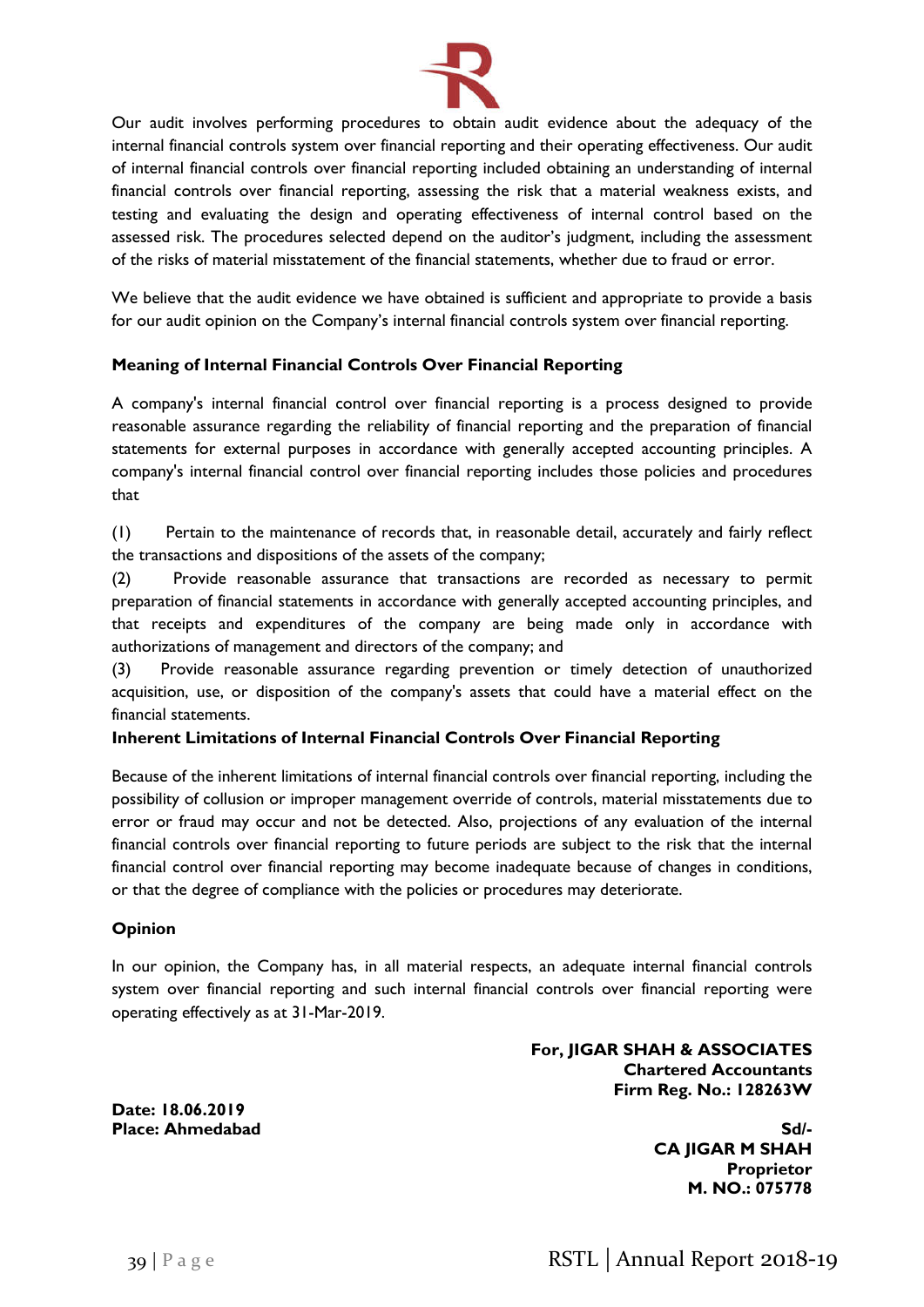# **STANDALONE BALANCE SHEET**

**As at March 31, 2019**

| <b>Particulars</b>                             | <b>Note</b><br>No.       | As at 31.03.2019 | As at 31.03.2018 |
|------------------------------------------------|--------------------------|------------------|------------------|
| <b>EQUITY AND LIABILITIES</b>                  |                          |                  |                  |
| (I) Shareholders' Funds                        |                          |                  |                  |
| (a) Share Capital                              | $\overline{\phantom{a}}$ | 8,29,02,520      | 8,29,02,520      |
| (b) Reserves & Surplus                         | $\overline{2}$           | 33,91,44,432     | 28,93,78,090     |
| (2) Share Application Money Pending            |                          |                  |                  |
| <b>Allotment</b>                               |                          |                  |                  |
| (3) Non-Current Liabilities                    |                          |                  |                  |
| (a) Long-Term Borrowings                       | $\overline{\mathbf{3}}$  | 52,66,14,199     | 41,63,13,052     |
| (b) Deferred Tax Liabilities (Net)             |                          | 30,36,026        | 1,27,70,098      |
| (4) Current Liabilities                        |                          |                  |                  |
| (a) Short-Term Borrowings                      | $\overline{4}$           | 50,86,25,320     | 41,21,88,237     |
| (b) Trade Payables                             | 5                        | 5,74,82,981      | 10,10,16,937     |
| (c) Other Current Liabilities                  | 6                        | 1,84,59,265      | 1,03,87,776      |
| (d) Short-Term Provisions                      | $\overline{7}$           | 1,83,02,054      | 1,59,66,482      |
| <b>Total</b>                                   |                          | 1,55,45,66,797   | 1,34,09,23,191   |
| <b>II ASSETS</b>                               |                          |                  |                  |
| (1) Non-Current Assets                         |                          |                  |                  |
| (a) Fixed Assets                               |                          |                  |                  |
| (i) Tangible Assets                            | 8                        | 26,52,17,707     | 26,46,91,963     |
| (ii) Intangible Assets                         |                          |                  |                  |
| (iii) Capital Work in Progress                 | 8(A)                     | 3,47,06,513      | 3,47,06,513      |
| (2) Current Assets                             |                          |                  |                  |
| (a) Inventories                                | 9                        | 44,28,55,688     | 34,61,32,198     |
| (b) Trade Receivables                          | 10                       | 65,25,54,204     | 54,59,05,334     |
| (c) Cash and Cash Equivalents                  | $\mathbf{H}$             | 74,17,533        | 15,58,465        |
| (d) Short-Term Loans and Advances              | 12                       | 15, 18, 15, 151  | 14,79,28,719     |
| <b>Total</b>                                   |                          | 1,55,45,66,797   | 1,34,09,23,191   |
| <b>Significant Accounting Policies</b>         | 20                       |                  |                  |
| <b>Additional Notes to Financial Statement</b> | $\overline{21}$          |                  |                  |

**For Jigar Shah and Associates Chartered Accountants Sd/- Sd/-**

**As per our report of even date For For Riddhi Steel and Tube Limited**

**Rajesh Mittal Preeti Mittal Sd/- Managing Director Director / CFO**

**C.A. Jigar M Shah [Proprietor] Sd/- FRN: 128263W/ M. No.075778 Devansh Gala Place: Ahmedabad Company Secretary Date: 18.06.2019**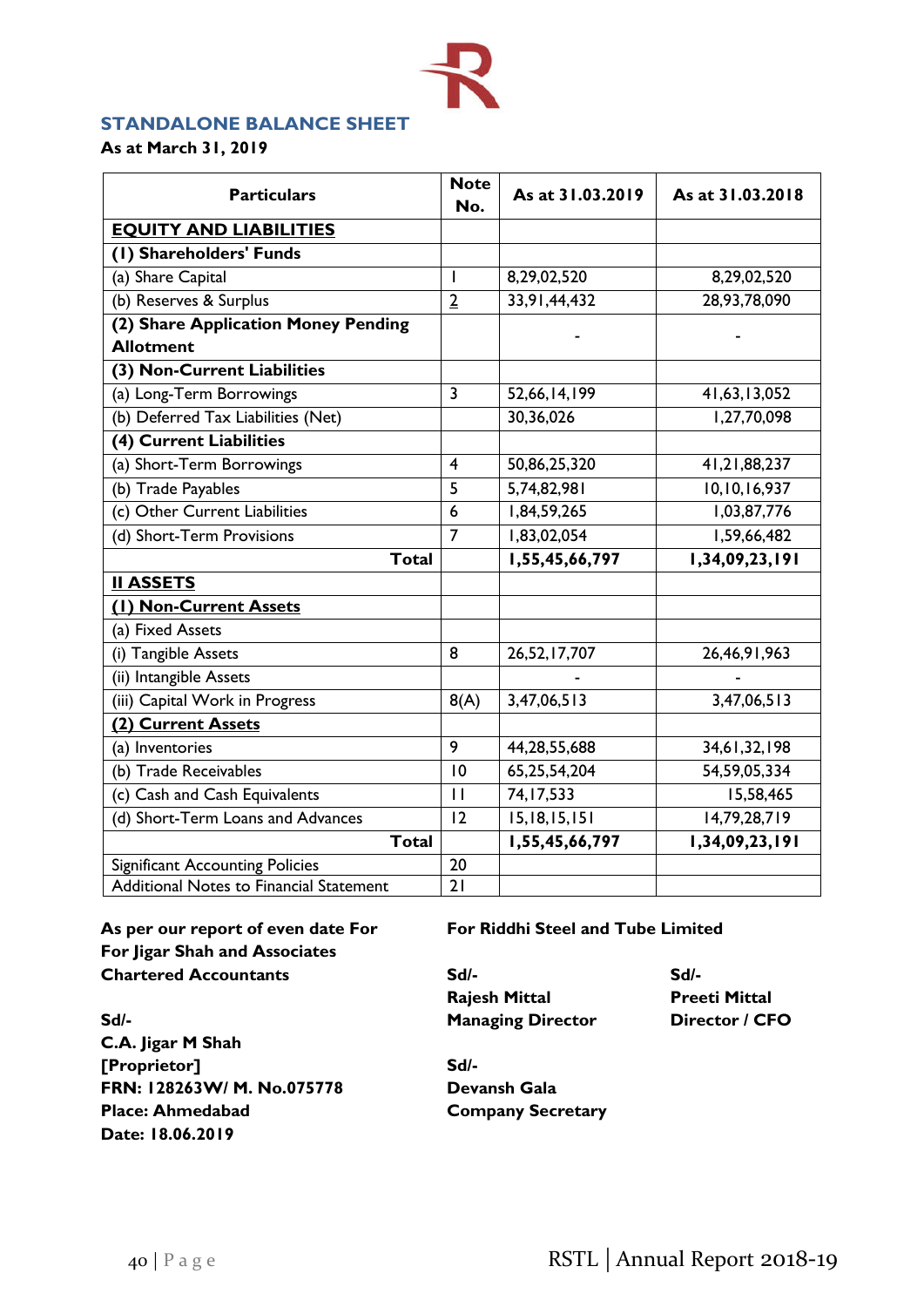# **STATEMENT OF PROFIT AND LOSS**

**For the year ended March 31, 2019**

| <b>Particulars</b>                             | <b>Note</b><br>No. | For the year ended<br>31.03.2019 | For the year ended<br>31.03.2018 |
|------------------------------------------------|--------------------|----------------------------------|----------------------------------|
| (I) REVENUE                                    |                    |                                  |                                  |
| <b>Revenue from Operations</b>                 | 13                 | 3,76,53,97,393                   | 2,69,53,37,361                   |
| Other Income                                   | 14                 | 1,82,99,600                      | 63,88,527                        |
| (II) Total Revenue                             |                    | 3,78,36,96,993                   | 2,70,17,25,888                   |
| (III) EXPENSES                                 |                    |                                  |                                  |
| Cost of Material Consumed                      | 15                 | 3,44,51,26,697                   | 2,38,84,39,409                   |
| (Increase) / Decrease in Stock                 | 16                 | 4,56,14,247                      | 1,95,97,824                      |
| <b>Employee Benefits Expense</b>               | 17                 | 1,47,01,159                      | 1,20,44,204                      |
| <b>Financial Charges</b>                       | 18                 | 11,77,63,979                     | 8,53,07,536                      |
| <b>Administrative and Selling Expenses</b>     | 19                 | 6,73,37,234                      | 11,52,26,615                     |
| Depreciation and Amortisation expense          | 8                  | 3,51,21,407                      | 3,28,19,216                      |
| (IV) Total Expenses                            |                    | 3,72,56,64,723                   | 2,65,34,34,803                   |
| (V) Prior Period Items                         |                    |                                  |                                  |
| (VI) Profit / (Loss) Before Exceptional        |                    | 5,80,32,270                      | 4,82,91,085                      |
| items and Tax (II-IV)                          |                    |                                  |                                  |
| (VII) Exceptional items                        |                    |                                  |                                  |
| (VIII) Profit/(Loss) before Taxes - PBT        |                    | 5,80,32,270                      | 4,82,91,085                      |
| $(VI-VII)$                                     |                    |                                  |                                  |
| (IX) Tax Expense:                              |                    |                                  |                                  |
| Current tax                                    |                    | 1,80,00,000                      | 1,59,66,482                      |
| Deferred tax                                   |                    | (97, 34, 072)                    | 9,57,377                         |
| Prior Income Tax                               |                    |                                  |                                  |
| (X) Profit/(Loss) for the period after tax     |                    | 4,97,66,342                      | 3, 13, 67, 226                   |
|                                                |                    |                                  |                                  |
| (XI) Earnings per share<br>- Basic EPS         |                    | 6.00                             | 3.78                             |
| - Diluted EPS                                  |                    | 6.00                             | 3.78                             |
| - Nominal value of shares                      |                    | 10.00                            | 10.00                            |
| <b>Significant Accounting Policies</b>         | 20                 |                                  |                                  |
| <b>Additional Notes to Financial Statement</b> | $\overline{21}$    |                                  |                                  |

**For Jigar Shah and Associates Chartered Accountants Sd/- Sd/-**

**As per our report of even date For For Riddhi Steel and Tube Limited**

**Rajesh Mittal Preeti Mittal**

**Sd/- Managing Director Director / CFO C.A. Jigar M Shah [Proprietor] Sd/- FRN: 128263W/ M. No.075778 Devansh Gala Place: Ahmedabad Company Secretary Date: 18.06.2019**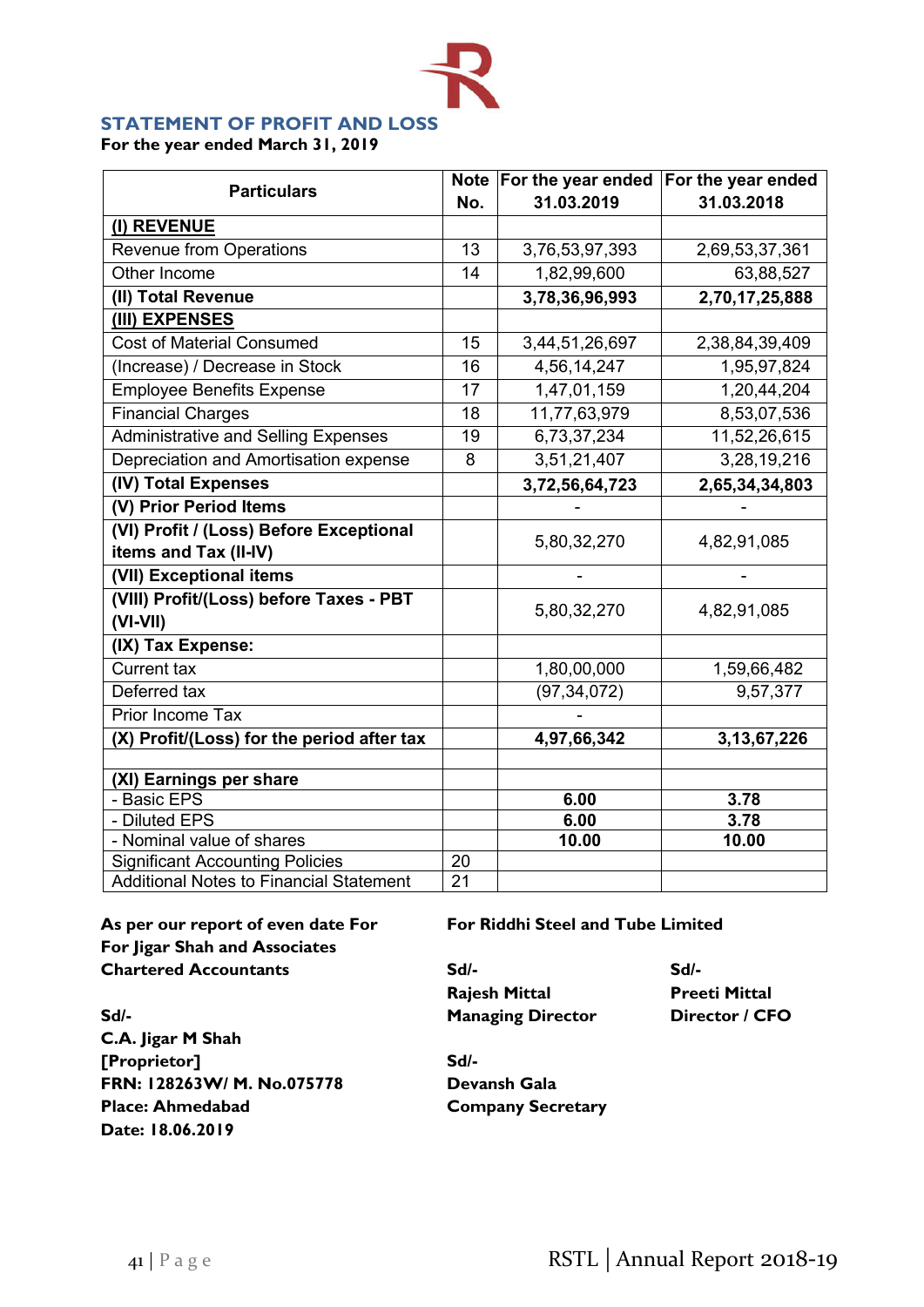# **CASH FLOW STATEMENT**

**For the year ended March 31, 2019**

| <b>Particulars</b>                                     | <b>Amount</b>     | <b>Amount</b>    |
|--------------------------------------------------------|-------------------|------------------|
| <b>Cash Flow From Operating Activities:</b>            |                   |                  |
| Net Profit before tax as per Profit and Loss statement | 5,80,32,270       |                  |
| Add: Non Cash and Non Operating Expenses               |                   |                  |
| Depreciation                                           | 3,51,21,407       |                  |
| Prelimnary Expenses Written off                        |                   |                  |
| Interest Expense & Bank Charges                        | 11,77,63,979      |                  |
| Less: Non Operating Income                             |                   |                  |
| Profit on Sale of Property, Plant & Equipments         | 3,51,221          |                  |
| Interest Income                                        | 1,55,88,123       |                  |
|                                                        |                   |                  |
| Cash Flow before change in working capital             | 19,49,78,312      |                  |
| Decrease in Trade Payable                              | (4, 35, 33, 956)  |                  |
| Decrease in Short term borrowings                      | 9,64,37,083       |                  |
| Increase in Other Current Liabilities                  | 80,71,489         |                  |
| Increase in Short Term Provisions                      | 3,02,054          |                  |
| Increase in Short Term Loans & Advances                | (38, 86, 432)     |                  |
| Increase in Inventories                                | (9,67,23,490)     |                  |
| Increase in Trade Recievable                           | (10,66,48,870)    |                  |
| <b>Cash Flow Before Tax</b>                            | 4,89,96,190       |                  |
| Less: Tax Paid                                         | 1,59,66,482       |                  |
| <b>Cash Flow From Operating Activities</b>             |                   | 3,30,29,708      |
|                                                        |                   |                  |
| Cash Flow From Investing Activities:                   |                   |                  |
| Interest Income                                        | 1,55,88,122       |                  |
| Sale of Fixed Assets                                   | 5,75,000          |                  |
| <b>Purchase of Fixed Assets</b>                        | (3,58,70,930)     |                  |
| <b>Cash Flow From Investing Activities</b>             |                   | (1, 97, 07, 808) |
|                                                        |                   |                  |
| Cash Flow From Financing Activities:                   |                   |                  |
| <b>Equity Shares Capital Issued</b>                    |                   |                  |
| Interest on Loan & Bank Charges                        | (11, 77, 63, 979) |                  |
| Procurement of Long Term Loans                         | 11,03,01,147      |                  |
| <b>Cash Flow From Financing Activities</b>             |                   | (74, 62, 832)    |
|                                                        |                   |                  |
| Net Cash Flow During the year                          |                   | 58,59,068        |
| Cash & Cash Equivalents at the beginning of the Year   |                   | 15,58,465        |
| Cash & Cash Equivalents at the end of the Year         |                   | 74, 17, 533      |
| Net Increase/(decrease)                                |                   | 58,59,068        |

**As per our report of even date For For Riddhi Steel and Tube Limited For Jigar Shah and Associates Chartered Accountants Sd/- Sd/-**

**Sd/- Managing Director Director / CFO C.A. Jigar M Shah [Proprietor] Sd/- FRN: 128263W/ M. No.075778 Devansh Gala Place: Ahmedabad Company Secretary Date: 18.06.2019**

**Rajesh Mittal Preeti Mittal**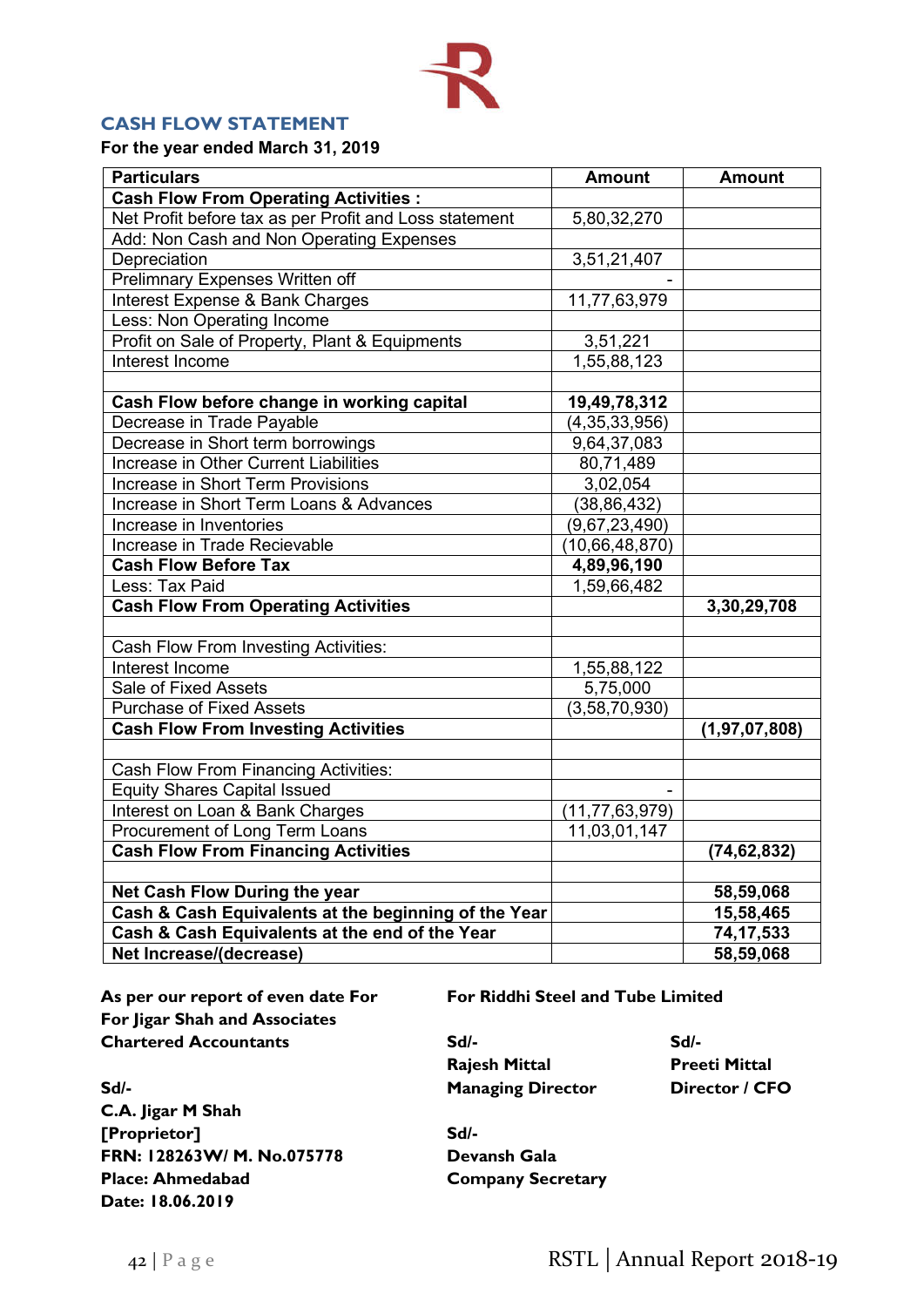![](_page_43_Picture_0.jpeg)

# **NOTES TO FINANCIAL STATEMENTS FOR THE YEAR ENDED MARCH 31, 2019**

| <b>NOTE NO. 01 - SHARE CAPITAL</b><br>Amt in Rs.                                   |                                      |                                                 |                        |                  |  |
|------------------------------------------------------------------------------------|--------------------------------------|-------------------------------------------------|------------------------|------------------|--|
| <b>Particulars</b>                                                                 | As at 31.03.2018<br>As at 31.03.2019 |                                                 |                        |                  |  |
| <b>Authorised Shares</b>                                                           |                                      |                                                 |                        |                  |  |
| 85,00,000 Equity Shares of Rs.10/-                                                 | 8,50,00,000 8,50,00,00               |                                                 | 8,50,00,000 8,50,00,00 |                  |  |
| each                                                                               |                                      | 0                                               |                        | 0                |  |
|                                                                                    |                                      |                                                 |                        |                  |  |
| <b>Issued, Subscribed and Paid up</b>                                              |                                      |                                                 |                        |                  |  |
| shares                                                                             |                                      |                                                 |                        |                  |  |
| 82,90,252 Equity Shares of Rs.10/-                                                 |                                      | 8,29,02,520 8,29,02,520 8,29,02,520 8,29,02,520 |                        |                  |  |
| each fully paid up                                                                 |                                      |                                                 |                        |                  |  |
|                                                                                    |                                      |                                                 |                        |                  |  |
| a. Reconciliation of the Shares outstanding at the beginning and at the end of the |                                      |                                                 |                        |                  |  |
| reporting period:                                                                  |                                      |                                                 |                        |                  |  |
|                                                                                    | Nos.                                 | <b>Rupees</b>                                   | Nos.                   | <b>Rupees</b>    |  |
| <b>Equity Shares:</b>                                                              |                                      |                                                 |                        |                  |  |
| At the beginning of the period                                                     | 8,29,02,52                           | 8,29,02,52                                      | 8,29,02,52             | 8,29,02,52       |  |
|                                                                                    |                                      | 0                                               |                        | 0                |  |
|                                                                                    |                                      |                                                 |                        |                  |  |
| Shares Issued during the year as fully                                             |                                      |                                                 |                        |                  |  |
| paid                                                                               |                                      |                                                 |                        |                  |  |
| Outstanding at the end of the                                                      | 8,29,02,52                           | 8,29,02,52                                      | 8,29,02,52             | 8,29,02,52       |  |
| period                                                                             |                                      | 0                                               |                        | 0                |  |
|                                                                                    |                                      |                                                 |                        |                  |  |
| b. Details of Shareholders holding more than 5% shares in the company:             |                                      |                                                 |                        |                  |  |
| <b>Particulars</b>                                                                 | As at 31.03.2019                     |                                                 |                        | As at 31.03.2019 |  |
|                                                                                    | No. of                               | %                                               | No. of                 | $\%$             |  |
|                                                                                    | <b>Shares</b>                        |                                                 | <b>Shares</b>          |                  |  |
| Equity Shares of Rs.10/- each fully                                                |                                      |                                                 |                        |                  |  |
| paid                                                                               |                                      |                                                 |                        |                  |  |
| Mr. Rajesh R Mittal HUF                                                            | 5,46,502                             | 6.59%                                           | 5,46,502               | 6.59%            |  |
| Smt. Preeti R. Mittal                                                              | 29,57,004                            | 35.67%                                          | 29,57,004              | 35.67%           |  |
| Mr. Rajat R Mittal                                                                 | 14, 14, 538                          | 17.06%                                          | 14, 14, 538            | 17.06%           |  |
| Mr. Rajesh R Mittal                                                                | 4,29,350                             | 5.18%                                           | 4,29,350               | 5.18%            |  |
| Mr. Mayur B Patel                                                                  | 4,23,000                             | 5.10%                                           | 4,23,000               | 5.10%            |  |

| <b>NOTE NO. 02 - RESERVES &amp; SURPLUS</b>    |                  | Amt in Rs.       |
|------------------------------------------------|------------------|------------------|
|                                                |                  |                  |
| <b>Particulars</b>                             | As at 31.03.2019 | As at 31.03.2019 |
| <b>Share Premium</b>                           |                  |                  |
| Balance as per the last financial statement    | 1,35,00,000      | 1,35,00,000      |
| Add: Amount transferred to share premium       |                  |                  |
| account                                        | 6,55,20,000      | 6,55,20,000      |
| Less: Amount transferred From share premium    |                  |                  |
| account                                        |                  |                  |
| <b>Closing Balance</b>                         | 7,90,20,000      | 7,90,20,000      |
| Surplus / (deficit) in the Statement of Profit |                  |                  |
| and Loss                                       |                  |                  |
| Balance as per the last financial statement    | 21,03,58,090     | 17,89,90,864     |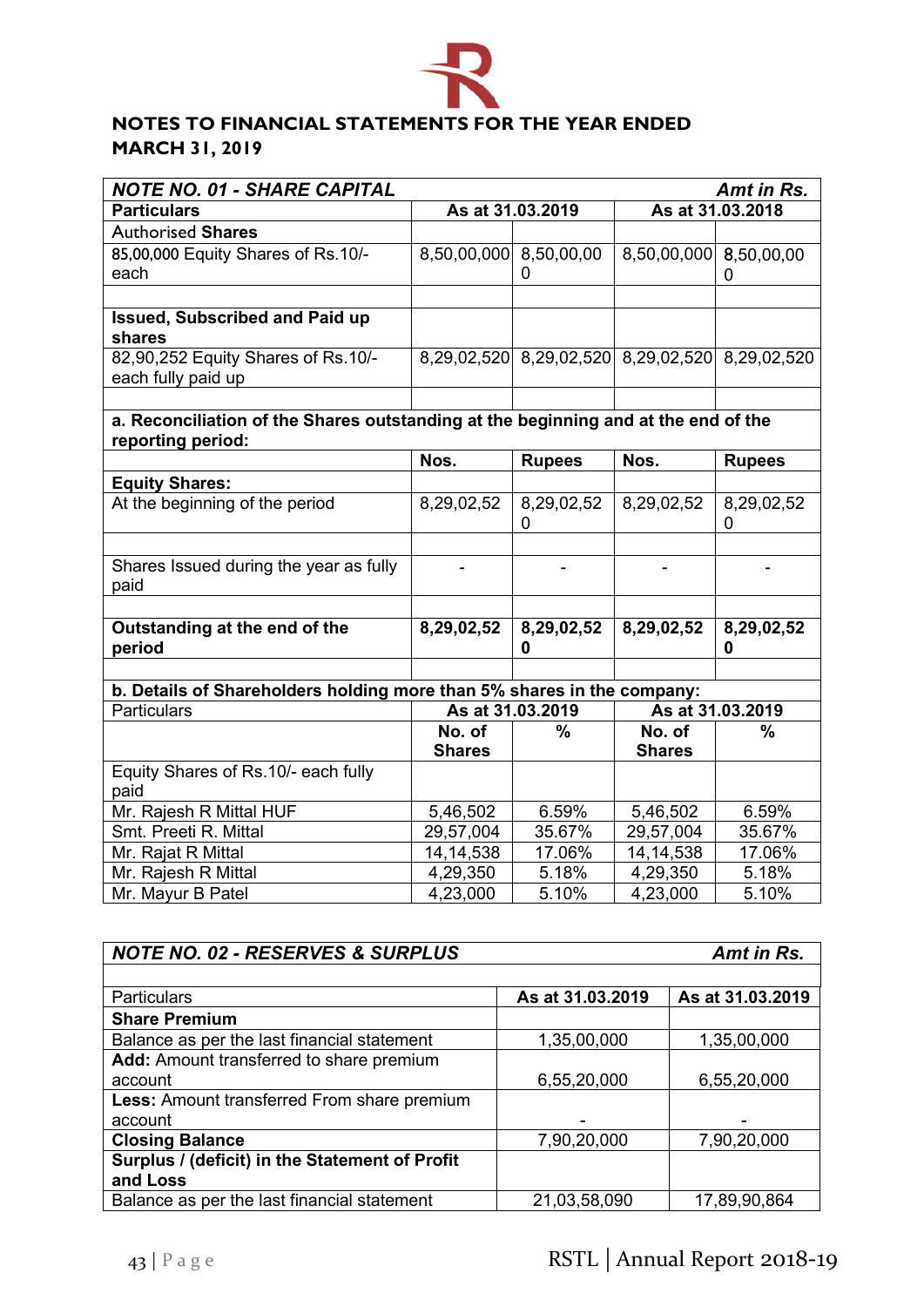![](_page_44_Picture_0.jpeg)

| <b>Add:</b> Profit for the period                    | 4,97,66,342  | 3, 13, 67, 226 |
|------------------------------------------------------|--------------|----------------|
| <b>Less:</b> Depreciation in respect of Assets whose |              |                |
| useful life is over                                  |              |                |
| Add: DTA in respect of Assets whose useful life      |              |                |
| is over                                              |              |                |
| <b>Closing Balance</b>                               | 26,01,24,432 | 21,03,58,090   |
| <b>Total of Reserves and Surplus</b>                 | 33,91,44,432 | 28,93,78,090   |

| <b>NOTE NO. 03 - LONG TERM BORROWINGS</b> |                  | Amt in Rs.       |
|-------------------------------------------|------------------|------------------|
| <b>Particulars</b>                        | As at 31.03.2019 | As at 31.03.2019 |
| <b>Secured Loan:</b>                      |                  |                  |
| From Term Loan Account                    | 20,68,83,352     | 18,47,57,044     |
| From Kotak Mahindra Prime Ltd             | 33,41,108        | 49,45,707        |
| From ICICI Bank Loan                      | 10,45,711        | 1,26,916         |
|                                           | 21, 12, 70, 171  | 18,98,29,667     |
| <b>Unsecured Loan:</b>                    |                  |                  |
| <b>From Directors</b>                     | 2,62,84,816      | 5,65,39,899      |
| From Shareholders, Relative & Others      | 28,90,59,212     | 16,99,43,486     |
|                                           | 31,53,44,028     | 22,64,83,385     |
| <b>Total</b>                              | 52,66,14,199     | 41,63,13,052     |

| <b>NOTE NO. 4 SHORT TERM BORROWINGS</b>                                                                             |                  | Amt in Rs.       |
|---------------------------------------------------------------------------------------------------------------------|------------------|------------------|
|                                                                                                                     |                  |                  |
| <b>Particulars</b>                                                                                                  | As at 31.03.2019 | As at 31.03.2019 |
| <b>Secured Loan:</b>                                                                                                |                  |                  |
| From Bank Cash Credit A/C<br>(Secured against Movable And Immovable<br>Property & Personal guarantee of Promoters.) | 50,86,25,320     | 41,21,88,237     |
| <b>Total</b>                                                                                                        | 50,86,25,320     | 41,21,88,237     |

| <b>NOTE NO. 05 - TRADE PAYABLES</b>       |                  | Amt in Rs.       |
|-------------------------------------------|------------------|------------------|
| <b>Particulars</b>                        | As at 31.03.2019 | As at 31.03.2019 |
| <b>Creditors For Goods &amp; Expenses</b> | 2,42,86,092      | 6,00,51,820      |
| <b>Creditors For Capital Goods</b>        | 3,31,96,890      | 4,09,65,117      |
| Total                                     | 5,74,82,981      | 10,10,16,937     |

| <b>NOTE NO. 06 - OTHER CURRENT LIABLITIES</b> | Amt in Rs.       |                  |
|-----------------------------------------------|------------------|------------------|
| <b>Particulars</b>                            | As at 31.03.2019 | As at 31.03.2019 |
| <b>Advance From Customers</b>                 | 1,59,95,002      | 56,89,191        |
| <b>Statutory Liabilities</b>                  | 24,39,545        | 46,81,398        |
| <b>Other Liabilities</b>                      | 24,718           | 17,187           |
| <b>Total</b>                                  | 1,84,59,265      | 1,03,87,776      |
| <b>NOTE NO. 07 - SHORT TERM PROVISIONS</b>    |                  | Amt in Rs.       |
| <b>Particulars</b>                            | As at 31.03.2019 | As at 31.03.2019 |
| Provision For Income Tax                      | 1,80,00,000      | 1,59,66,482      |
| <b>Unpaid Expenses</b>                        | 12,215           |                  |
| Provision For Bonus and Leave                 | 2,89,839         |                  |
| <b>Total</b>                                  | 1,83,02,054      | 1,59,66,482      |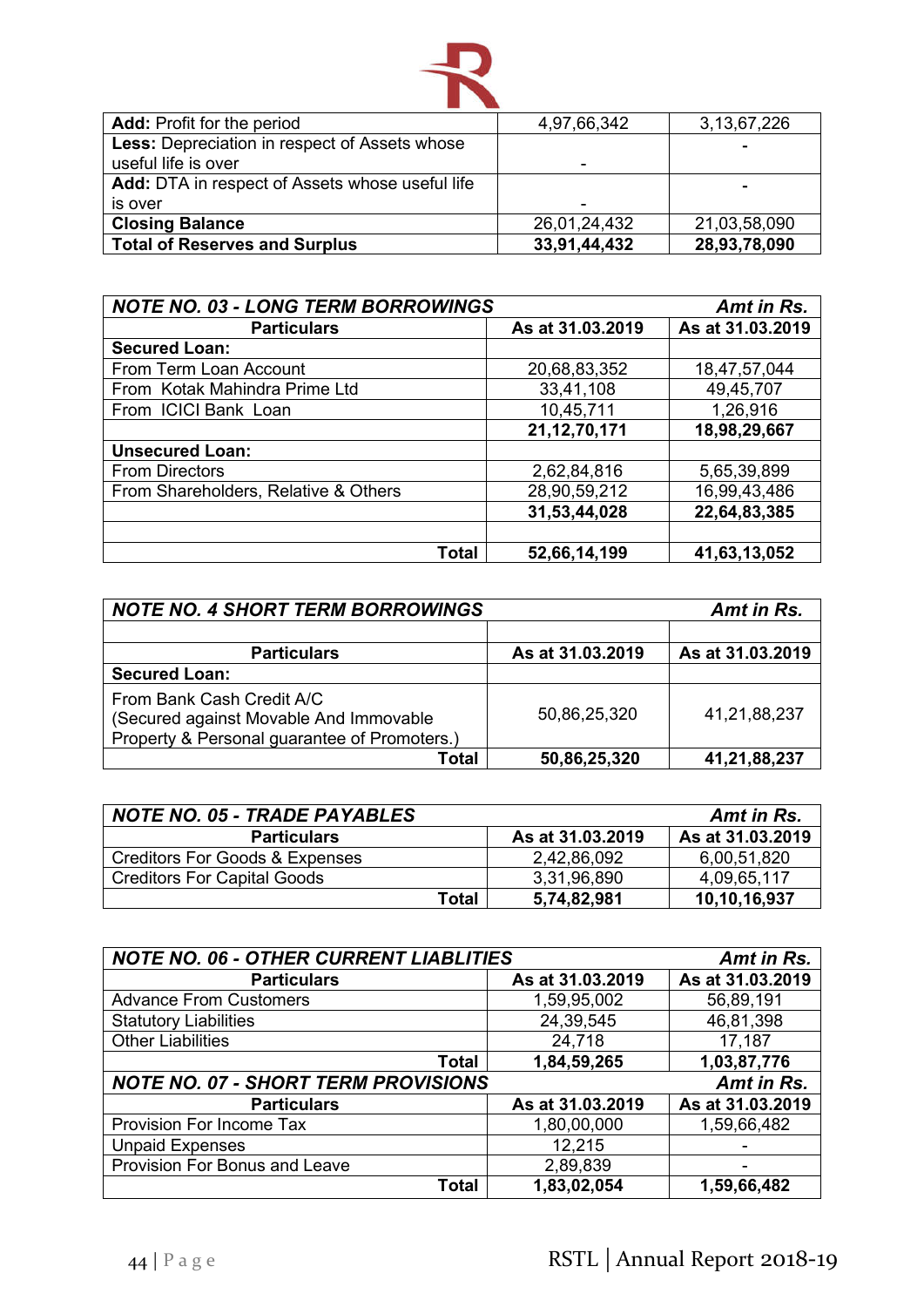| TATOT       | O ffice Building | $\overline{\mathbf{c}}$<br>Plant & Machinery | Factory Building |                                                             | No.<br>$S_{\rm E}$<br>Particulars | <b>NOTE NO. 08(A): CAPITAL WORK IN PROGRESS:</b> | <b>INTOT</b> | 14 Land     | 13 office Building | 12 Roll Set    | 11 Crane       | 10 Scooter   | $\bullet$<br>Air Conditioners | $\infty$<br>Motor Cars | Computer & Peripherials | $\bullet$<br>Electrical Fittings | U<br>O ffice Euipments | $\overline{4}$<br>Cooling Set | $\tilde{\phantom{a}}$<br>Plants & Machineries | N<br>Furnitures & Fixtures | Factory Building | Particulars                                                                | š              | <b>NOTE NO. 08 : TANGIBLE ASSETS:</b> | RIDDHI STEEL & TUBE LIMITED |                                                                              |
|-------------|------------------|----------------------------------------------|------------------|-------------------------------------------------------------|-----------------------------------|--------------------------------------------------|--------------|-------------|--------------------|----------------|----------------|--------------|-------------------------------|------------------------|-------------------------|----------------------------------|------------------------|-------------------------------|-----------------------------------------------|----------------------------|------------------|----------------------------------------------------------------------------|----------------|---------------------------------------|-----------------------------|------------------------------------------------------------------------------|
|             | N.A.             | N.A.                                         | N.A.             |                                                             | <b>Rate</b>                       |                                                  |              |             |                    | 13.91%         | 13.91%         | 25.89%       | 13.91%                        | 25.89%                 | 40.00%                  | 13.91%                           | 13.91%                 | 13.91%                        | 13.91%                                        | 18.10%                     | $10.00\%$        |                                                                            | Rate           |                                       |                             |                                                                              |
| 3,47,06,513 |                  | 3,15,61,110                                  | 31,45,403        | 01.04.2018<br>As at                                         |                                   |                                                  | 50,11,23,791 | 12710846    | 7813150            | 32,65,279      | 96,64,918      | 4,47,397     | 4,95,230                      | 2,86,07,376            | 16,83,897               | 97,00,593                        | 13,64,215              | 1,71,000                      | 33,80,64,169                                  | 8,01,548                   | 7,63,34,173      | 01.04.2018<br>As at                                                        |                |                                       |                             |                                                                              |
| ×,          | í,               | $\mathbf{r}$                                 |                  | <b>Additions</b>                                            | Cost                              |                                                  | 3,58,70,930  |             | 31373              |                |                |              |                               | 10,36,675              | 2,99,531                |                                  | 1,10,620               |                               | 3,32,32,742                                   |                            | 11,59,989        | <b>Additions</b>                                                           | Cost           |                                       |                             |                                                                              |
| í.          |                  | $\mathbf{r}$<br>í.                           |                  | Deletions                                                   |                                   |                                                  | 57,86,075    |             |                    |                |                |              |                               | 57,86,075              |                         |                                  |                        |                               |                                               |                            |                  | <b>Deletions</b>                                                           |                |                                       |                             |                                                                              |
| 3,47,06,513 |                  | 31561110<br>0                                | 3145403          | $\begin{array}{c}\n\text{As at} \\ 31.03.2019\n\end{array}$ |                                   |                                                  | 53,12,08,646 | 1,27,10,846 | 1,78,44,523        | 32,65,279      | 96,64,918      | 4,47,397     | 4,95,230                      | 2,38,57,976            | 19,83,428               | 97,00,593                        | 14,74,835              | 1,71,000                      | 37,12,96,911                                  | 8,01,548                   | 7,74,94,162      | $As at$<br>31.03.2019                                                      |                |                                       |                             |                                                                              |
|             |                  |                                              |                  | 31.03.2018<br>$q_1d_1$                                      |                                   |                                                  | 23,64,31,828 |             | 26,24,883          | 22,49,494      | 63,34,764      | 3,57,023     | 4,35,699                      | 52,82,302              | 12,73,160               | 85,61,637                        | 10,16,110              | 1,16,808                      | 16,23,89,226                                  | 7,42,293                   | 3,50,48,429      | $Up$ to $Up$ to $Up$ to                                                    |                |                                       |                             | NOTES TO FINANCE STATEMENT FOR THE YEAR ENDED<br>RIDDHI STEEL & TUBE LIMITED |
|             |                  |                                              |                  | For the year                                                |                                   |                                                  | 3,51,21,407  |             | 13,92,448          | 1,51,522       | 4,62,891       | 23,211       | 3,600                         | 29,61,250              | 1,24,291                | 3,16,345                         | 1,17,479               | 7,533                         | 2,56,15,182                                   | 14,811                     | 39,30,844        | For the year                                                               |                |                                       |                             |                                                                              |
|             |                  |                                              |                  | Deductions                                                  | <b>Depreciation</b>               |                                                  | 55,62,296    |             |                    | $\blacksquare$ | $\blacksquare$ | $\mathbf{r}$ |                               | 55,62,296              |                         | $\mathbf{r}$                     | $\bar{\phantom{a}}$    | $\bar{1}$                     | $\bar{r}$                                     | ï                          | $\blacksquare$   | Assets whose<br>useful life is<br>Depreciation<br>in respect of<br>$0$ ver | Depreciation   |                                       |                             |                                                                              |
|             |                  |                                              |                  | 31.03.2019<br>$q_1 d_0$                                     |                                   |                                                  | 26,59,90,939 |             | 40,17,331          | 24,01,016      | 67,97,655      | 3,80,234     | 4,39,299                      | 1,26,81,256            | 13,97,451               | 88,77,982                        | 11,33,589              | 1,24,341                      | 18,80,04,408                                  | 7,57,104                   | 3,89,79,273      | $\begin{array}{c} \text{Up to} \\ \text{31.03.2019} \end{array}$           |                |                                       |                             |                                                                              |
| 3,47,06,513 |                  | 31561110<br>5                                | 3145403          | As at 31.03.2019                                            | Net Book Value                    |                                                  | 26,52,17,707 | 1,27,10,846 | 1,38,27,192        | 8,64,263       | 28,67,263      | 67,163       | 55,931                        | 1,11,76,720            | 5,85,977                | 8,22,611                         | 3,41,246               | 46,659                        | 18,32,92,503                                  | 44,444                     | 3,85,14,889      | As at 31.03.2019                                                           | Net Book Value |                                       |                             |                                                                              |
| 3,44,07,405 |                  | .12.62.002                                   | 31,45,403        | $\begin{array}{c}\n\text{As at} \\ 31.03.2018\n\end{array}$ |                                   |                                                  | 26,46,91,963 | 12710846    | 15188267           | 0,15,785       | 33,30,154      | 90,374       | 59,531                        | .33,25,074             | 4,10,737                | 1,38,956                         | 3,48,105               | 54,192                        | 17,56,74,943                                  | 59,255                     | 4,12,85,744      | As at 31.03.2018                                                           |                |                                       |                             |                                                                              |
|             |                  |                                              |                  |                                                             |                                   |                                                  |              |             |                    |                |                |              |                               |                        |                         |                                  |                        |                               |                                               |                            |                  |                                                                            |                |                                       |                             |                                                                              |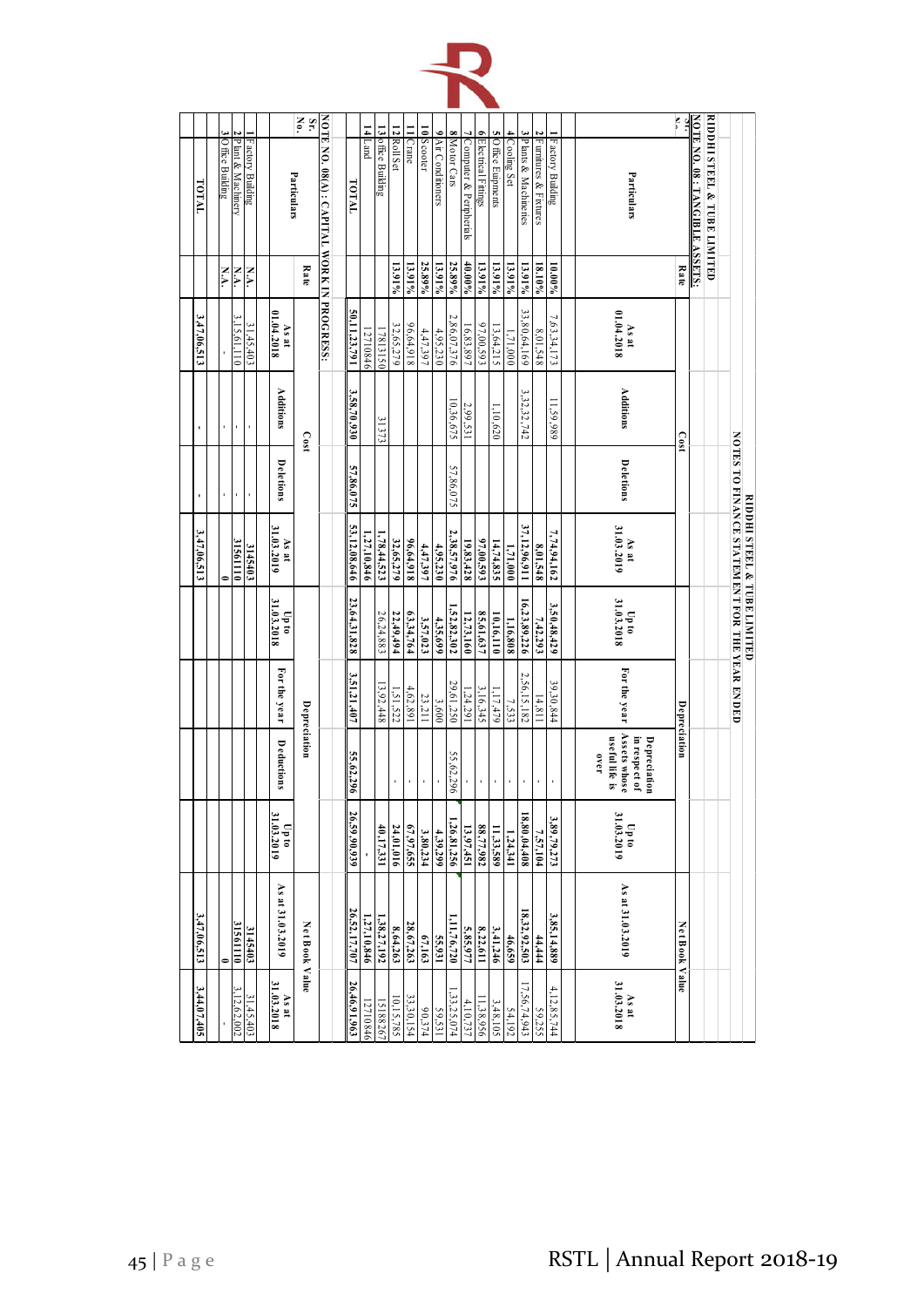![](_page_46_Picture_0.jpeg)

| <b>NOTE NO. 09 - INVENTORIES</b>          |                  | Amt in Rs.       |
|-------------------------------------------|------------------|------------------|
| <b>Particulars</b>                        | As at 31.03.2019 | As at 31.03.2019 |
| Raw material                              | 29,54,40,048     | 15,43,12,311     |
| Store & Spares (Including Oil Lubricants) | 70,55,561        | 58,45,561        |
| Semi Finished Goods(Including Scrap)      | 7,97,11,776      | 4,78,13,254      |
| <b>Finished Stock</b>                     | 6,06,48,303      | 13,81,61,072     |
| <b>Total</b>                              | 44,28,55,688     | 34,61,32,198     |

| <b>NOTE NO. 10 - TRADE RECEIVABLES</b> |                  | Amt in Rs.       |
|----------------------------------------|------------------|------------------|
| <b>Particulars</b>                     | As at 31.03.2019 | As at 31.03.2019 |
| <b>Sundry Debtors</b>                  | 65,25,54,204     | 54,59,05,334     |
| Total                                  | 65,25,54,204     | 54,59,05,334     |

| <b>NOTE NO. 11 - CASH AND CASH EQUIVALENTS</b> | Amt in Rs.       |                  |  |
|------------------------------------------------|------------------|------------------|--|
| <b>Particulars</b>                             | As at 31.03.2019 | As at 31.03.2019 |  |
| <b>Cash on Hand:</b>                           |                  |                  |  |
| Cash on hand                                   | 13,56,811        | 6,74,461         |  |
|                                                |                  |                  |  |
| <b>Balances with Banks:</b>                    |                  |                  |  |
| On Current Account With Banks:                 | 50,51,647        | 6,48,047         |  |
| In Fixed Deposit                               | 10,09,075        | 2,35,957         |  |
|                                                |                  |                  |  |
| <b>Total</b>                                   | 74, 17, 533      | 15,58,465        |  |
|                                                |                  |                  |  |

| <b>NOTE NO. 12 - SHORT TERM LOANS AND ADVANCES</b> | Amt in Rs.       |                  |
|----------------------------------------------------|------------------|------------------|
| <b>Particulars</b>                                 | As at 31.03.2019 | As at 31.03.2019 |
| <b>Security Deposit (Unsecured, Considered</b>     |                  |                  |
| good):                                             |                  |                  |
| <b>Torrent Power</b>                               | 24,48,239        | 24,48,239        |
| Electricity Deposits (B)                           |                  |                  |
| <b>BSE Deposits</b>                                | 8,89,200         | 8,89,200         |
| <b>Tender Deposits</b>                             | 5,07,920         |                  |
| Other deposits                                     | 18,25,200        | 30,200           |
|                                                    |                  |                  |
| <b>Balances With Government Authority:</b>         |                  |                  |
| <b>TDS &amp; TCS Receivables</b>                   | 42,38,027        | 25,96,405        |
| Service Tax Receivable                             | 5,31,114         | 5,29,382         |
| <b>Excise Duty</b>                                 | 6,06,836         | 6,06,836         |
| Income Tax                                         | 1,76,20,021      | 1,74,35,490      |
| <b>GST Tax Receivable</b>                          | 2,84,84,274      | 2,30,80,622      |
| <b>Value Added Tax Receivable</b>                  | 11,160           | 11,160           |
| <b>Other Loans and Advances (Unsecured,</b>        |                  |                  |
| Considered good):                                  |                  |                  |
| <b>Advances to Suppliers</b>                       | 94,45,575        | 87,43,982        |
| <b>Advances for Capital Goods</b>                  | 27,70,723        | 21,87,763        |
| <b>Advances to Staff</b>                           |                  |                  |
|                                                    | 6,78,534         | 5,21,048         |
| Interest Receivable (Torrent Power) and FDR        | 1,37,713         | 1,48,730         |
| Prepaid Insurance                                  | 2,57,260         | 2,48,837         |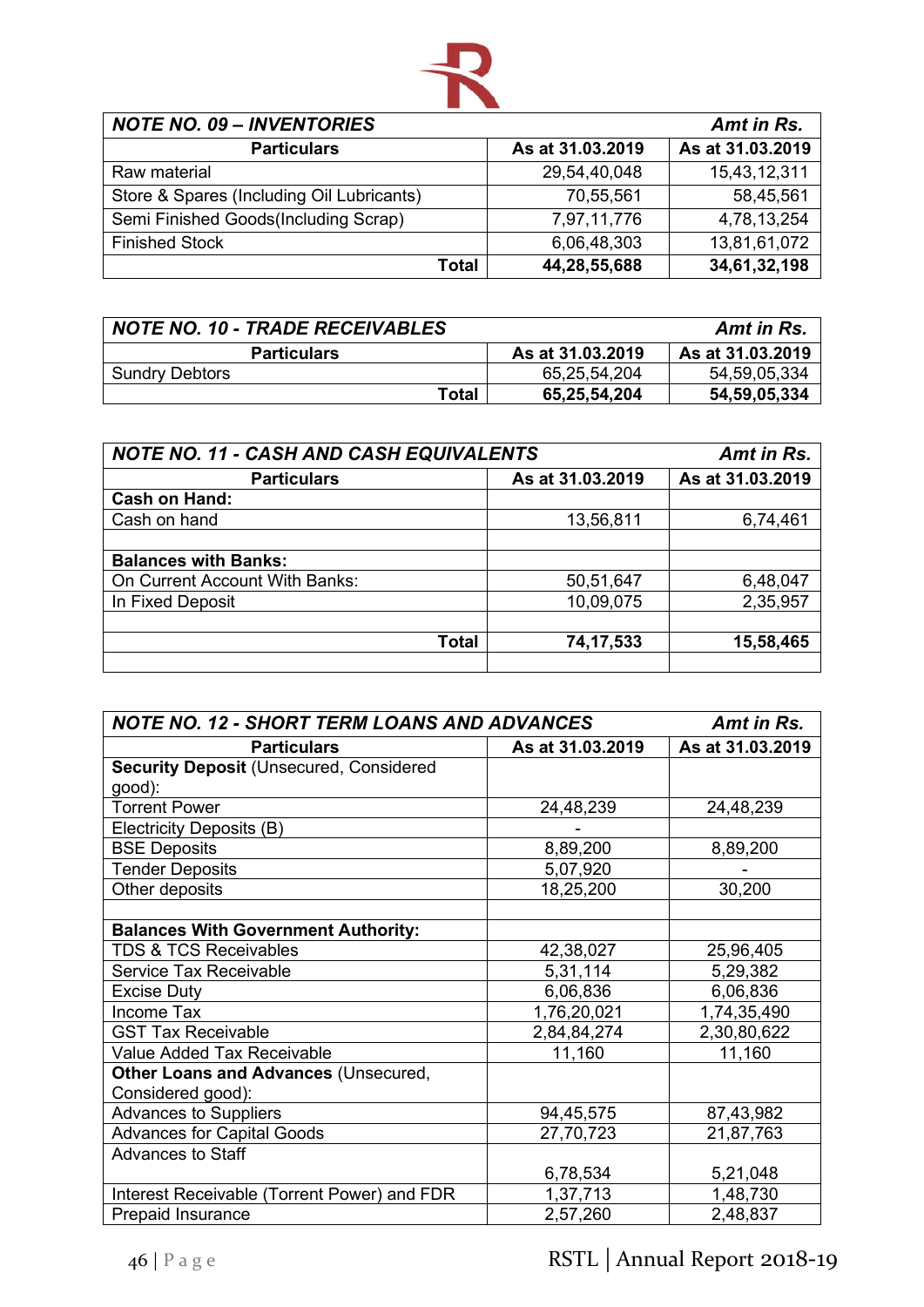![](_page_47_Picture_0.jpeg)

| <b>Prepaid Listing Fees</b>        | 71,726          | 1,01,726     |
|------------------------------------|-----------------|--------------|
| <b>Prepaid Processing Charges</b>  | 32, 13, 514     | 33,83,909    |
| <b>Trade Discount Receivable</b>   | 1,78,72,203     | 1,60,11,679  |
| L.C Margin and Interest Receivable | 34,681          | 20,581       |
| Loans & Advances                   | 5,58,19,751     | 6,63,32,349  |
| <b>Prepaid Stamp Charges</b>       | 43,51,480.00    | 26,00,580    |
| Total                              | 15, 18, 15, 151 | 14,79,28,719 |

| <b>NOTE NO. 13 - REVENUE FROM OPERATION</b> | Amt in Rs.     |                 |  |  |
|---------------------------------------------|----------------|-----------------|--|--|
| <b>Particulars</b>                          | 2018-19        | 2017-18         |  |  |
| <b>Sale of Products:</b>                    |                |                 |  |  |
| Net Sales (Domestic):                       | 3,21,74,71,865 | 2,29,46,30,788  |  |  |
|                                             | 3,21,74,71,865 | 2,29,46,30,788  |  |  |
|                                             |                |                 |  |  |
| Add:                                        |                |                 |  |  |
| <b>Excise Duty</b>                          |                | 4,71,70,917     |  |  |
| Value Added Tax/Central Sales Tax/GST Tax   | 54,79,25,528   | 35, 35, 35, 656 |  |  |
|                                             |                |                 |  |  |
| <b>Total</b>                                | 3,76,53,97,393 | 2,69,53,37,361  |  |  |

| <b>NOTE NO. 14 - OTHER INCOME</b>  | Amt in Rs.  |           |  |  |  |
|------------------------------------|-------------|-----------|--|--|--|
| <b>Particulars</b>                 | 2018-19     | 2017-18   |  |  |  |
| Interest Income                    | 1,55,88,123 | 60,72,584 |  |  |  |
| Kasar Income & Sundry Write off    | (6, 145)    | 3,13,341  |  |  |  |
| Vat Refund/Margin Money Refund/GST | ۰           |           |  |  |  |
| Foreign Exchange Gain or Loss      | 23,06,339   |           |  |  |  |
| Profit on Sale Of Car              | 3,51,221    |           |  |  |  |
| Other Income                       | 60,062      | 2,602     |  |  |  |
| <b>Total</b>                       | 1,82,99,600 | 63,88,527 |  |  |  |

| <b>NOTE NO. 15 - COST OF MATERIAL CONSUMED</b>            | Amt in Rs.     |                |  |  |
|-----------------------------------------------------------|----------------|----------------|--|--|
| <b>Particulars</b>                                        | 2018-19        | 2017-18        |  |  |
| <b>Raw Material</b>                                       |                |                |  |  |
| <b>Opening Stock</b>                                      | 15,43,12,311   | 8,31,25,366    |  |  |
| <b>Add: Purchase</b>                                      | 3,56,15,39,643 | 2,44,69,47,380 |  |  |
| <b>Less: Closing Stock</b>                                | 29,54,40,048   | 15,43,12,311   |  |  |
|                                                           | 3,42,04,11,906 | 2,37,57,60,435 |  |  |
|                                                           |                |                |  |  |
| <b>Store &amp; Tools (Including Oil &amp; Lubricants)</b> |                |                |  |  |
| <b>Opening Stock</b>                                      | 58,45,561      | 24,71,061      |  |  |
| <b>Add: Purchase</b>                                      | 2,59,24,791    | 1,60,53,474    |  |  |
| <b>Less: Closing Stock</b>                                | 70,55,561      | 58,45,561      |  |  |
|                                                           | 2,47,14,791    | 1,26,78,974    |  |  |
|                                                           |                |                |  |  |
| <b>Total</b>                                              | 3,44,51,26,697 | 2,38,84,39,409 |  |  |
|                                                           |                |                |  |  |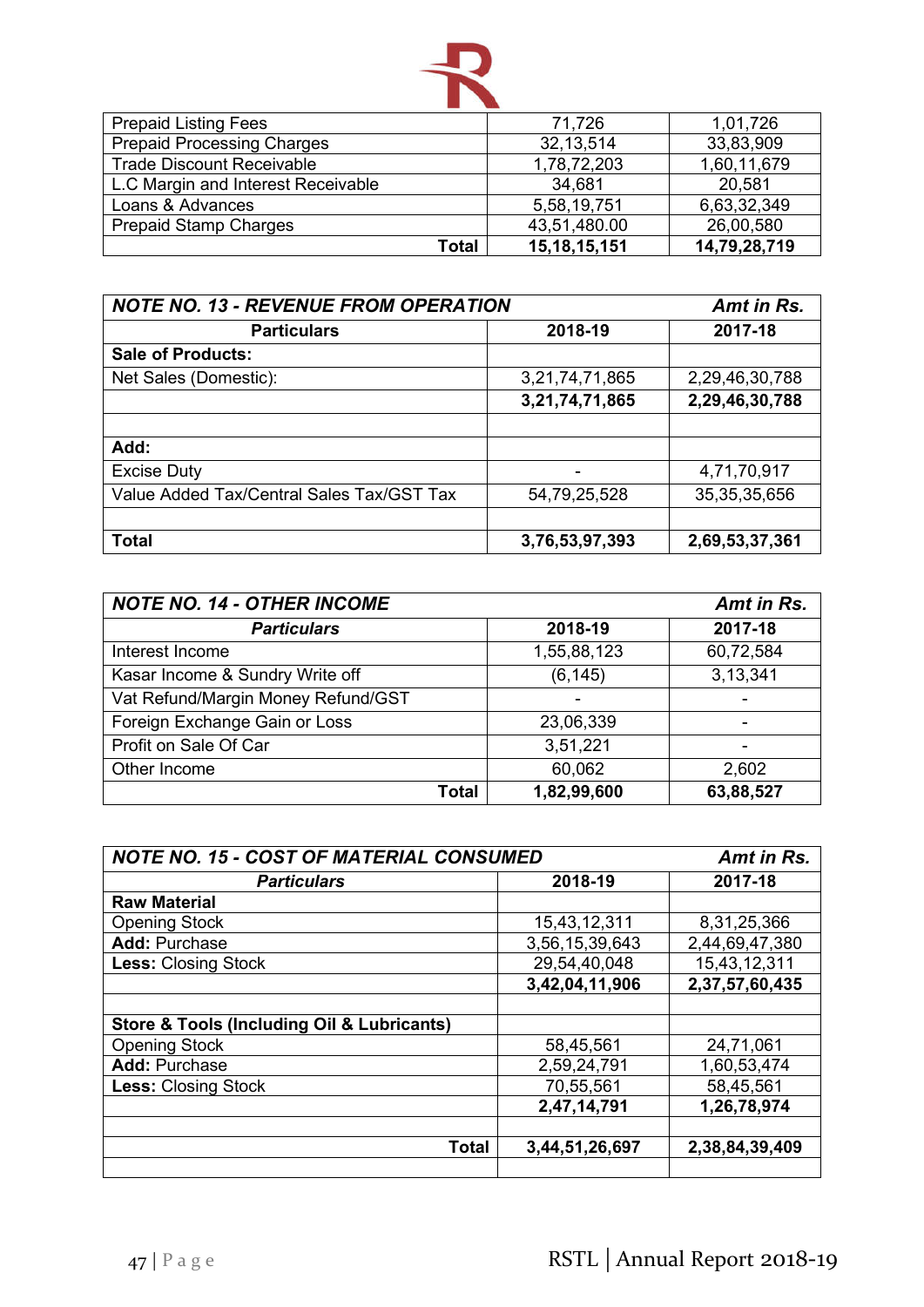![](_page_48_Picture_0.jpeg)

| NOTE NO. 16 - INCREASE/(DECREASE) IN STOCK   | Amt in Rs.       |              |  |
|----------------------------------------------|------------------|--------------|--|
| <b>Particulars</b>                           | 2018-19          | 2017-18      |  |
| <b>Opening Stocks of Semi Finished Goods</b> | 4,78,13,254      | 4,85,68,005  |  |
| Less: Closing Stock of Semi Finished Goods   |                  |              |  |
| (Including Scrap)                            | 7,97,11,776      | 4,78,13,254  |  |
|                                              | (3, 18, 98, 522) | 7,54,751     |  |
|                                              |                  |              |  |
| <b>Opening Stocks of Finished Goods</b>      | 13,81,61,072     | 15,70,04,145 |  |
| Less: Closing Stock of Finished Goods        | 6,06,48,303      | 13,81,61,072 |  |
|                                              | 7,75,12,769      | 1,88,43,073  |  |
| <b>Total</b>                                 | 4,56,14,247      | 1,95,97,824  |  |

| <b>NOTE NO. 17 - EMPLOYEE BENEFITS EXPENSE</b> |             | Amt in Rs.  |
|------------------------------------------------|-------------|-------------|
| <b>Particulars</b>                             | 2018-19     | 2017-18     |
| Salary and Bonus and Leave                     | 1,19,03,848 | 99,86,048   |
| <b>Staff Welfare Expense</b>                   | 15,03,418   | 8,34,883    |
| Contribution to PF, EPF, ESIC, Etc.            | 1,53,893    | 83,273      |
| <b>Remuneration to Directors</b>               | 11,40,000   | 11,40,000   |
|                                                |             |             |
| Total                                          | 1,47,01,159 | 1,20,44,204 |

| <b>NOTE NO. 18 - FINANCIAL CHARGES</b>       |              | Amt in Rs.  |
|----------------------------------------------|--------------|-------------|
| <b>Particulars</b>                           | 2018-19      | 2017-18     |
| <b>Interest Expenses</b>                     |              |             |
| Interest On Term Loan                        | 2,20,44,429  | 46, 13, 925 |
| Interest On Bank OD                          | 5,61,43,658  | 4,93,46,519 |
| Interest On LC                               |              |             |
| Interest On Depositors & Bill Discounted And |              |             |
| <b>Others</b>                                | 3,79,24,043  | 2,66,08,278 |
| <b>Other Borrowing Cost</b>                  |              |             |
| Bank Charges, Commission and Processing      |              |             |
| Charges                                      | 16,51,849    | 47,38,814   |
| ILC Charges                                  |              |             |
| <b>Total</b>                                 | 11,77,63,979 | 8,53,07,536 |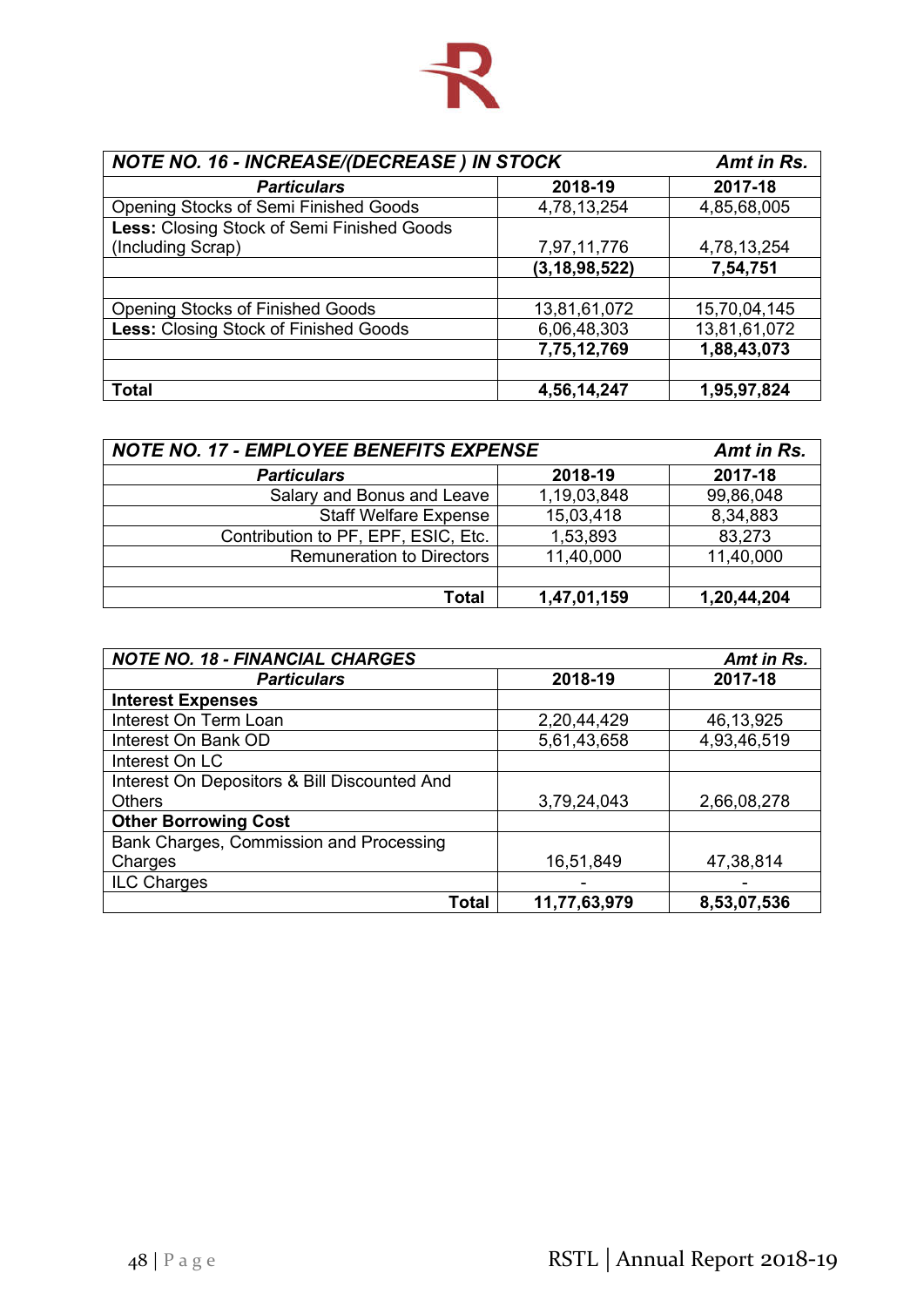# 卡

| <b>NOTE NO. 19 - ADMINISTRATIVE AND SELLING EXPENSES</b> |             | Amt in Rs.   |
|----------------------------------------------------------|-------------|--------------|
| <b>Particulars</b>                                       | 2018-19     | 2017-18      |
| <b>Audit Fees</b>                                        |             | 2,12,000     |
| <b>Advertisement Expenses</b>                            | 68,800      | 5,100        |
| <b>Commission On Sales</b>                               | 1,42,549    | 5,74,935     |
| <b>Donation Exp</b>                                      | 4,48,411    | 1,16,111     |
| Misc.Expenses                                            | 25,27,918   | 13,70,695    |
| Central Sales Tax                                        |             | 19,11,326    |
| <b>Excise Expenses</b>                                   |             | 1,77,34,125  |
| Demrage Charges                                          | 12, 14, 701 | 8,32,937     |
| Loading & Unloading Charges                              | 9,18,411    | 14,55,043    |
| <b>Transport Charges</b>                                 | 1,17,59,085 | 1,52,90,589  |
| <b>Power Consumption</b>                                 | 2,60,43,334 | 2,31,36,614  |
| <b>Wages Charges</b>                                     | 32,73,839   | 33,69,002    |
| Interest on IT, Cst, Vat, Tds & Other                    | 4,480       | 5,300        |
| Income Tax Expenses                                      | (8,89,891)  | 10,61,909    |
| <b>Insurance Expenses</b>                                | 7,46,673    | 4,19,609     |
| Lease Rent                                               | 43,000      | 67,000       |
| Legal & Professional Fees                                | 24,31,810   | 34,96,517    |
| <b>Security Charges</b>                                  | 10,77,169   | 13, 16, 708  |
| Labour Charges                                           | 4,41,605    | 6, 15, 135   |
| <b>Labour Contract Charges</b>                           | 66,76,231   |              |
| <b>Licence Fees</b>                                      | 98,490      | 94,500       |
| <b>Municipal Tax</b>                                     | 6,77,673    | 11,22,589    |
| <b>Petrol Expenses and Conveyance</b>                    | 1,44,718    | 1,68,614     |
| Postage & Courier Expenses                               | 1,20,719    | 41,262       |
| <b>Printing &amp; Stationary Expenses</b>                | 3,28,819    | 1,28,456     |
| <b>Rating Fees</b>                                       |             | 75,000       |
| Repair & Maintance                                       | 5,26,518    | 7,60,651     |
| <b>Service Tax</b>                                       |             | 5,19,512     |
| <b>GST Exp/Vat</b>                                       | 26,59,230   | 2,57,45,876  |
| <b>Stamping and Stampduty Expenses</b>                   | 11,88,440   | 8,98,320     |
| <b>Telephone Expenses</b>                                | 2,20,820    | 2,36,918     |
| <b>Testing Fees</b>                                      | 60,745      | 66,431       |
| <b>Travelling Expenses</b>                               | 41,05,638   | 20,32,749    |
| Value Added Tax                                          | 2,12,398    | 1,03,45,083  |
| <b>Listing Fees</b>                                      | 64,902      |              |
| <b>Total</b>                                             | 6,73,37,234 | 11,52,26,615 |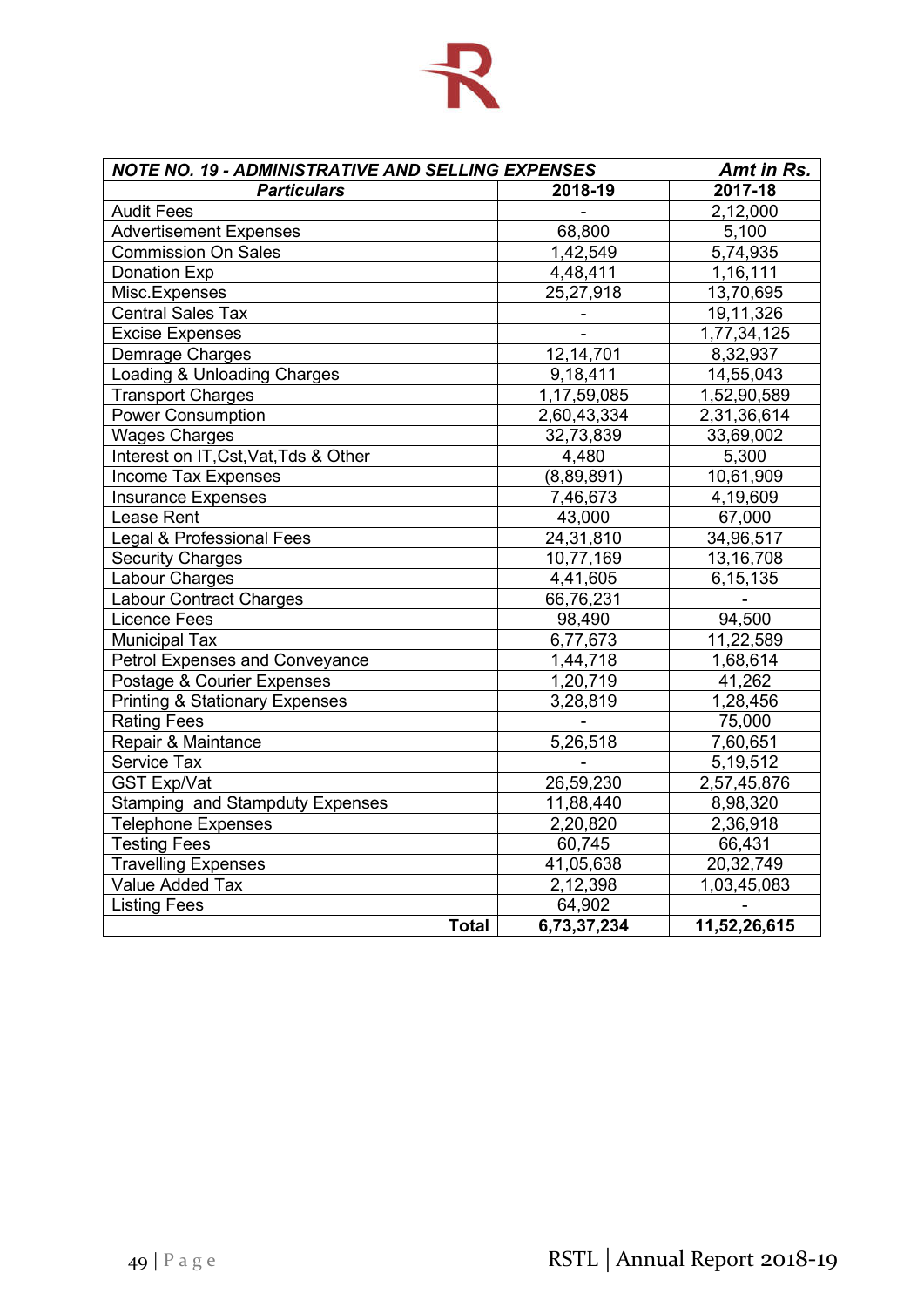![](_page_50_Picture_0.jpeg)

# **20. SIGNIFICANT ACCOUNTING POLICIES**

## **(i). BASIS OF PREPARATION:**

These financial statements have been prepared in accordance with the Generally Accepted Accounting Principles in India ('Indian GAAP') to comply with the Accounting Standards specified under Section 133 of the Companies Act, 2013, read with Rule 7 of the Companies (Accounts) Rules, 2014 and the relevant provisions of the Companies Act, 2013. The financial statements have been prepared under the historical cost convention on accrual basis. Accounting Policies have been consistently applied by the company.

### **(ii). USE OF ESTIMATES:**

T0he preparation of the financial statements in conformity with the generally accepted accounting principles requires estimates and assumptions to be made that affect the reported amount of assets and liabilities on the date of financial statements and the reported amount of revenues and expenses during the reporting period. Management believes that the estimates used in the preparation of financial statement are prudent and reasonable. Future results could differ from these estimates. Difference between the actual results and estimates are recognized in the period in which the results are known / materialized.

#### **(iii). INVENTORY:**

Inventories are valued as under;

- a) Finished goods at cost including production overheads.
- b) Packing Materials and Work In Progress at cost.

All the duties and taxes have been considered while valuing the inventory, in accordance with provisions of section 145A of the Income Tax Act, 1961**.** 

#### **(iv). REVENUE RECOGNITION:**

In appropriate circumstances, revenue is recognized on accrual basis when no significant uncertainty as to determination or realization exists.

Sales are accounted for on gross sales including excise duty & value added Tax.

Sales are accounted on dispatch of goods from the company premises.

All the items of expenses and income are accounted on accrual basis.

## **(v). PROPERTY, PLANT AND EQUIPMENTS AND DEPRECIATION:**

Tangible property, plant and equipments are stated at cost of acquisition includes inward freight, nonrefundable duties, taxes and other directly attributable incidental expenses, net of CENVAT credit and value added tax. Depreciation is provided as per the Written DownValue Method on the basis of useful life specified in the schedule II of the Companies Act, 2013.

#### **(vi). EMPLOYEE BENEFITS:**

Short – Term Employee Benefits:

Bonus:

The Company has provided for Bonus, payable to its employees, for their services rendered during the year, as per the Company's rules and policy, on an undiscounted basis.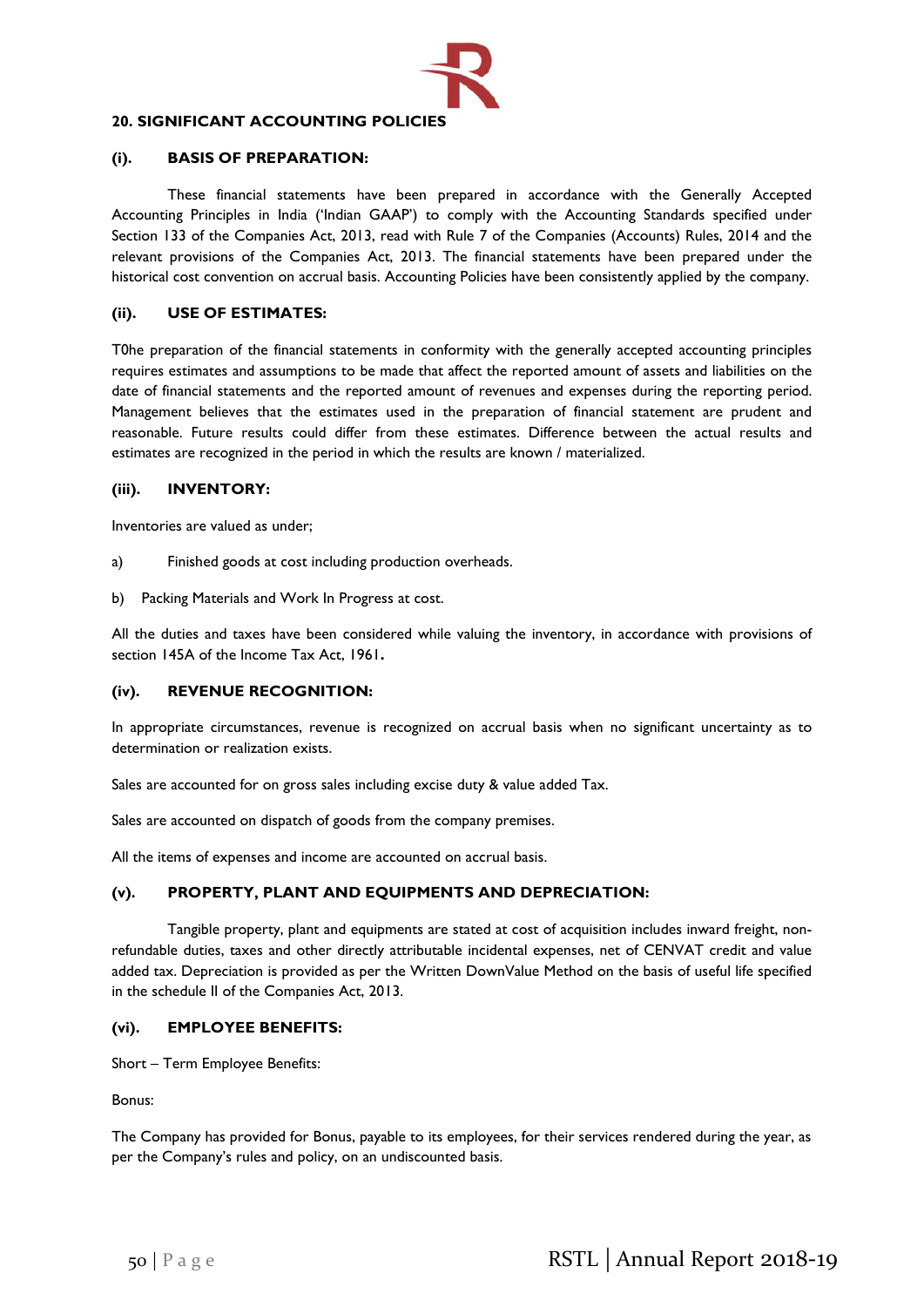![](_page_51_Picture_0.jpeg)

## **(vii). BORROWING COST:**

Borrowing Cost relating to acquisition, construction of fixed assets or production of qualifying assets which takes substantial period of time to get ready for its intended use are also included to the extent they relate to period till such assets are ready to be put to use . Other borrowing Cost are recognized as an expense in the period in which these are incurred.

## **(viii). SEGMENT REPORTING:**

In terms of AS-17 on "Segment Reporting" the company neither has more than one business segment nor more than one geographical segment requiring separate disclosures as there are no more distinguishable component or economic environments of the enterprise engaged in providing individual product or service or a group of related products or services and the same are not subjected to different risks and returns either of business or geographical segments.

## **(ix). EARNING PER SHARE:**

The basic earnings per Share is calculated by dividing the Net profit or loss for the year attributable to Equity Shareholders by the weighted average number of equity shares outstanding during the year. The basic and diluted EPS are same as the company has no potential Equity shares.

## **(x). TAXES ON INCOME:**

Current tax is determined as the amount of tax payable in respect of taxable income for the year. Deferred tax is recognized, on timing difference, being the difference between taxable incomes and accounting income that originate in one period and are capable of reversal in one or more subsequent periods. Where there is unabsorbed depreciation or carry forward losses, deferred tax assets are recognized if there is virtual certainty that sufficient future taxable income will be available against which such assets can be realized. Other deferred tax assets are recognized only to the extent there is reasonable certainty of realization in future. Such assets are reviewed at each Balance sheet date to reassess realization. Deferred tax assets and liabilities are measured using the tax rates and tax laws that have been enacted or substantively enacted by the balance sheet date.

## **(xi). PROVISION, CONTINGENT LIABILITIES AND CONTINGENT ASSETS:**

Provisions involving substantial degree of estimation in measurement are recognized when there is a present obligation as a result of past events and it is probable that there will be an outflow of resources. Contingent Assets are neither recognized nor disclosed in the financial statements.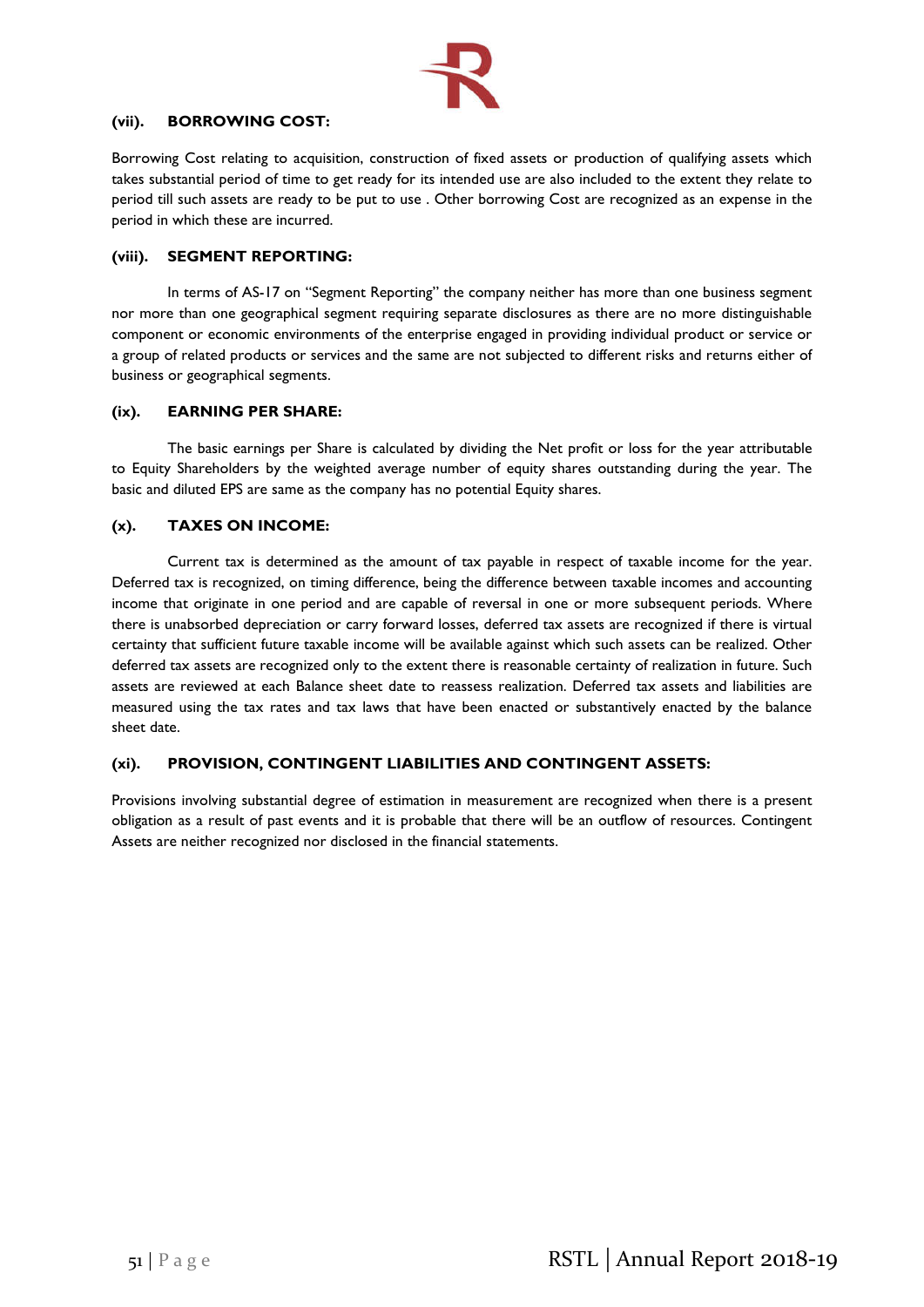![](_page_52_Picture_0.jpeg)

# **21. ADDITIONAL NOTES TO FINANCIAL STATEMENTS:**

## **21.1 CONTINGENT LIABILITIES NOT PROVIDED FOR:**

There are no contingent liabilities which are not provided for.

## **21.2 EARNINGS PER SHARE (EPS):**

| Weighted Average No. Of Equity shares. (Weighted Average<br>is calculated on day basis) | 8290252  |
|-----------------------------------------------------------------------------------------|----------|
| Profit after tax for the year (Rs)                                                      | 49766342 |
| Earning per share (Rs.)                                                                 | 6.00     |

**21.3** In the opinion of the Board, Current Assets, Loans and Advances are approximately of the value stated if realized in the ordinary course of business. The provisions for all known liabilities are adequate and not in excess of the amount reasonably necessary.

**21.4** Balances of Debtors, Creditors and Loans & Advances are subject to confirmation. Adjustments, if any, will be made at the time of reconciliation of accounts. The confirmation in respect of sundry creditors has been called for during the year.

## **21.5 RELATED PARTY TRANSACTIONS:**

List of Related Party with whom transaction were effected during the year :

| Sr. No. | Name             | Relation                             |
|---------|------------------|--------------------------------------|
|         | Rajesh R. Mittal | Key Managerial Person                |
|         | Preeti R. Mittal | Key Managerial Person                |
|         | Rajat R. Mittal  | Relative of Key Managerial<br>Person |

Details of Related Party Transactions:

| <b>Particulars</b>              | 2018-19     | 2017-18     |
|---------------------------------|-------------|-------------|
| <b>Loans Accepted/(Repaid):</b> |             |             |
|                                 |             |             |
| Rajesh R. Mittal                | 108937682   | 80242792    |
| Rajesh R. Mittal                | (117456998) | (67995771)  |
|                                 |             |             |
| Preeti R. Mittal                | 89972627    | 162724093   |
| Preeti R. Mittal                | (111708392) | (135487506) |
|                                 |             |             |
| Rajat R. Mittal                 |             |             |
|                                 |             |             |
| Rajat R. Mittal                 |             |             |
| Interest:                       |             |             |
|                                 |             |             |
| Rajesh R. Mittal                | 2261540     | 3010063     |
|                                 |             |             |
| Preeti R. Mittal                | 4501121     | 3926732     |
|                                 |             |             |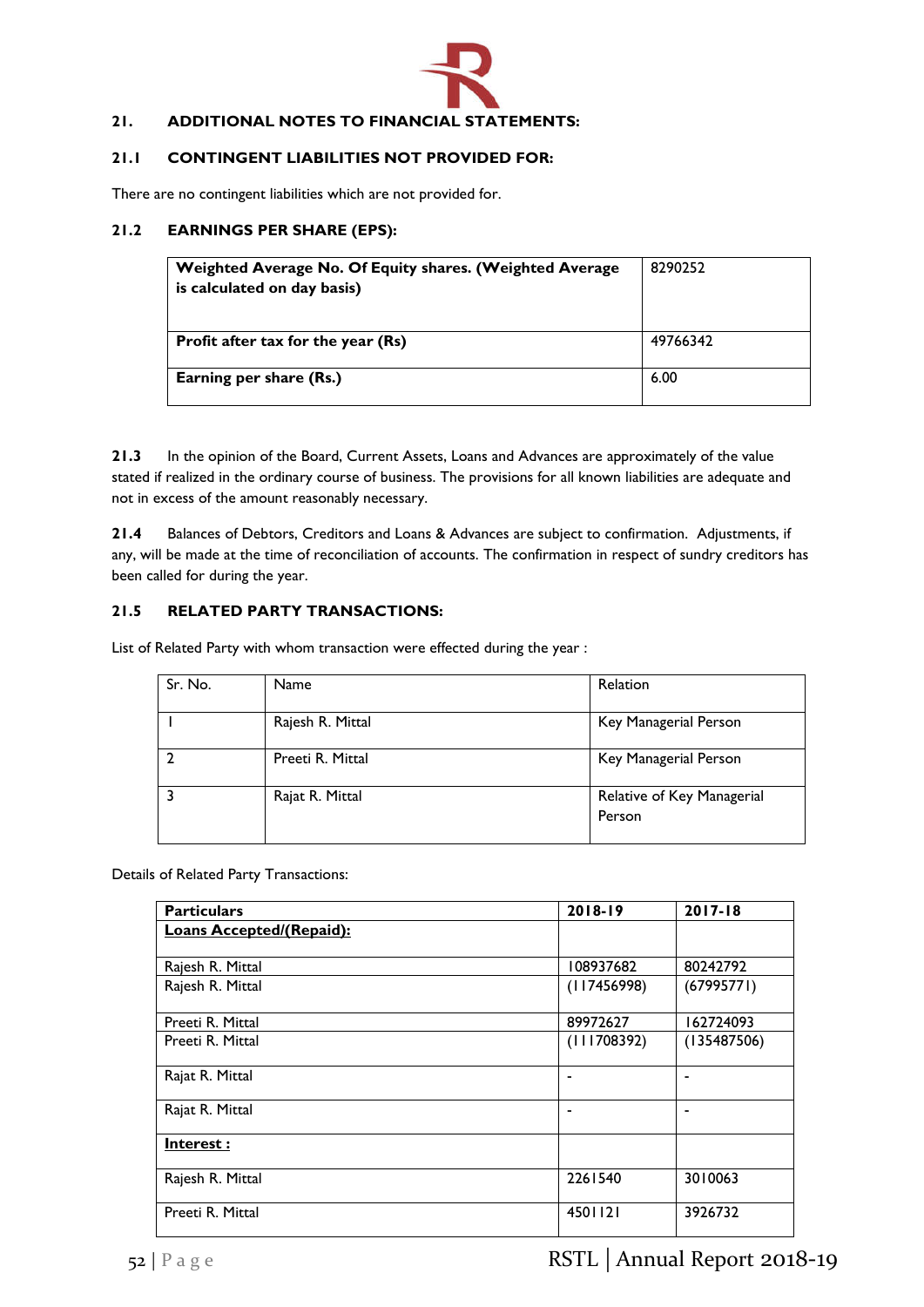![](_page_53_Picture_0.jpeg)

| Rajat R. Mittal  | Nil    | Nil    |
|------------------|--------|--------|
| Remuneration     |        |        |
| Rajesh R. Mittal | 600000 | 600000 |
| Rajat R. Mittal  | Nil    | Nil    |
| Preeti R. Mittal | 540000 | 540000 |
| <b>Rent Paid</b> |        |        |
| Rajesh R. Mittal | Nil    | Nil    |

## **21.6 LEASE:**

## **Operating Lease Details:**

| Sr. No. | <b>Particulars</b>        | <b>Details</b>   |
|---------|---------------------------|------------------|
|         | Land at Ahmedabad         | 24Th April, 2002 |
|         | Period of Lease Agreement | 30 Years         |
|         | Total Lease Rent p.a.     | Rs. 43000/-      |

**21.7** Previous year's figures have been regrouped / reclassified to make them comparable with those of the current year, wherever necessary.

**21.8** Figures have been rounded off to the nearest rupees.

# **SIGNATURES TO NOTES 1 TO 21**

| As per our report of even date For | For Riddhi Steel and Tube Limited |                      |
|------------------------------------|-----------------------------------|----------------------|
| For Jigar Shah and Associates      |                                   |                      |
| <b>Chartered Accountants</b>       | Sd/-                              | Sd/-                 |
|                                    | <b>Rajesh Mittal</b>              | <b>Preeti Mittal</b> |
| $Sd$ -                             | <b>Managing Director</b>          | Director / CFO       |
| C.A. Jigar M Shah                  |                                   |                      |
| [Proprietor]                       | $Sd$ -                            |                      |
| FRN: 128263W/ M. No.075778         | Devansh Gala                      |                      |
| <b>Place: Ahmedabad</b>            | <b>Company Secretary</b>          |                      |
| Date: 18.06.2019                   |                                   |                      |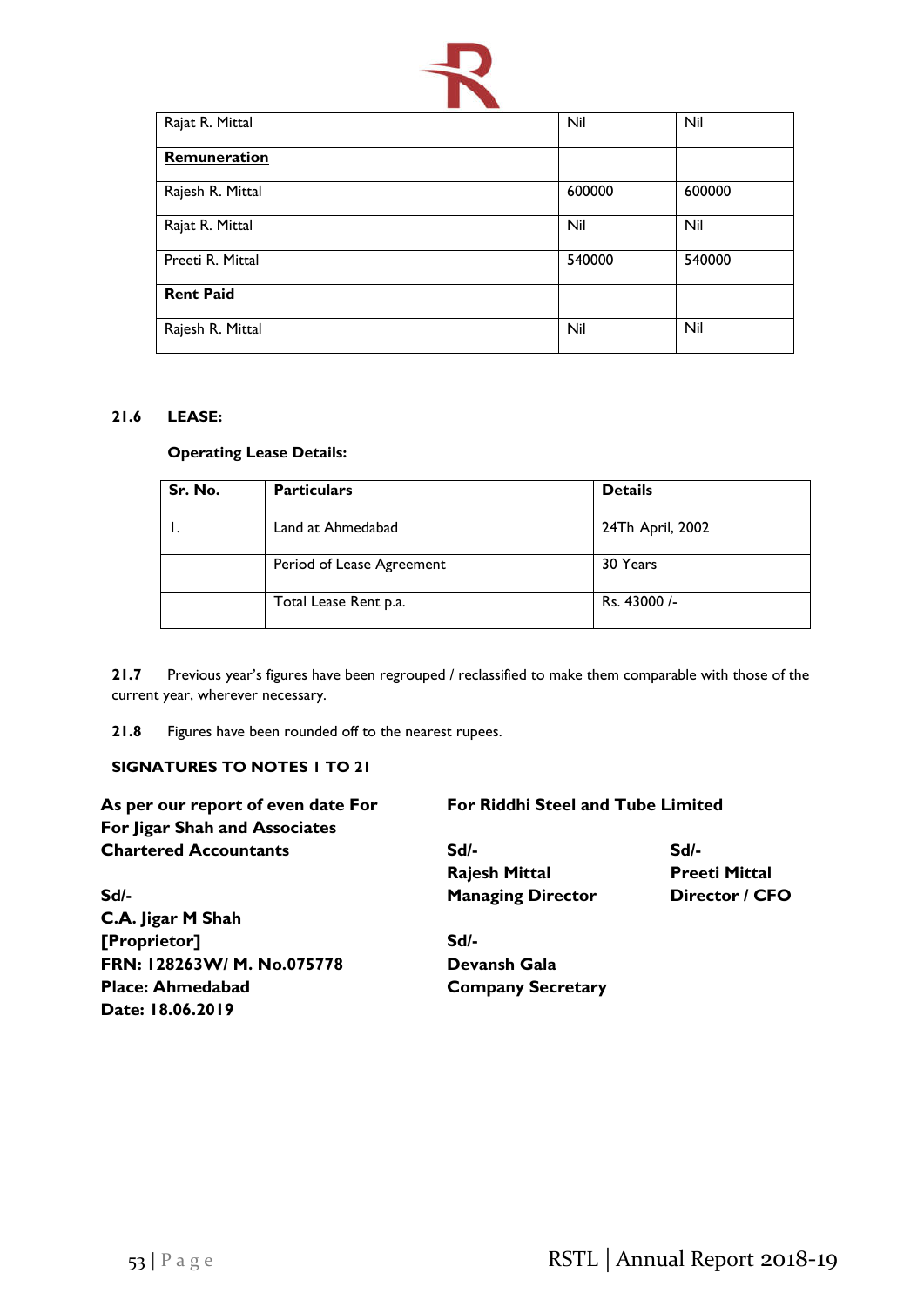![](_page_54_Picture_0.jpeg)

# **FORM MGT-11 PROXY FORM**

## **[Pursuant to section 105(6) of the Companies Act, 2013 and rule 19(3) of the Companies (Management and Administration) Rules, 2014]**

| <b>CIN</b>      |  |
|-----------------|--|
| Name of Company |  |
| <b>Address</b>  |  |

| Name of member        |  |
|-----------------------|--|
| <b>Address</b>        |  |
| <b>Email</b>          |  |
| Folio no. / client id |  |
| D <sub>p</sub> id     |  |

I/We, being the member (s) of \_\_\_\_\_\_\_\_\_\_\_\_\_shares of the above named company, hereby appoint:

| <b>Name</b>        |  |
|--------------------|--|
| <b>Address</b>     |  |
| <b>Email</b>       |  |
| or failing him/her |  |
| <b>Name</b>        |  |
| <b>Address</b>     |  |
| <b>Email</b>       |  |

as my/our proxy to attend and vote (on a poll) for me/us and on my/our behalf at the Annual General Meeting of the Company, to be held on the Monday, 30 September 2019 IST 04.00 p.m. and at any adjournment thereof in respect of such resolutions proposed to be passed therein as under:

| <b>Item</b>             | <b>Resolution</b>                                                        |     | <b>Vote</b>    |  |  |  |
|-------------------------|--------------------------------------------------------------------------|-----|----------------|--|--|--|
| no                      |                                                                          | For | <b>Against</b> |  |  |  |
|                         | <b>Ordinary Business</b>                                                 |     |                |  |  |  |
|                         | To receive, consider and adopt the audited financial statements of the   |     |                |  |  |  |
|                         | Company for the financial year ended 31st day of March 2019,             |     |                |  |  |  |
|                         | together with the Reports of the Board of Directors and Auditors         |     |                |  |  |  |
|                         | thereon.                                                                 |     |                |  |  |  |
|                         | To re-appoint a director Mrs Preeti Mittal (DIN 01594555) who            |     |                |  |  |  |
|                         | retires by rotation and being eligible & offers herself for              |     |                |  |  |  |
|                         | re-appointment.                                                          |     |                |  |  |  |
| 3                       | appointment of Statutory Auditors and fix their remuneration and         |     |                |  |  |  |
|                         | to consider and if thought fit to pass, with or without modification(s), |     |                |  |  |  |
|                         | the following resolution as an Ordinary Resolution.                      |     |                |  |  |  |
| <b>Special Business</b> |                                                                          |     |                |  |  |  |
| 4                       | Ratification of Remuneration of Cost Auditor of the Company for the      |     |                |  |  |  |
|                         | financial year 2019-20.                                                  |     |                |  |  |  |

Signed this…… day of……… 2019

Signature of shareholder……………………….. (Affix Re. 1/-Revenue Stamp)

Signature of Proxy holder(s)……………………….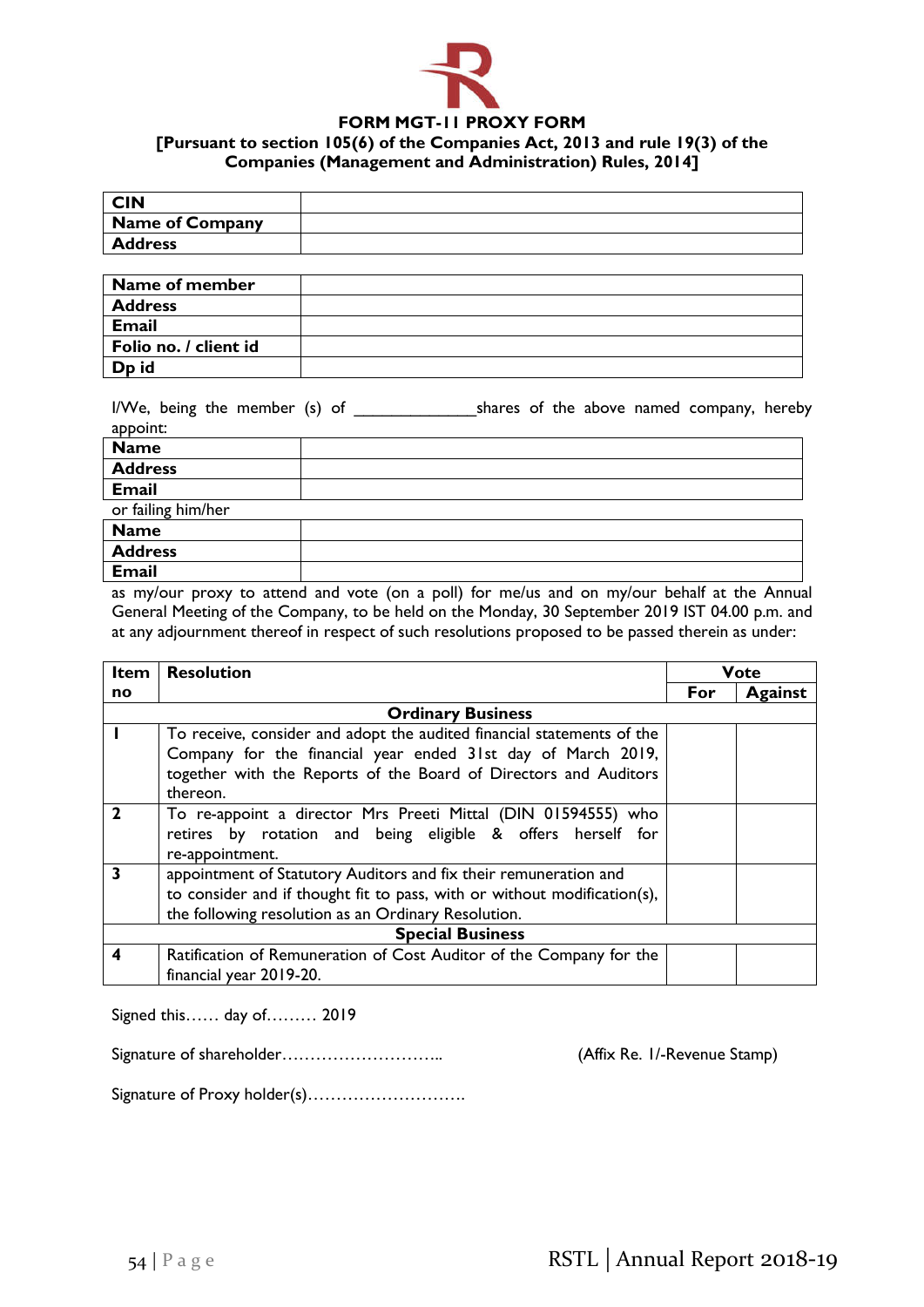![](_page_55_Picture_0.jpeg)

## **NOTES:**

1. This form of proxy in order to be effective should be duly completed and deposited at the Registered Office of the Company situated at 83/84, Village Kamod, Piplaj-Pirana Road, Ahmedabad 382427 not less than 48 hours before the commencement of the 27th Annual General Meeting.

2. A proxy need not be a Member of the Company.

3. In case the Member appointing proxy is a body corporate, the proxy form should be signed under its seal or be signed by an officer or an attorney duly authorized by it and an authenticated copy of such authorization should be attached to the Proxy Form.

4. A person can act as proxy on behalf of such number of Members not exceeding fifty and holding in the aggregate not more than ten percent of the total share capital of the Company carrying voting rights. Further, a Member holding more than ten percent of the total share capital of the Company carrying voting rights, may appoint a single person as proxy and such person shall not act as proxy for any other person or Member.

5. For the resolutions, explanatory statement and notes, please refer to the Notice of the Eighteenth (18th) Annual General Meeting.

6. Please complete all details including details of member(s) in above box before submission.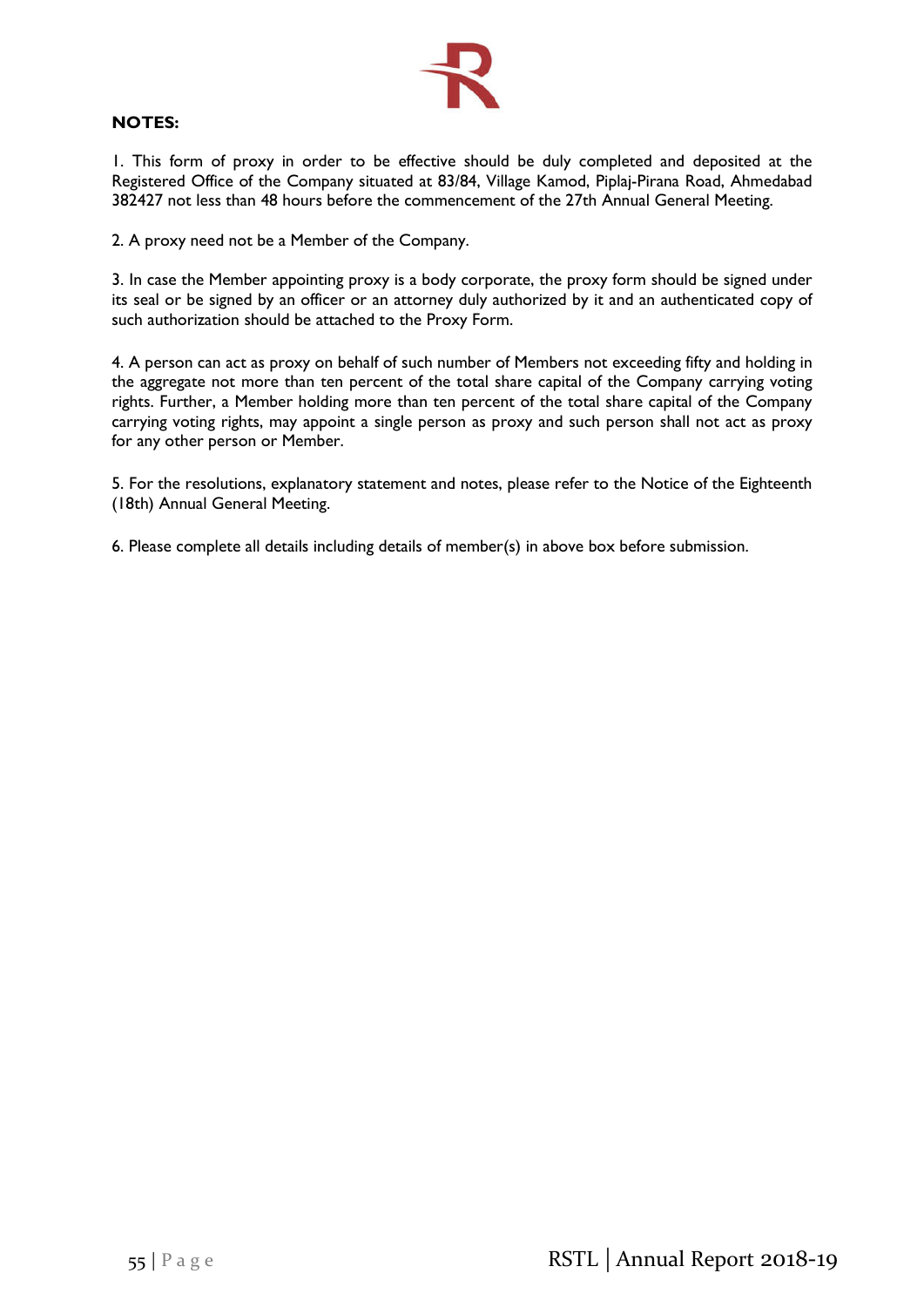![](_page_56_Picture_0.jpeg)

# **FORM NO. MGT.12**

# **Polling Paper**

Name of the Company: **Riddhi Steel and Tube Limited**

Registered office: 83/84, Village Kamod, Piplaj-Pirana Road, Ahmedabad 382427.

# **BALLOT PAPER**

| <b>S</b> No      | Particulars                                                                                                   | <b>Details</b> |
|------------------|---------------------------------------------------------------------------------------------------------------|----------------|
| 1.               | Name of the First Named<br>Shareholder (In block letters)                                                     |                |
| 2.               | Postal address                                                                                                |                |
| 3.               | Registered folio No./*Client ID<br>No. (*Applicable to investors<br>holding shares in dematerialized<br>form) |                |
| $\overline{4}$ . | Class of Share                                                                                                |                |

I hereby exercise my vote at 18th AGM, held on Monday, 30th September, 2019 At 04:00 p.m.. in respect of Ordinary/ Special resolution enumerated below by recording my assent or dissent to the said resolution in the following manner:

| N              | <b>Particulars</b>                                                                                                                                                                                                        | No. of      | I assent to the | I dissent from |
|----------------|---------------------------------------------------------------------------------------------------------------------------------------------------------------------------------------------------------------------------|-------------|-----------------|----------------|
| $\mathbf{O}$ . |                                                                                                                                                                                                                           | shares held | resolution      | the resolution |
| 1.             | To receive, consider and adopt the audited<br>financial statements of the Company for the<br>financial year ended 31st day of March 2019,<br>together with the Reports of the Board of<br>Directors and Auditors thereon. |             |                 |                |
| 2              | To re-appoint a director Mrs Preeti Mittal (DIN<br>01594555) who retires by rotation and being<br>$\mathcal{R}$<br>eligible<br>offers<br>herself<br>for<br>re-appointment.                                                |             |                 |                |
| 3              | appointment of Statutory Auditors and fix their<br>remuneration and to consider and if thought fit<br>to pass, with or without modification(s), the<br>following resolution as an Ordinary Resolution.                    |             |                 |                |
| 4              | Ratification of Remuneration of Cost Auditor of<br>the Company for the financial year 2019-20.                                                                                                                            |             |                 |                |

Place:

Date:

(Signature of the shareholder)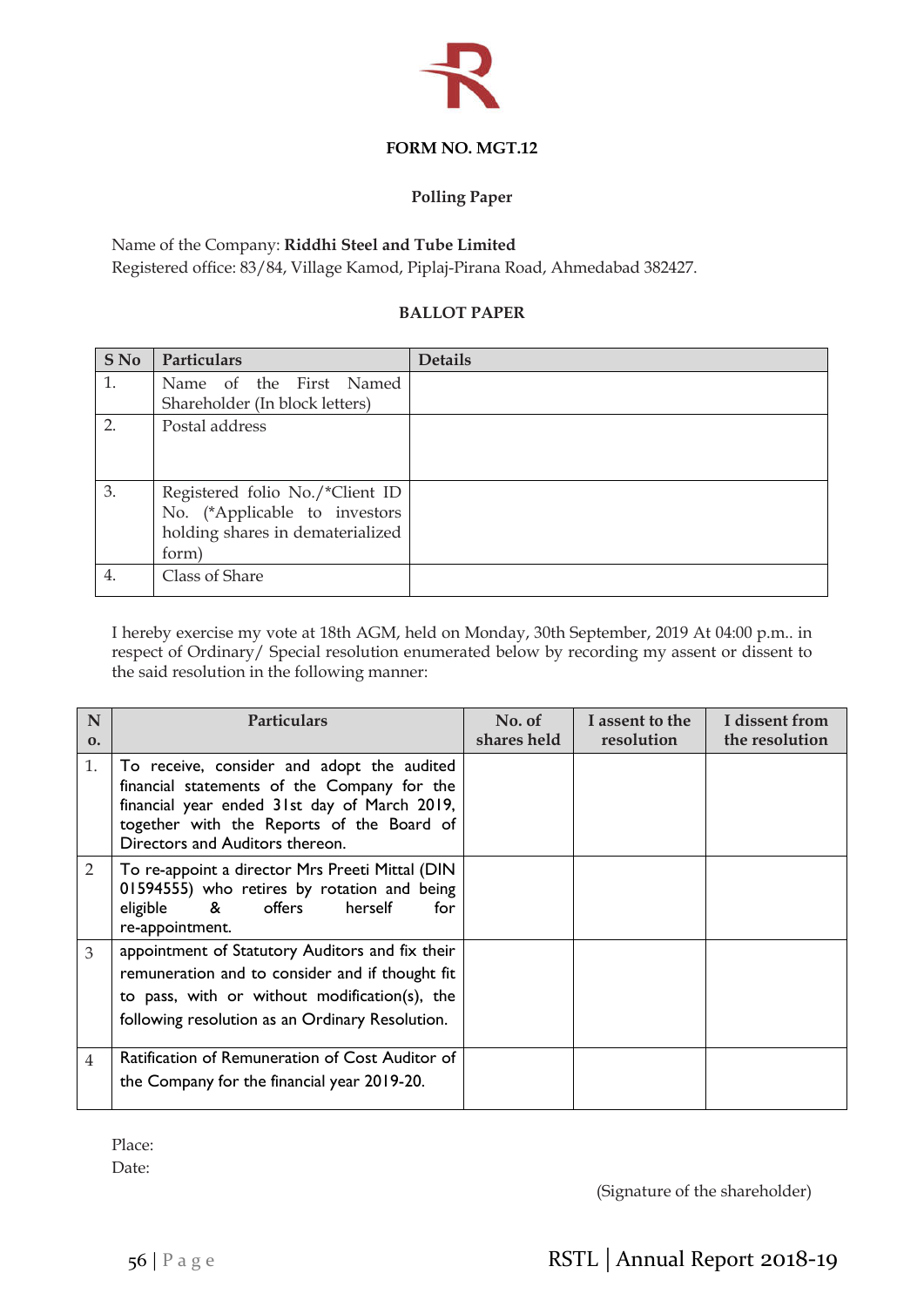![](_page_57_Picture_0.jpeg)

## **ATTENDANCE SLIP**

## **ANNUAL GENERAL MEETING - 30.09.2019**

# **PLEASE FILL ATTENDANCE SLIP AND HAND IT OVER AT THE ENTRANCE OF THE MEETING VENUE.**

### **Joint shareholders may obtain additional slip at the venue of the meeting.**

| Folio No.        |  |
|------------------|--|
| DP ID            |  |
| <b>CLIENT ID</b> |  |
| Name & Address   |  |
|                  |  |
| No. of Shares    |  |

I certify that I am a registered member/proxy for the registered member of the Company.

I hereby record my presence at the Annual General Meeting of the Company on September 30, 2019.

\_\_\_\_\_\_\_\_\_\_\_\_\_\_\_\_\_\_\_\_\_\_\_\_\_\_\_\_\_\_\_\_\_\_\_\_\_\_\_\_\_\_\_\_\_\_\_\_\_\_\_\_\_\_\_\_\_\_\_\_\_\_\_\_\_\_\_\_\_\_\_\_\_\_\_\_

First/Sole Holder/Proxy Second Holder / proxy Third holder / proxy

\_\_\_\_\_\_\_\_\_\_\_\_\_\_\_\_\_\_ \_\_\_\_\_\_\_\_\_\_\_\_\_\_\_\_\_\_ \_\_\_\_\_\_\_\_\_\_\_\_\_\_\_\_\_